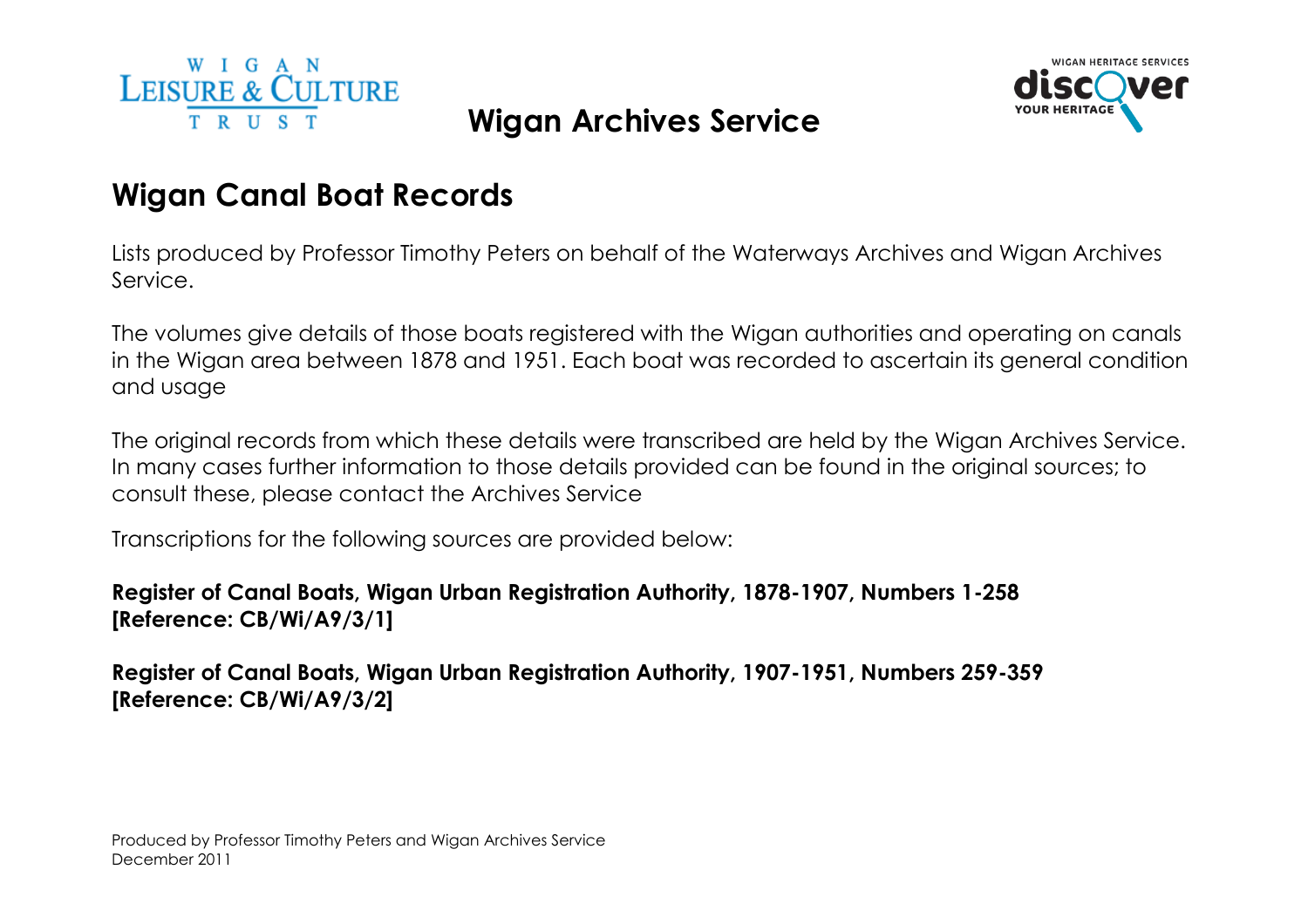

# Register of Canal Boats, Wigan Urban Registration Authority, 1878-1907, Numbers 1-258 [Reference: CB/Wi/A9/3/1]

| Reg.                   | <b>Date</b> | <b>Boat Name</b> | <b>Master</b>                                                                                                                                                     | <b>Boat Owner</b>                             | Cargo & Notes                                                                                                           |
|------------------------|-------------|------------------|-------------------------------------------------------------------------------------------------------------------------------------------------------------------|-----------------------------------------------|-------------------------------------------------------------------------------------------------------------------------|
| $\mathbf{N}\mathbf{0}$ |             |                  |                                                                                                                                                                   |                                               |                                                                                                                         |
|                        | 11/12/1878  | Daniel(horse)    | Wm. Gill Snr<br>W Heskett $1/1/1890$<br>W. Freeman 20/8/1892<br>John Foster 5/1895, 8/1898                                                                        | Wigan Coal & Iron Co. Kirkless<br>Hall, Wigan | Coal & cannel; wide boat not used as<br>fly boat; worked as shifts;<br>Broken up 12/5/1909<br>Route; Aspull & Liverpool |
| $\overline{2}$         | 30/12/1878  | Dolphin (horse)  | <b>Thomas Foster</b><br>Wm. Jones 11/11/1879<br>James Marshall 28/5/1885<br>G. Pickup $1/1/1890$<br>J. Peet 20/8/1892<br>J. Gilborn May1895<br>Rd. Rigby Oct 1896 | Wigan Coal & Iron Co.                         | Coal & cannel; wide boat not fly<br>Broken up 1/9/1897<br>Route; Aspull & Liverpool                                     |
| 3                      | 30/12/1878  | Ludovic(horse)   | James Laing<br>Joseph Guishaw 6/5/1780<br>Wm. Prescott 28/5/1885<br>E. Robinson $1/1/1890$<br>R. Walmsley 20/8/1890                                               | Wigan Coal & Iron Co.                         | Coal & cannel; wide boat not fly<br>Broken up 11/5/1895<br>Route; Aspull & Liverpool                                    |
| $\overline{4}$         | 30/12/1878  | Ellen (horse)    | <b>James Morris</b><br>Peter Ricueur 7/7/1879<br>Henry Walmsley 11/11/1879<br>Ed. Robinson 28/5/1885<br>T. Wright $1/1/1890$                                      | Wigan Coal & Iron Co.                         | Coal & cannel; wide boat not fly<br>Broken up 12/5/1909                                                                 |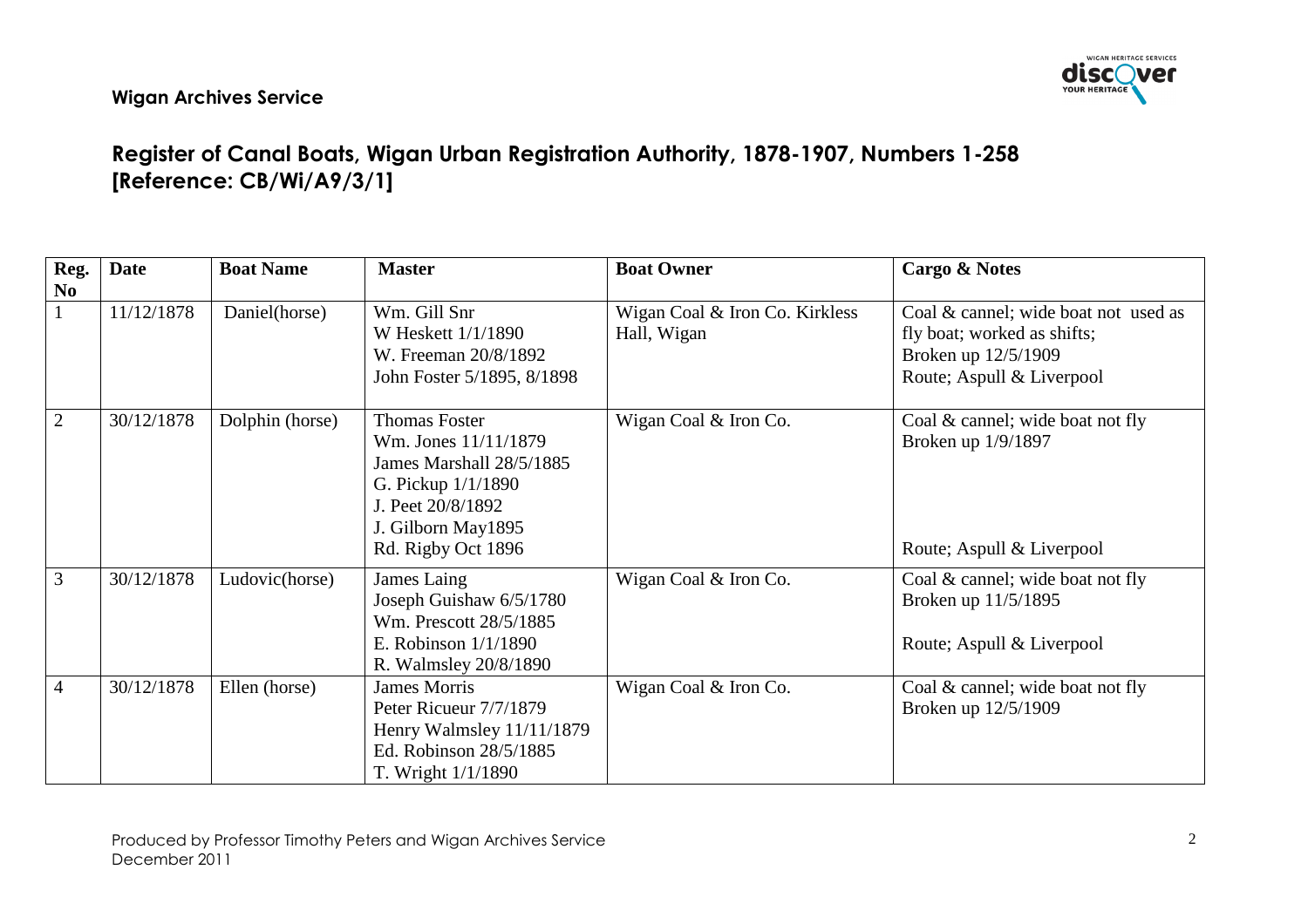

|   |            |                   | J. Halsall 20/5/1892        |                               |                                        |
|---|------------|-------------------|-----------------------------|-------------------------------|----------------------------------------|
|   |            |                   | Ellen Thompson 5/1892       |                               |                                        |
|   |            |                   | Thos. Deakin 5/1895-8/1898  |                               | Route; Aspull & Blackburn              |
| 5 | 30/12/1878 | John (horse)      | <b>James Robinson</b>       | Wigan Coal & Iron Co          | Coal & cannel; wide boat not fly       |
|   |            |                   | John Reid 11/11/1879        |                               | Broken up May 1895                     |
|   |            |                   | James Thompson 28/5/1885    |                               |                                        |
|   |            |                   | T. Peet $1/1/1890$          |                               |                                        |
|   |            |                   | J. Taylor 20/8/1892         |                               | Route; Aspull & Blackburn              |
| 6 | 30/12/1878 | Earl (horse)      | John Gill Jnr.              | Wigan Coal & Iron Co.         | Coal & cannel; wide boat not fly       |
|   |            |                   | Thomas Draper 6/5/1880      |                               | Re-registered Leigh 12/5/1909          |
|   |            |                   | John White 28/5/1885        |                               |                                        |
|   |            |                   | Mrs Robinson 1/1/1890       |                               |                                        |
|   |            |                   | J. Hesketh 20/8/1892        |                               |                                        |
|   |            |                   | John Halsall Snr. 24/5/1895 |                               |                                        |
|   |            |                   | Tho Grimshaw Oct 1896       |                               |                                        |
|   |            |                   | John Rigby Sept 1897        |                               | Route; Aspull & Liverpool              |
|   |            |                   | Tho Pemberton Aug 1898      |                               |                                        |
| 7 | 30/12/1878 | Pierse (horse)    | <b>John Scott</b>           | Wigan Coal& Iron Company      | Coal & cannel; wide boat not to be     |
|   |            |                   | George Scott Snr 7/7/1879   | Limited, Kirless Hall, Wigan  | used as fly; worked by shifts.         |
|   |            |                   | James Ashurst 28/5/1885     |                               | Reported broken up 12/5/1909           |
|   |            |                   | E. Desketh $1/1/1890$       |                               |                                        |
|   |            |                   | J. Gibbons 20/8/1892        |                               |                                        |
|   |            |                   | Thos Peet 24/5/1895         |                               |                                        |
|   |            |                   | Thos Robinson10/1895        |                               |                                        |
|   |            |                   | Wm. Huttall 9/1897          |                               |                                        |
|   |            |                   | Thos Pemberton 8/1898       |                               |                                        |
|   |            |                   |                             |                               | Route; Aspull & Blackburn              |
| 8 | 30/12/1878 | Gladstone (horse) | <b>James Eaves</b>          | Hugh Ainscough, Newburgh Corn | Corn & coal; wide boat not used as fly |
|   |            |                   | James Spencer 9/7/1888      | Mills, Newburgh               | Boat worked as shifts                  |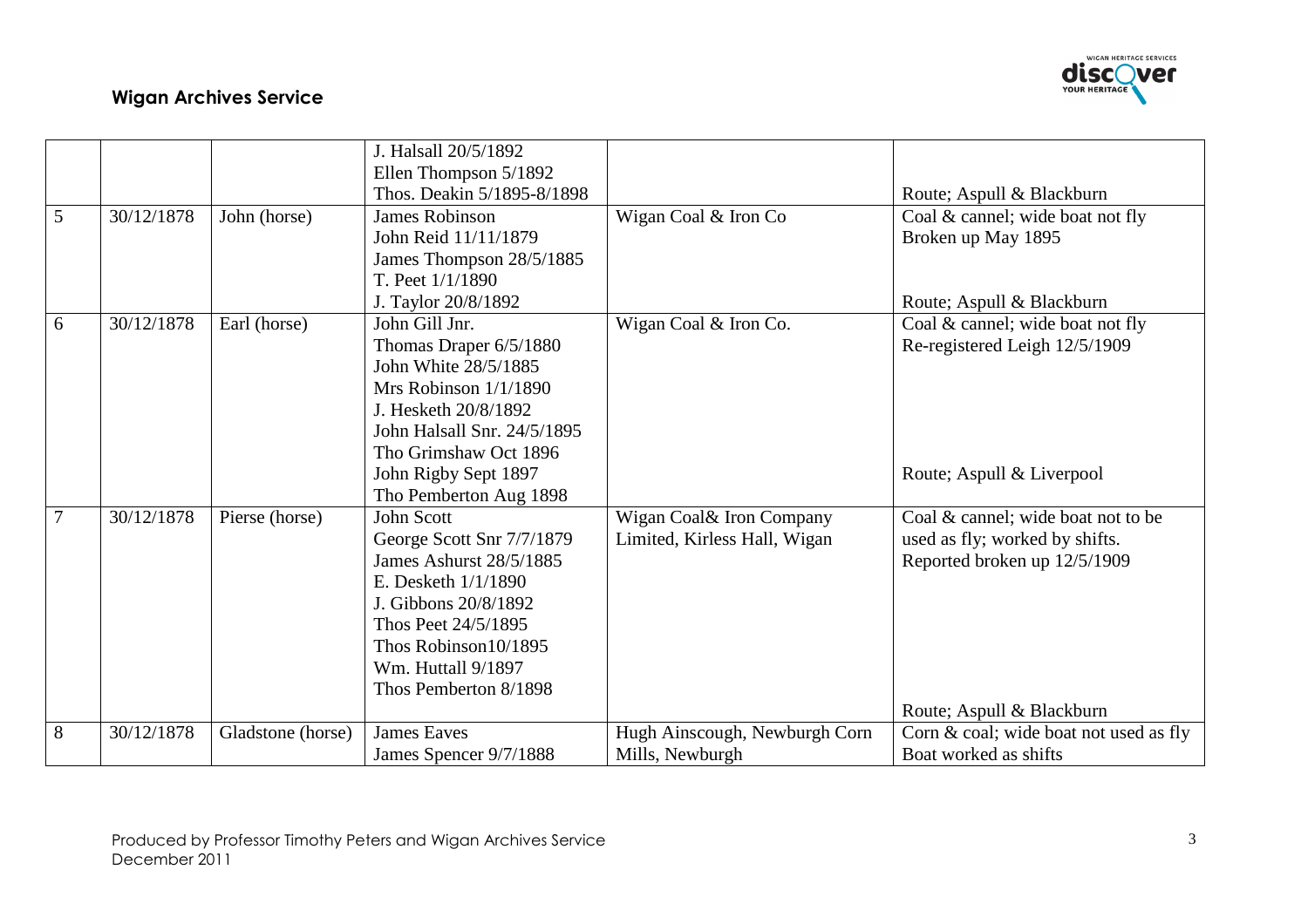

|    |            |                   |                                                                                                                                                               |                                               | Sold to Gordon & Co, L'pool &<br>registered with L'pool, May 1891<br>Route; Wigan, Leigh & Liverpool                                                                                     |
|----|------------|-------------------|---------------------------------------------------------------------------------------------------------------------------------------------------------------|-----------------------------------------------|------------------------------------------------------------------------------------------------------------------------------------------------------------------------------------------|
| 9  | 30/12/1878 | Septimus (horse)  | John Gregson<br>James Spencer 23/5/1885<br>Owen Evans May 1895<br>Jn Parr 22/10/1896;21/9/1897                                                                | Hugh Ainscough, Newburgh Corn<br><b>Mills</b> | Corn & coal; wide boat not fly<br>Registered at L'pool No 903 Aug 1898<br>Route; Wigan, Leigh & Liverpool                                                                                |
| 10 | 30/12/1888 | Leo (horse)       | <b>Thomas Forshaw</b><br>John Parr 17/5/1888<br>Thos Gill 20/5/1895;<br>22/10/1896; 21/9/1897                                                                 | Hugh Ainscough, Newburgh Corn<br>Mills        | Corn & coal; wide boat not fly<br>Registered at L'pool No 959 16/7/1898<br>Route; Wigan, Leigh & Liverpool                                                                               |
| 11 | 8/1/1879   | Iron Duke (horse) | <b>William Mather</b><br>Peter Bootle 17/11/1879<br>Richard Rothwell 18/1/1886<br>Jno. Langton 4/9/1897<br>Rd Deakin 5/1909, 12/1912<br>Wm. Langton 14/1/1920 | Wigan Urban Sanitary Authority,<br>Wigan      | Night Soil; wide boat; not to be used<br>as fly; worked by shifts.<br>Fore cabin not to be used as dwelling<br>In use December 1912<br>Broken up 8/1/1930<br>Route ; Wigan & Scarisbuick |
| 12 | 7/2/1879   | Frances (horse)   | <b>John Moss</b><br>John Hesketh 28/5/1885<br>Js. Gibbons 1/1/1890<br>G. Hesketh 20/8/1890<br>James Bridge 24/5/1895                                          | Wigan Coal & Iron Co.                         | Coal & cannel; wide boat not fly<br>Broken up 12/8/1909                                                                                                                                  |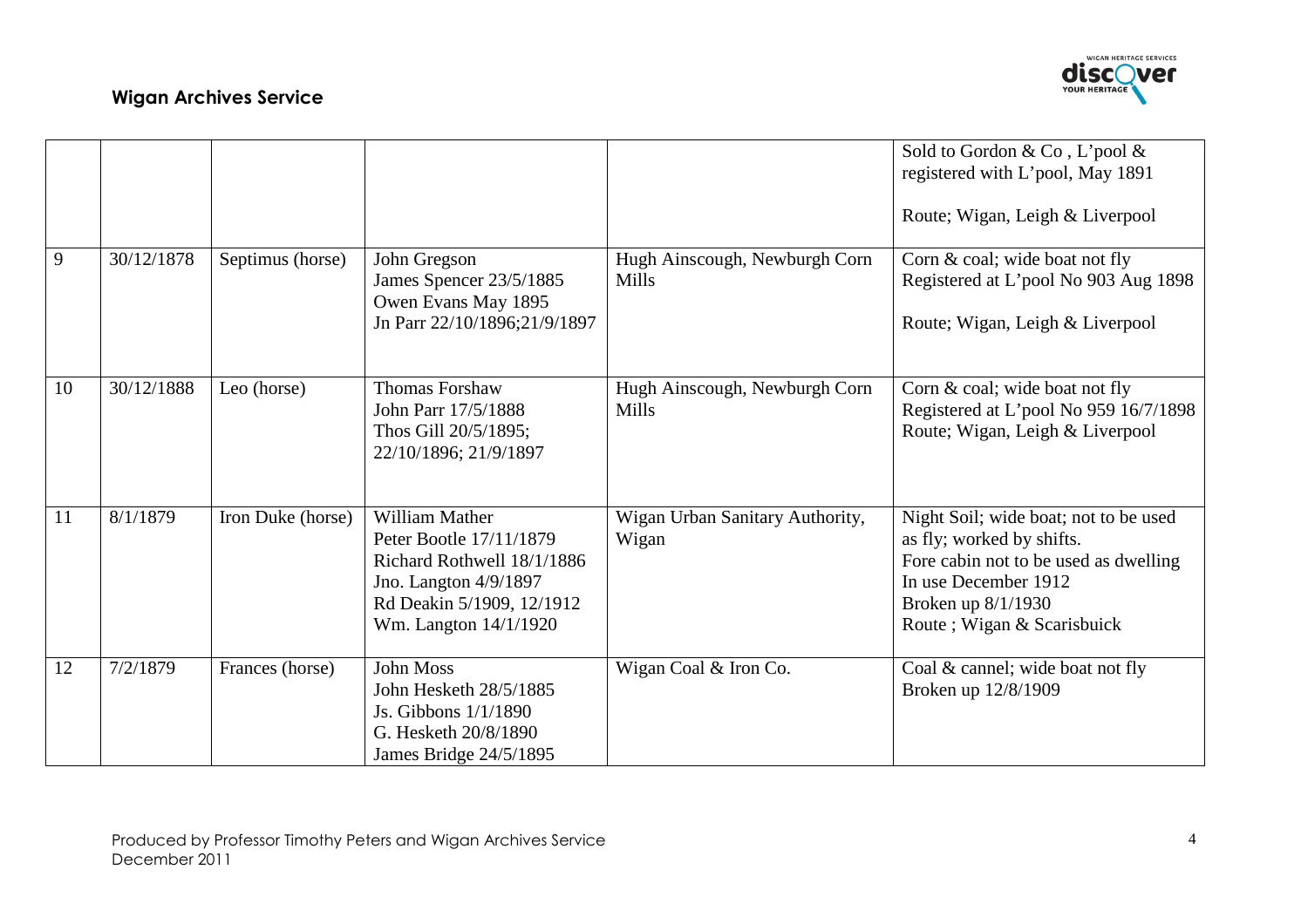

|    |          |                  | Jas. Robinson Sept 1897<br>Hy. Holcroft Aug 1898                                                                                                    |                                                                                    | Route; Aspull & Liverpool                                                                                     |
|----|----------|------------------|-----------------------------------------------------------------------------------------------------------------------------------------------------|------------------------------------------------------------------------------------|---------------------------------------------------------------------------------------------------------------|
| 13 | 7/2/1879 | Henry (horse)    | <b>Robert Burges</b><br>J. Gill, Snr 7/9/1879<br>Wm. Gill 11/11/1879<br>Henry Bridge 28/5/1885<br>D Foster 1/1/1890<br>H. Bibby 20/8/1891           | Wigan Coal & Iron Co.                                                              | Coal $\&$ cannel; wide boat not fly<br>Broken up 24/5/1895<br>Route; Aspull & Liverpool                       |
| 14 | 72/1879  | Lyz (horse)      | <b>Richard Wright</b><br>John Abram 28/5/1885<br>J. Rigby $1/1/1890$<br>Rd Rigby 24/5/1895<br>Jno Cullen Sept 1897<br>Jas Lamb Aug 1898             | Wigan Coal & Iron Co                                                               | Coal & cannel; wide boat not fly<br>Reported broken up 12/5/1909<br>Route; Aspull & Blackburn                 |
| 15 | 7/2/1879 | Alma (horse)     | <b>Thomas Wells</b><br>Henry Bibby 11/11/1879<br>R. Greases 1/1/1890<br>B. Foster 20/8/1892<br>Jno Freeman 24/5/1895;<br>22/10/1896; 9/1897; 8/1898 | Wigan Coal & Iron Co                                                               | Coal & cannel; wide boat not fly<br>Reported re-registered at Leigh<br>12/5/1909<br>Route; Aspull & Blackburn |
| 16 | 7/2/1879 | Colin (horse)    | Thomas Wright<br>Jesse Waring 20/10/1891                                                                                                            | George Hodgkinson, Wallgate,<br>Wigan later Margaret Hodgkinson,<br>from 20/1/1891 | Coal; wide boat not fly<br>Broken up 21/5/1895<br>Route; Wigan & Liverpool                                    |
| 17 | 7/2/1879 | Septimus (horse) | Jane Turner                                                                                                                                         | <b>Meyrick Banks Winstanley</b><br>Collieries, Wigan<br>Winstanley Collieries Co.  | Coal; wide boat not fly<br>Dispensed with years ago (25/8/1892)<br>Route; Wigan, Liverpool, Runcorn &         |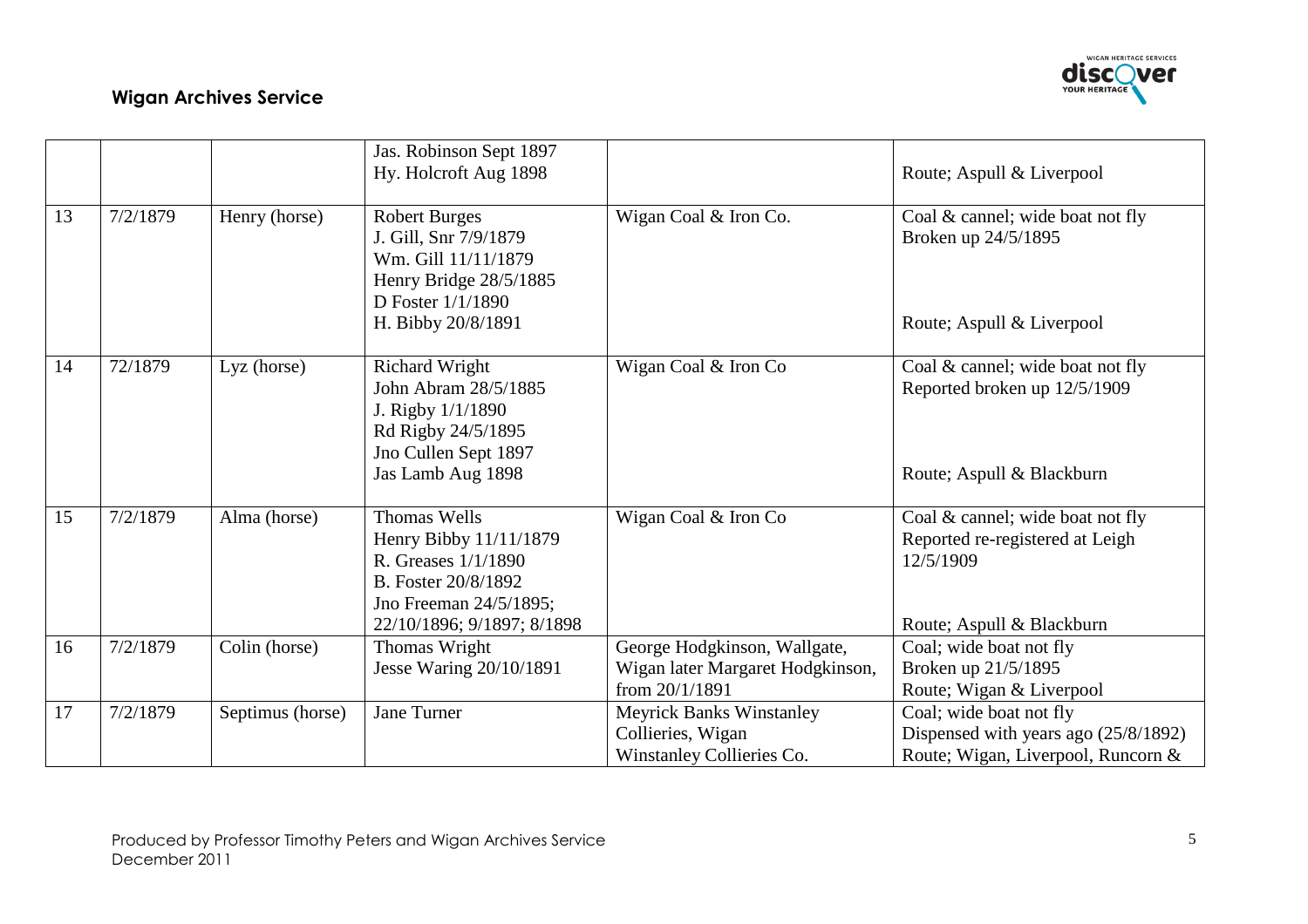

|    |          |                          |                                                                                                                                                                                                 |                                                                                          | Manchester                                                                                                           |
|----|----------|--------------------------|-------------------------------------------------------------------------------------------------------------------------------------------------------------------------------------------------|------------------------------------------------------------------------------------------|----------------------------------------------------------------------------------------------------------------------|
| 18 | 7/2/1879 | Kate Gruinard<br>(horse) | <b>Edward Bramwell</b><br>No captain 27/5/1885                                                                                                                                                  | <b>Meyrick Banks Winstanley</b><br>Collieries, Wigan<br>Winstanley Collieries Co.        | Coal; wide boat not fly<br>Dispensed with years ago (25/8/1895)<br>Route; Wigan, Liverpool, Runcorn &<br>Manchester  |
| 19 | 7/2/1879 | Mary & Agnes<br>(horse)  | William Malley<br>Wm. Bramwell 27/5/1885                                                                                                                                                        | <b>Meyrick Banks, Winstanley</b><br>Collieries, Wigan<br><b>Winstanley Collieries Co</b> | Coal; wide boat, not fly<br>Dispensed with years ago (25/8/1892)<br>Route; Wigan, Liverpool, Runcorn &<br>Manchester |
| 20 | 7/2/1879 | Neptune (horse)          | Ann Malley<br>Edward Bramwell 27/5/1885                                                                                                                                                         | <b>Meyrick Banks, Winstanley</b><br>Collieries, Wigan<br><b>Winstanley Collieries Co</b> | Coal; wide boat, not fly<br>Dispensed with years ago (25/8/1892)<br>Route; Wigan, Liverpool, Runcorn &<br>Manchester |
| 21 | 7/2/1879 | Lucy (horse)             | <b>Edward Spencer</b><br>Wm. Lunner 9/9/1879                                                                                                                                                    | <b>Meyrick Banks, Winstanley</b><br>Collieries, Wigan                                    | Coal; wide boat not fly<br>Broken up 27/5/1885<br>Route; Wigan, Liverpool, Runcorn &<br>Manchester                   |
| 22 | 7/2/1879 | Eleanor (horse)          | Wm. Parkinson<br>Rd Turner 27/5/1886<br>James Turner 16/11/1886                                                                                                                                 | <b>Meyrick Banks Winstanley</b><br>Collieries, Wigan<br><b>Winstanley Collieries Co</b>  | Coal; wide boat not fly<br>Dispensed with years ago (25/8/1892)<br>Route; Wigan, Liverpool, Runcorn &<br>Manchester  |
| 23 | 7/2/1879 | Number 61                | John Pedder<br>James Cullen 17/7/1879<br>Jas Robinson 26/11/1879<br>Thomas Prescott 11/2/1880<br>Rd Hunter 29/4/1880<br>Robt. Lamb 18/5/1880<br>Wm. Ashton 21/10/1881<br>John Gibbons 21/5/1885 | Norley Coal & Cannel Co., Norley<br>Collieries, Wigan                                    | Coal & Manure; wide boat not fly<br>Re-registered; see 206                                                           |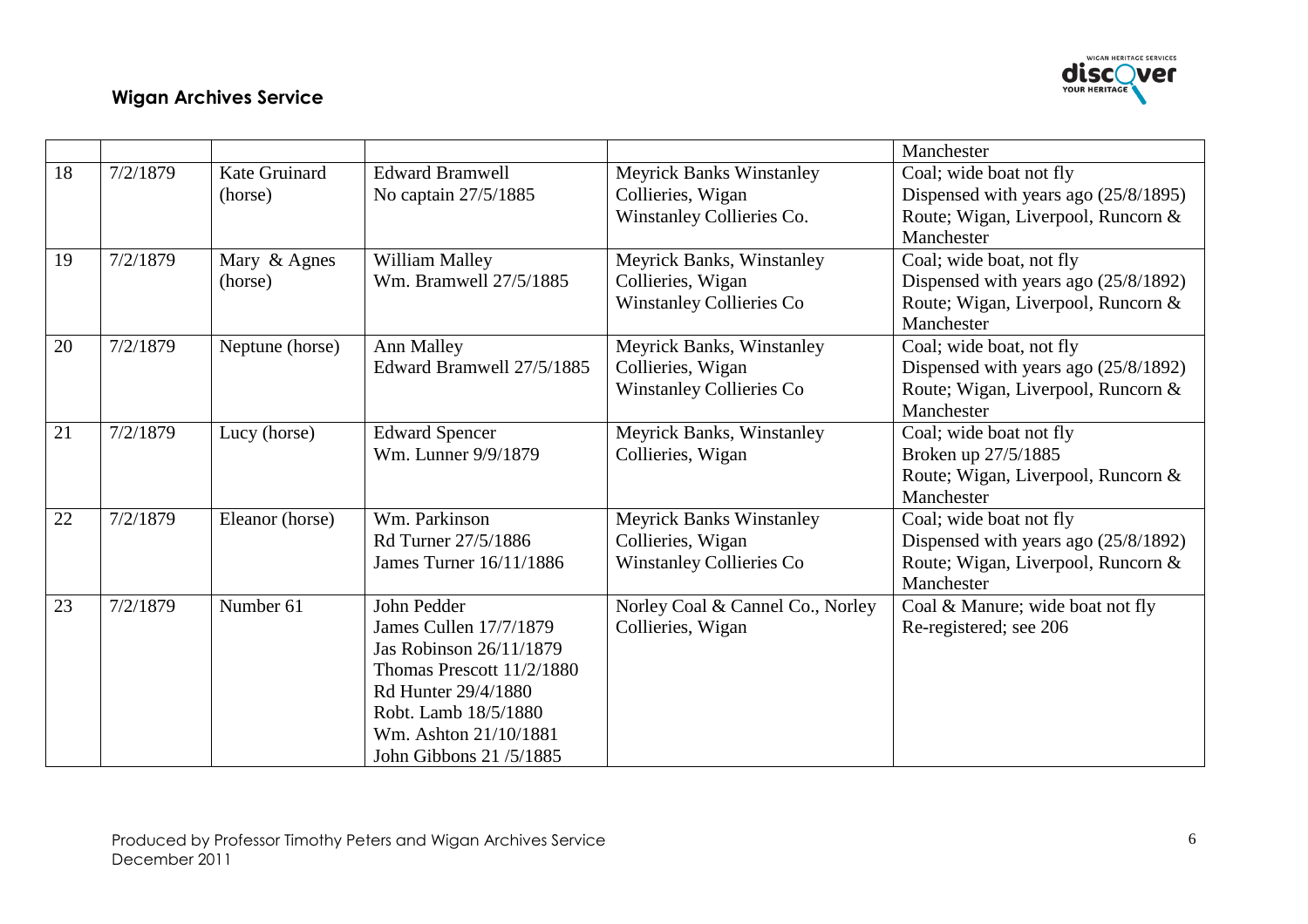

|    |           |                   | Wm. Ashton 25/8/1885        |                                   |                                         |
|----|-----------|-------------------|-----------------------------|-----------------------------------|-----------------------------------------|
|    |           |                   | Rd Webster11/1886; 1/1887   |                                   | Route; Wigan & Liverpool                |
| 24 | 7/2/1879  | Brothers (horse)  | James Rotherham             | James Rotherham, Barlow Terrace,  | Coal; wide boat not fly; Cabin not as   |
|    |           |                   |                             | Wigan                             | dwelling; Broken up yrs ago(Oct 1896)   |
|    |           |                   |                             |                                   | Route; Wigan, Liverpool, Runcorn &      |
|    |           |                   |                             |                                   | Manchester                              |
| 25 | 24/2/1879 | Enterprise(horse) | <b>James Ashurst</b>        | Smethurst Hoyle & Grime,          | Coal: wide boat; not fly; worked by     |
|    |           |                   | Wm. Gibson, 15/12/1780      | Yarswood Hall collieries, Ashton  | shifts                                  |
|    |           |                   | John Bull 2/3/1881          |                                   | Route; Bryum & Liverpool                |
| 26 | 24/2/1879 | Victory (horse)   | <b>Thomas Deakin</b>        | 1. Smethurst Hoyle & Grime,       | Coal; wide boat not fly                 |
|    |           |                   | Peter Bramou 22/3/1880      | Garswood Hall, Collieries, Ashton | Route; Bryum Moss, Liverpool &          |
|    |           |                   | Joseph Ceulshaw 15/12/1880  | 2. William Rigby 105 Ladies Lane, | Blackburn                               |
|    |           |                   | John Tinsley 23/9/1885      | Hinkley; from 23/9/1885           |                                         |
| 27 | 24/2/1879 | Kate (horse)      | Mary Ford                   | Smethurst, Hoyle & Grime,         | Coal; wide boat not fly                 |
|    |           |                   | James Ashurst 6/4/1880      | Yarswood Hall Collieries, Ashton  | Dispensed with $(24/8/1892)$            |
|    |           |                   | Robert Leyland 15/12/1880   |                                   | Route; Bryum Hall, Liverpool &          |
|    |           |                   |                             |                                   | Blackburn                               |
| 28 | 24/2/1879 | George Nuttall    | James Moss                  | Cross Tetley & Co., Bamfurlong    | Coal; wide boat not fly                 |
|    |           | (horse)           |                             | Collieries, nr Wigan              | Dispensed with yrs ago (23/8/1892)      |
|    |           |                   |                             |                                   | Route; Wigan, Liverpool & Blackburn     |
| 29 | 24/2/1879 | Adela (horse)     | <b>Robert Deakin</b>        | 1. George Hodgkinson, Wallgate,   | Coal & bricks; narrow boat              |
|    |           |                   | Tho Robinson 22/10/1896     | Wigan.                            | Not in use at present. If to be worked  |
|    |           |                   | Laid up in dock $21/9/1897$ | 2. Simpson, Davies & Sons, Bank   | will be re-registered at Runcorn (1909) |
|    |           |                   | Tho Wainwright Aug 1890     | Chambers. Runcorn                 | Route; Wigan & Manchester               |
| 30 | 24/2/1879 | No 65 (horse)     | John Hesketh                | Norley Coal & Cannel Co, Norley   | Coal & Manure: wide boat; not 'fly'     |
|    |           |                   | Richard Lamb 21/10/1881     | Collieries, Wigan                 | Cabin disposed with 2/10/1885; New      |
|    |           |                   | John Ferrell 21/55/1885     |                                   | certificate issued 14/12/1885; Sold     |
|    |           |                   | John Ferrell 8/11/1886      |                                   | some years ago 20/5/1895                |
|    |           |                   | Wm. Hill 20/1/1887          |                                   | Route; Wigan & Liverpool                |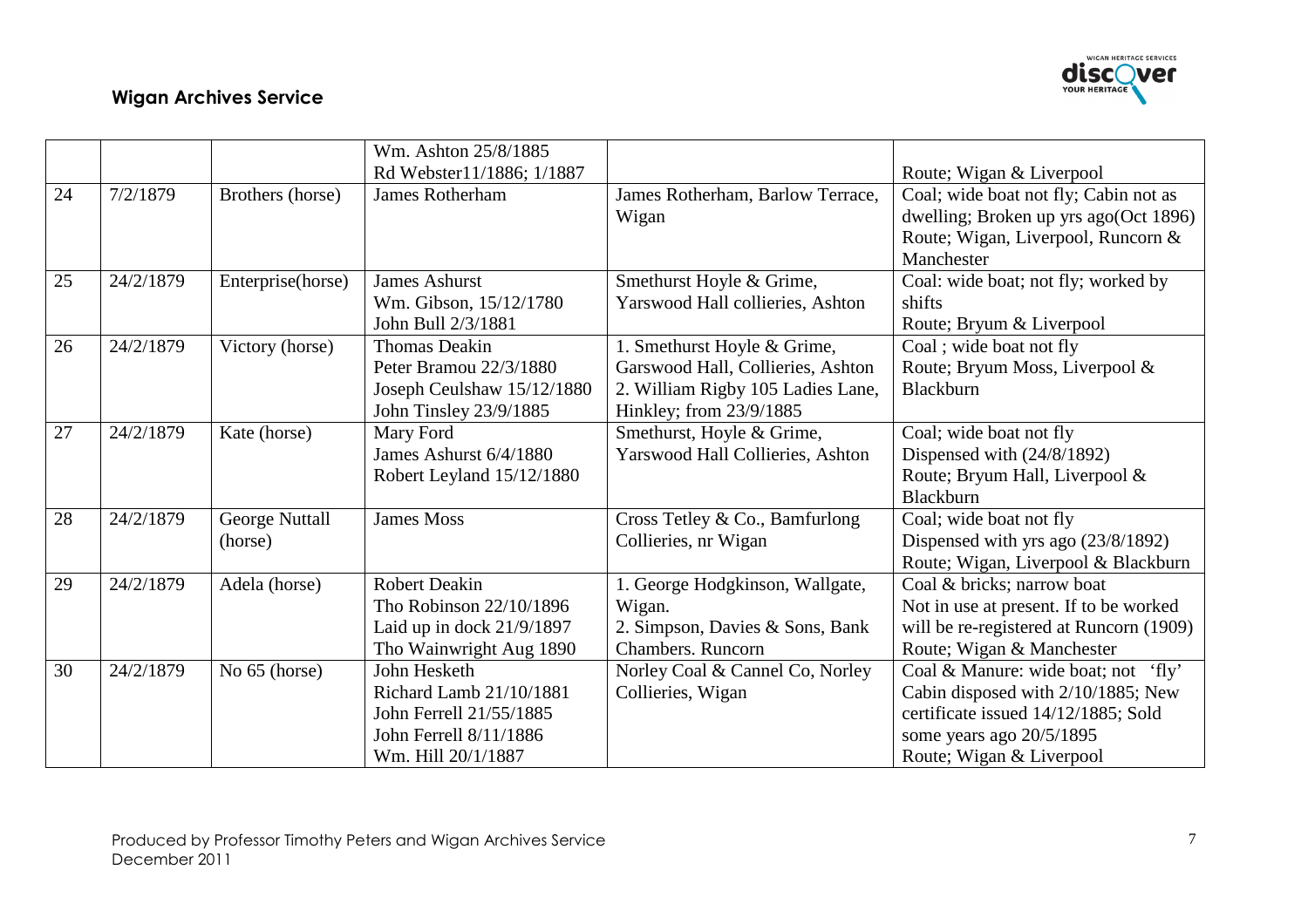

| 31 | 24/2/1879 | Amanda (horse)    | <b>Robert Deakin</b>       | 1. George Hodgkinson, Wallgate,  | Coal & bricks: Narrow boat             |
|----|-----------|-------------------|----------------------------|----------------------------------|----------------------------------------|
|    |           |                   | Thos Robinson 22/10/1896   | Wigan                            | Laid up in dock 21/9/1897              |
|    |           |                   | Thos Wainright Aug 1898    | 2. Simpson. Davie & Sons, Bank   | Not in use at present. If worked later |
|    |           |                   |                            | Chambers, Runcorn                | re-registered at Runcorn, 18/5/1909    |
|    |           |                   |                            |                                  | Route; Wigan & Manchester              |
| 32 | 24/2/1879 | Swan (horse)      | John Fairhurst             | Leeds & Liverpool Canal Co., Old | Merchandise: wide boat                 |
|    |           |                   | William Harrison 21/7/1880 | Hall St., Liverpool              | Broken up 21/7/1880                    |
|    |           |                   |                            |                                  | Route; Leeds & Liverpool               |
| 33 | 24/2/1879 | Marquis (horse)   | John Eccleston             | Leeds & Liverpool Canal Co.,     | Merchandise: wide boat. Fore cabin     |
|    |           |                   | Adam Ashcroft 21/7/1880    | Liverpool                        | not a dwelling; Broken up 10/6/1895    |
|    |           |                   |                            |                                  | Route; Leeds & Liverpool               |
| 34 | 24/2/1879 | Sarah (horse)     | James Lyon                 | Leeds & Liverpool Canal Co.,     | Dredgings from canal: wide boat        |
|    |           |                   | Samuel Melling 23/5/1885   | Liverpool                        | Broken up 27/10/1896                   |
|    |           |                   | Wm. Baldwin 10/6/1895      |                                  | Route; Wigan & Liverpool               |
| 35 | 24/2/1879 | Liverpool (horse) | <b>Samuel Melling</b>      | Leeds & Liverpool Canal Co.,     | Dredgings from canal; wide boat        |
|    |           |                   | Wm. Lyon 23/5/1885         | Liverpool                        | Disused 2710/1895                      |
|    |           |                   | Jno. Disley 1/6/1895       |                                  | Route; Wigan & Liverpool               |
| 36 | 24/2/1879 | Caleb (horse)     | <b>Edward Seddon</b>       | Wigan Coal & Iron Co. ltd,       | Coal: wide boat                        |
|    |           |                   | George Scott 11/11/1879    | Kirkless Hall, Wigan.            | Reported broken up 12/5/1909           |
|    |           |                   | Js. Robinson 11/1890       |                                  |                                        |
|    |           |                   | P. Runmer 20/8/1890        |                                  |                                        |
|    |           |                   | Hy Nuthall 24/5/1895       |                                  |                                        |
|    |           |                   | Abram Taylor 22/10/1895    |                                  |                                        |
|    |           |                   | Jno Gibbons Sep 1897       |                                  |                                        |
|    |           |                   | Thos Put Aug 1898          |                                  | Route; Aspull & Blackburn              |
| 37 | 24/2/1879 | Sir Roger (horse) | George Scott               | Wigan Coal & Iron Co.            | Coal; wide boat                        |
|    |           |                   | John Abram 11/11/1879      |                                  | Reported broken up 12/5/1909           |
|    |           |                   | James Abram 6/5/1880       |                                  |                                        |
|    |           |                   | Edward Thompson 28/5/1885  |                                  |                                        |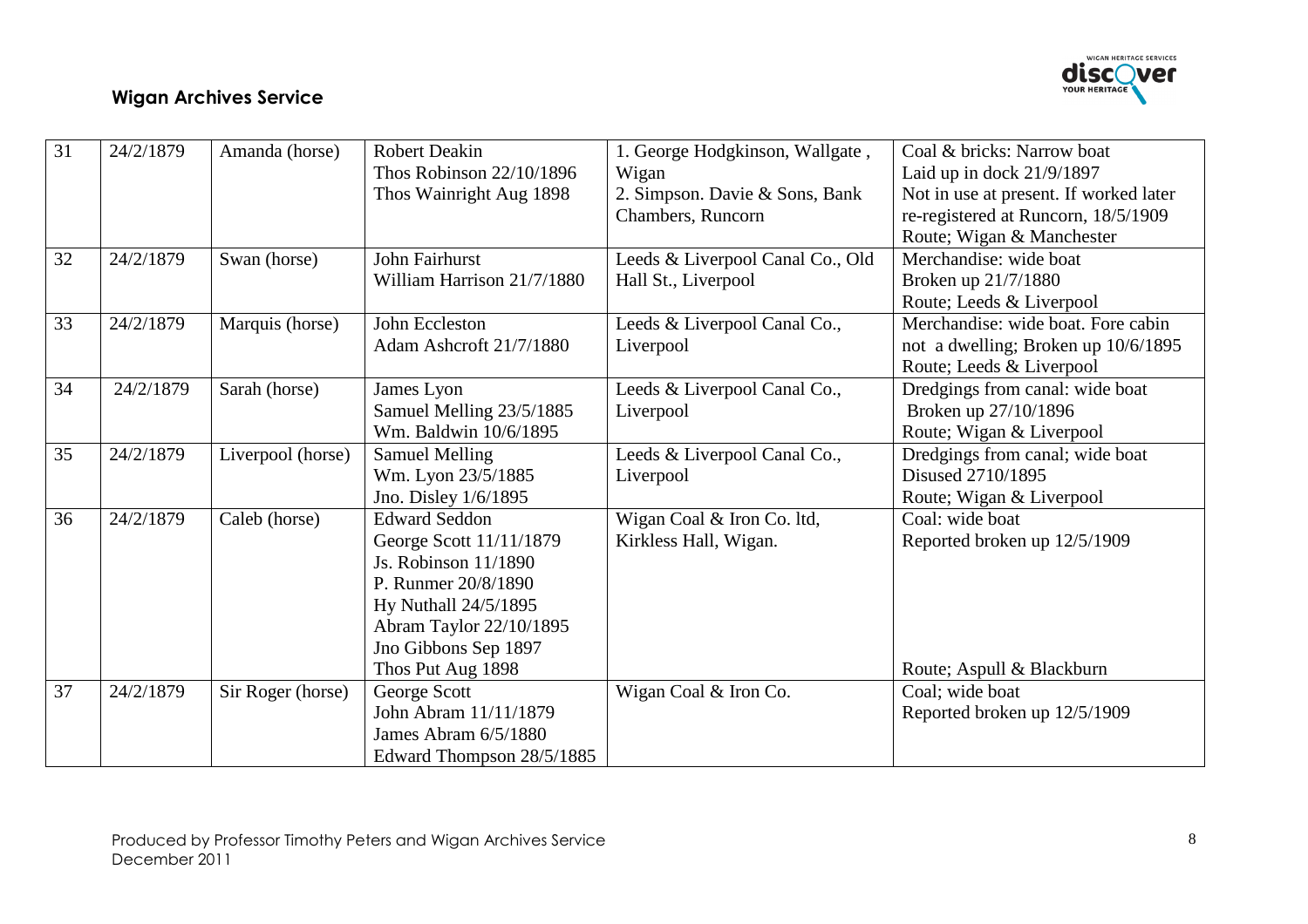

|    |           |                       | W. Mather 1/1/1890       |                                 |                                       |
|----|-----------|-----------------------|--------------------------|---------------------------------|---------------------------------------|
|    |           |                       | R. Worthington 20/8/1892 |                                 |                                       |
|    |           |                       | Jno Cullen 24/5/1895     |                                 |                                       |
|    |           |                       | Henry Nuttall 22/10/1896 |                                 |                                       |
|    |           |                       | Jas Taylor Sep 1895      |                                 |                                       |
|    |           |                       | Jno Rigby Aug 1898       |                                 | Route; Aspull & Blackburn             |
| 38 | 24/2/1879 | Liver (horse)         | Henry Bibby              | Wigan Coal & Iron Co.           | Coal; wide boat                       |
|    |           |                       | James Lamb 11/11/1879    |                                 | Broken up 1889                        |
|    |           |                       | Wm Nuttal 28/5/1885      |                                 | Route; Aspull & Blackburn             |
| 39 | 24/2/1879 | Haigh Hall            | John Green               | Wigan Coal & Iron Co.           | Coal; wide boat                       |
|    |           | (horse)               | James Greeve 11/11/1879  |                                 | Sold to Peter Connolly & Co.,         |
|    |           |                       | John Wailey 28/5/1885    |                                 | Chrismhall St., Liverpool, June 1898  |
|    |           |                       | H. Smith $1/1/1890$      |                                 |                                       |
|    |           |                       | J. Spencer 20/8/1890     |                                 |                                       |
|    |           |                       | Jas Spencer 24/5/1895    |                                 |                                       |
|    |           |                       | Ed Pemberton 22/10/1896  |                                 |                                       |
|    |           |                       | Wm. Deakin Sep 1897      |                                 | Route; Aspull & Blackburn             |
| 40 | 7/3/1879  | <b>Farmers Friend</b> | John Ashcroft            | Wigan Urban Sanitary Authority, | Manure: wide boat; fore cabin not a   |
|    |           | (horse)               | Peter Bootle 17/11/1879  | Wigan                           | dwelling                              |
|    |           |                       |                          | Route; Wigan & Scarisbrick      | Sold to Rigby of Parbold, Mar 1885    |
| 41 | 26/5/1879 | Annie (horse)         | Ed Pilkington            | George Monk Jones, Top Lock     | Coal & grain; wide boat               |
|    |           |                       | Ed Welsby 25/1/1886      | Aspull                          | Dispensed with years back (24/8/1892) |
|    |           |                       |                          |                                 | Route; Leeds & Liverpool Canal        |
| 42 | 26/3/1879 | Polly (horse)         | <b>Samuel Gratton</b>    | Hib-bi-bi-Coal & cannel Co.     | Coal & Cannel: wide boat              |
|    |           |                       |                          | Coppull, Chorley                | Broken up 17/5/1895                   |
|    |           |                       |                          |                                 | Route; Leeds & Liverpool Canal        |
| 43 | 26/3/1879 | Jane (horse)          | Wm. Gill                 | 1. Thomas Clapham & Elizabeth   | Coal & merchandise goods: wide boat   |
|    |           | Grace (horse)         | John Vickers 19/8/1880   | Tyer Wallgate, Wigan            | Reregistered 3/5/1889; 9/4/1902 No    |
|    |           |                       | John Vickers 26/5/1885   | 2. John Smith & Co., Canal Yard | 248; Cannot be traced 21/5/1895       |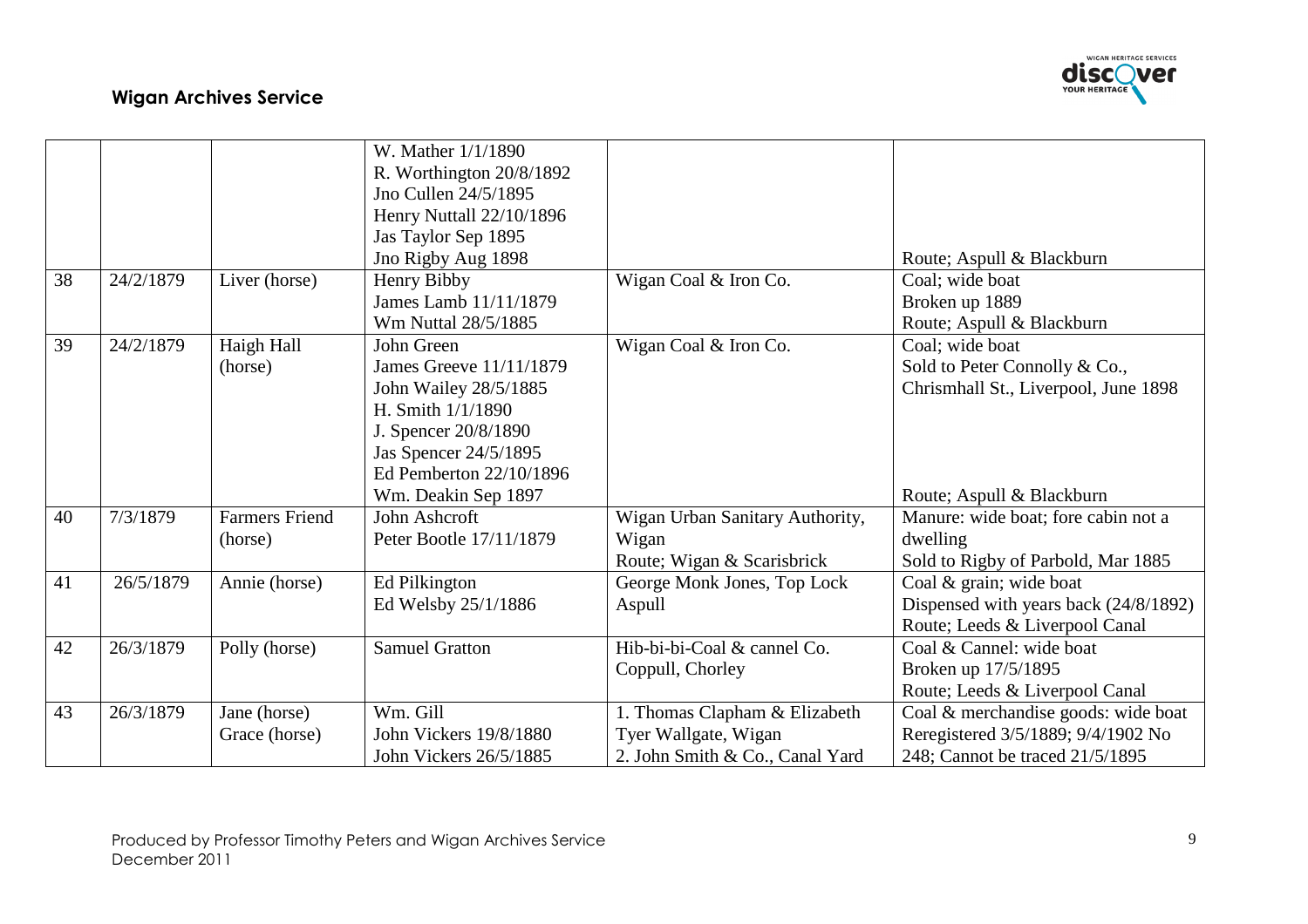

|    |           |                 |                               | [Changed hands 12/3/1889]         | Route; Leeds & Liverpool Canal         |
|----|-----------|-----------------|-------------------------------|-----------------------------------|----------------------------------------|
| 44 | 26/3/1879 | Emma (horse)    | Wm. Allen                     | Wigan Coal & Iron Co.             | Coal; wide boat                        |
|    |           |                 | Henry Bibby, 28/5/1885        |                                   | Reported broken up 12/5/1909           |
|    |           |                 | W. Hodgkinson, 1/11890        |                                   |                                        |
|    |           |                 | Robt Bradley, 24/5/1895,      |                                   |                                        |
|    |           |                 | 22/10/1896, 9/1897, 8/1898    |                                   | Route; Leeds & Liverpool Canal         |
| 45 | 26/3/1879 | Ann (horse)     | John Abram                    | Wigan Coal & Iron Co.             | Coal: wide boat                        |
|    |           |                 | John Morris 11/11/1879        |                                   | See No 176                             |
|    |           |                 | Henry Waring 6/5/1880         |                                   | Broken up 24/5/1895                    |
|    |           |                 | W. Prescott 1/1/1909          |                                   |                                        |
|    |           |                 | W. Thompson 20/8/1892         |                                   | Route; Leeds & Liverpool Canal         |
| 46 | 26/3/1879 | Eleanor (horse) | <b>Thomas Yates</b>           | Wigan Coal & Iron Co.             | Coal: wide boat                        |
|    |           |                 | Peter Dowing 28/5/1885        |                                   | Reported broken up 12/5/1909           |
|    |           |                 | J. Lamb 1/1/1890, 20/8/1892   |                                   |                                        |
|    |           |                 | Peters runnier 24/3/1895, Oct |                                   |                                        |
|    |           |                 | 1896, Sept 1897, Aug 1898     |                                   | Route; Leeds & Liverpool Canal         |
| 47 | 26/3/1879 | Pluto (horse)   | <b>Ralph Walmesley</b>        | Wigan Coal & Iron Co.             | Coal: wide boat                        |
|    |           |                 | James Robinson 28/5/1885      |                                   | Sold to Mr Peter Connolly & Co.        |
|    |           |                 | R. Lamb $1/1/1890$            |                                   | Chismhall St. L'pool; Jun 1889         |
|    |           |                 | J. Morris 20/8/1892           |                                   |                                        |
|    |           |                 | Moses Brenam 24/5/1895        |                                   |                                        |
|    |           |                 | Richd Robinson 22/10/1895     |                                   |                                        |
|    |           |                 | Ed Carrington Sep 1897        |                                   | Route; Leeds & Liverpool Canal         |
| 48 | 26/3/1879 | Dove (horse)    | <b>Thomas Cox</b>             | 1. Excors of George Palin, Widnes | Coal: wide boat                        |
|    |           |                 | Luke Pye 21/9/1897            | 2. Henry Rathbone, boat builder,  | Fore cabin not toe be used as dwelling |
|    |           |                 | John Ashcroft Aug 1898        | Longford Bridge, Stretford,       | Broken up 16/5/1909                    |
|    |           |                 | James Ashcroft 17/1/1900      | Manchester                        | Route; Leeds & Liverpool Canal         |
| 49 | 26/3/1879 | Ellen (horse)   | Peter Winstanley              | Hicbibi Coal and Cannel Co.,      | Coal: wide boat. Broken up 17/5/1895   |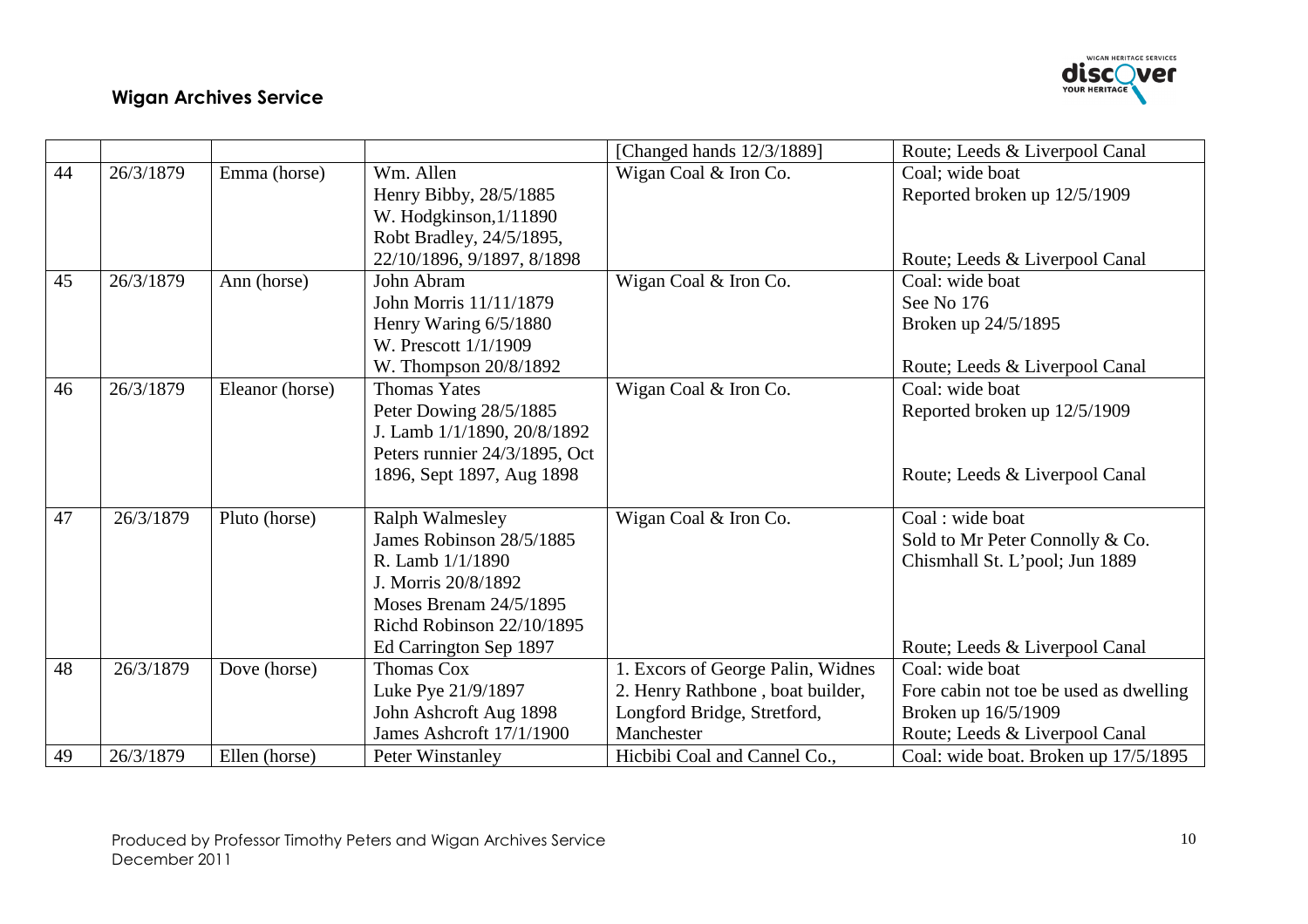

|    |           |                   |                                                                                                                                                        | Coppull, Chorley                | Route; Leeds & Liverpool Canal                                                                                                                              |
|----|-----------|-------------------|--------------------------------------------------------------------------------------------------------------------------------------------------------|---------------------------------|-------------------------------------------------------------------------------------------------------------------------------------------------------------|
| 50 | 26/3/1879 | 64 (horse)        | Wm. Hornby<br>James Led 21/10/1881<br>Wm. Carrington 13/3/1885<br>Charles Lamb 25/8/1885                                                               | Norley Coal & Cannel Co., Wigan | Coal & Manure: wide boat<br>Fore cabin dispensed with 13/3/1885<br>New certificate given 23/3/1885<br>Broken up 20/5/1895<br>Route; Leeds & Liverpool Canal |
| 51 | 13/4/1879 | Phoenix (horse)   | James Taylor<br>J. Thompson $1/1/1890$<br>H. Hesketh 20/8/1892<br>Hy Fazerkerley 24/5/1895,<br>22/10/1896, 9/1897, 8/1898                              | Wigan Coal & Iron Co.           | Coal: wide boat<br>Reported broken up 12/5/1909<br>Route; Aspull & Liverpool                                                                                |
| 52 | 23/4/1879 | Clara (horse)     | Wm. Jones<br>Edwin Hughes 11/11/1879<br>Richard Hesketh 28/5/1885<br>T Pemberton 1/1/1890,8/1892                                                       | Wigan Coal & Iron Co.           | Coal: wide boat<br>See No 161; new boat No 161<br>Broken up 1882<br>Route; Aspull & Liverpool                                                               |
| 53 | 23/4/1879 | Lele (horse)      | James Hornby<br>John Kilshaw 14/5/1879<br>James Robinson 11/2/1880<br>Richd Aspinall 21/10/1881<br>John Carrington 21/5/1885,<br>8/11/1886, 20/1/1887  | Norley Coal & Cannel Co., Wigan | Coal & manure : wide boat<br>Broken up 20/5/1895<br>Route; Wigan & Liverpool                                                                                |
| 54 | 24/4/1879 | Catherine (horse) | <b>James Jones</b><br>Wm. Fazackerley 28/5/1885<br>W. Nuttall 11/1890<br>J. Cullen, 20/8/1892<br>Jno Spencer, 24/5/1895,<br>22/10/1896, 9/1897, 8/1898 | Wigan Coal & Iron Co.           | Coal : wide boat<br>Not in use 27/12/1912<br>Route; Aspull & Liverpool                                                                                      |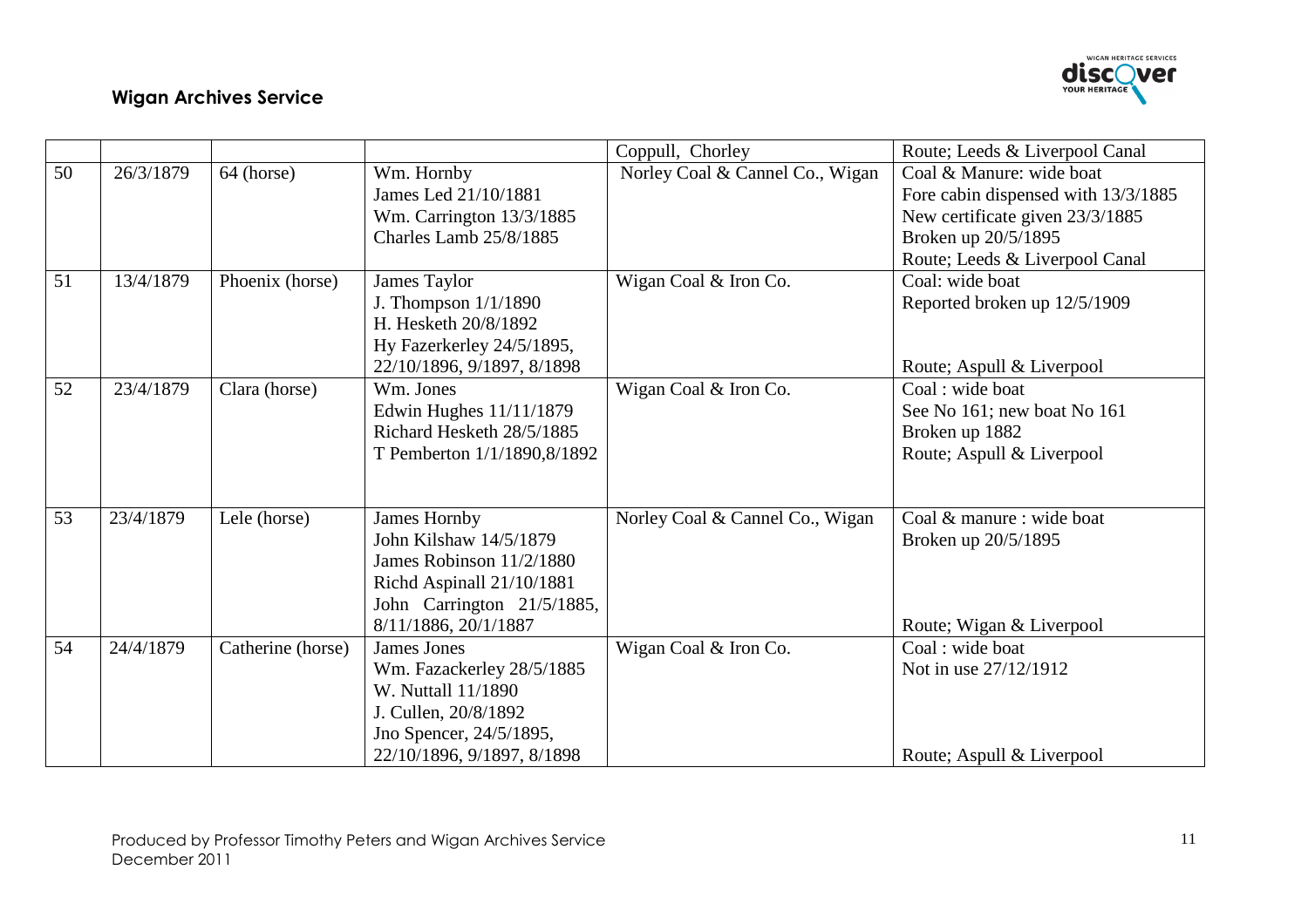

| 55 | 13/4/1879 | Tweed (horse)     | James Halsall,<br>Thomas Halsall 11/11/1879<br>John Wailey 6/5/1780<br>James Ashurst, 28/5/1885<br>G. Scott, $1/1/1900$<br>Thos Fazackerley 2/8/1892                                  | Wigan Coal & Iron Co.                                                                                                                        | Coal: wide boat<br>Sold to Mr Jno Parke 24/5/1895<br>Route; Leeds & Liverpool Canal                                                                                                                                                                                                         |
|----|-----------|-------------------|---------------------------------------------------------------------------------------------------------------------------------------------------------------------------------------|----------------------------------------------------------------------------------------------------------------------------------------------|---------------------------------------------------------------------------------------------------------------------------------------------------------------------------------------------------------------------------------------------------------------------------------------------|
| 56 | 23/4/1879 | Millicent (horse) | <b>Richard Jackson</b><br>Richard Jones 8/6/1885<br>Hy. Carrington $28/2/1887$<br>James Spencer 21/2/1889<br>J. Deakin 20/8/1892<br>Jas Thompson, 20/5/1892,<br>22/10/1895, 21/9/1897 | 1. Rose Bridge & Douglas Bank<br>Collieries co. Ltd, Wigan<br>2.Wm. Aspinall & Robert<br>Dickinson, Hall 'ith Wood Farm,<br>Cowling, Chorley | Coal; Wide boat; fore cabin not a<br>dwelling; cabin re-regisiterd as<br>dwelling 21/2/1889. Application made<br>to Blackburn Authority for registration<br>as Arthur<br>26/4/1907 Wm Aspinall seen on boat<br>'Alice', said Arthur broken up 3/1906<br>Route; Wigan, Liverpool & Blackburn |
| 57 | 23/4/1879 | William (horse)   | <b>Jessie Maley</b><br>John Green 22/1/1886                                                                                                                                           | Lymn & Foxcroft, Dock St,<br>Blackburn<br>Turned over to Mr James Hadfield.<br>Dock St, Blackburn, 26/5/1885                                 | Coal; wide boat<br>Sold to Messrs Green & Brindle, Coal<br>Merchants, Blackburn, 2/2/1886<br>Cannot be traced 21/5/1895                                                                                                                                                                     |
| 58 | 23/4/1879 | " $2$ " (horse)   | <b>Ellen Fishwick</b><br>James Hornby 14/5/1879<br>Thomas Prescott 21/10/1881<br>Wm. Hill 13/3/1885<br>Ralph Harrison 20/1/1887                                                       | Norley Coal & Cannel Co., Wigan                                                                                                              | Coal & manure: wide boat<br>Fore cabin dispensed with 13/3/1885;<br>new certificate given 23/3/1885<br>Broken up 20/5/1895                                                                                                                                                                  |
| 59 | 23/4/1879 | " $15$ " (horse)  | Robert Blundell<br>Rd Worthington 28/5/1879                                                                                                                                           | Norley Coal & Cannel Co.                                                                                                                     | Coal: wide boat<br>Fore cabin not intended to be used as a                                                                                                                                                                                                                                  |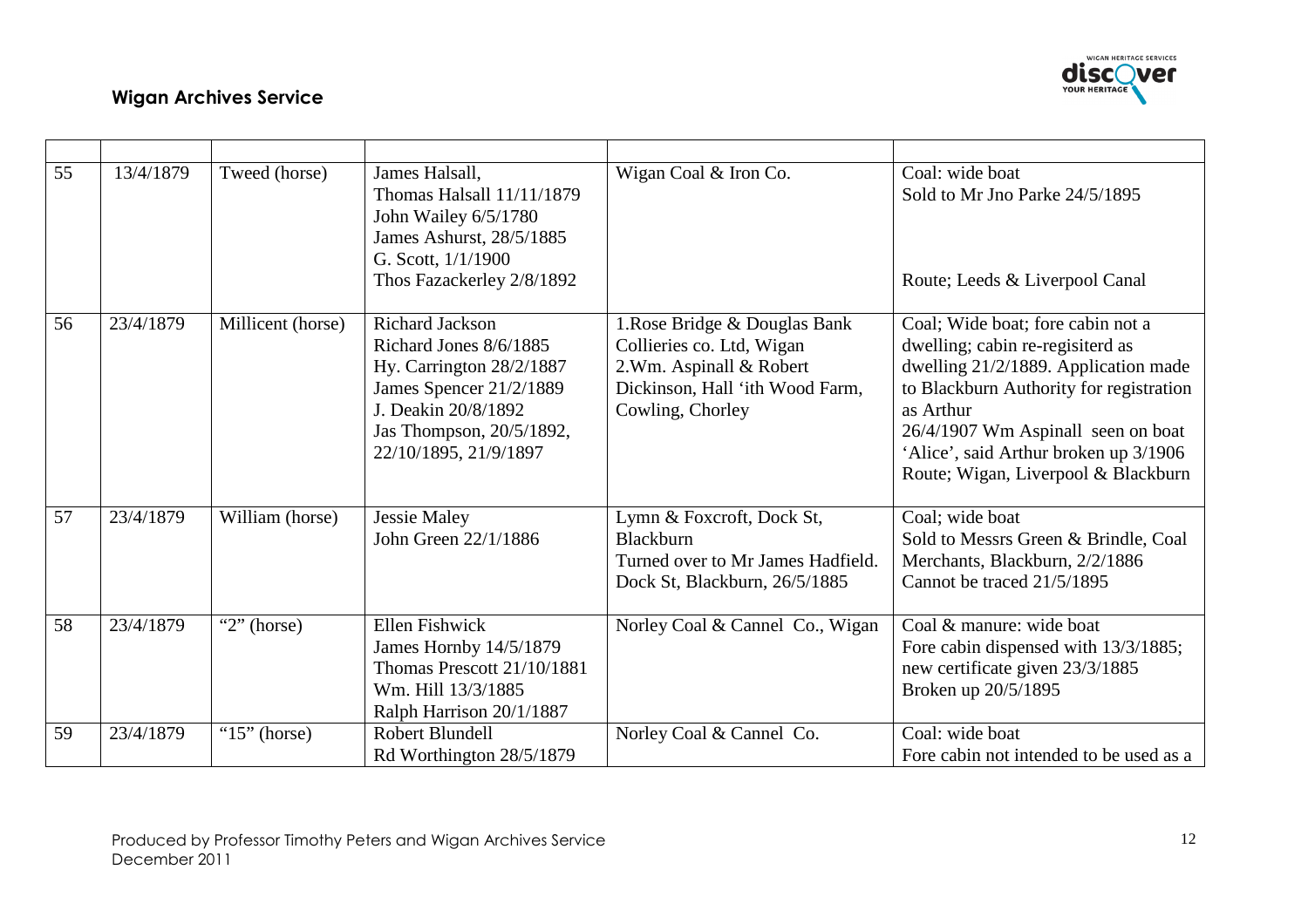

|    |           |                   | John Johnson 23/10/1880<br>Rd Aspinall 22/3/1880<br>John Gill 21/10/1881                                                                                                     |                                          | dwelling<br>Broken up 20/5/1895                                                                                                                |
|----|-----------|-------------------|------------------------------------------------------------------------------------------------------------------------------------------------------------------------------|------------------------------------------|------------------------------------------------------------------------------------------------------------------------------------------------|
| 60 | 21/5/1879 | " $7"$ (horse)    | Wm. Hornby<br>Rd Hunter 18/5/1880<br>Charles Lamb 13/3/1885<br>John Gibbons, 25/8/1885,<br>8/11/1886, 20/1/1887                                                              | Norley Coal & Cannel co.                 | Coal & manure: wide boat<br>Fore cabin dispensed with 13/3/1885;<br>new certificate given 23/3/1885<br>Broken up 20/5/1895                     |
| 61 | 21/5/1879 | " $3$ " (horse)   | James Blundell<br>James Hornby 21/10/1881                                                                                                                                    | Norley Coal & Cannel Co.                 | Coal & Manure: wide boat<br>Cancelled; see No 210                                                                                              |
| 62 | 21/5/1879 | " $5$ " (horse)   | Robert Blundell<br>Rd Lamb 26/11/1879<br>John White 21/10/1881<br>James Aspinall 21/5/1885,<br>8/11/1886, 20/1/1887<br>John Gibbon 24/9/1888<br>John Pedder 20/8/1892-10/96. | Norley Coal & Iron Co., Wigan            | Coal & Manure: wide boat<br>Cabin dispensed with 21/9/1888<br>Reregistered as No 239, 18/10/1888,<br>Fore cabin having been dispensed<br>with. |
| 63 | 21/5/1879 | James (horse)     | Wm Layton<br>Samuel Gregson 16/11/1885                                                                                                                                       | John Thompson                            | Coal: wide boat;<br>Cannot be traced 22/10/1896<br>Cancelled 19/12/1896                                                                        |
| 64 | 21/5/1879 | Polly (horse)     | N/a                                                                                                                                                                          | John Cowen<br>Cannot trace this Oct 1896 | Coal: wide boat<br>Fore cabin not intended as a dwelling                                                                                       |
| 65 | 21/5/1879 | ``8"              | <b>John Vickers</b><br>John Culshaw 11/2/1880<br>Wm. Dakin 21/5/1885,<br>8/11/1886, 20/1/1887<br>Wm. Carrington 20/8/1892,<br>20/5/1895, 22/10/1896                          | Norley Coal & Cannel Co                  | Coal & Manure; wide boat<br>Re-registered as 'John' No 241                                                                                     |
| 66 | 21/5/1879 | Adventure (horse) | Ralph Grundy                                                                                                                                                                 | Wigan Coal & Iron Co                     | Coal; wide boat                                                                                                                                |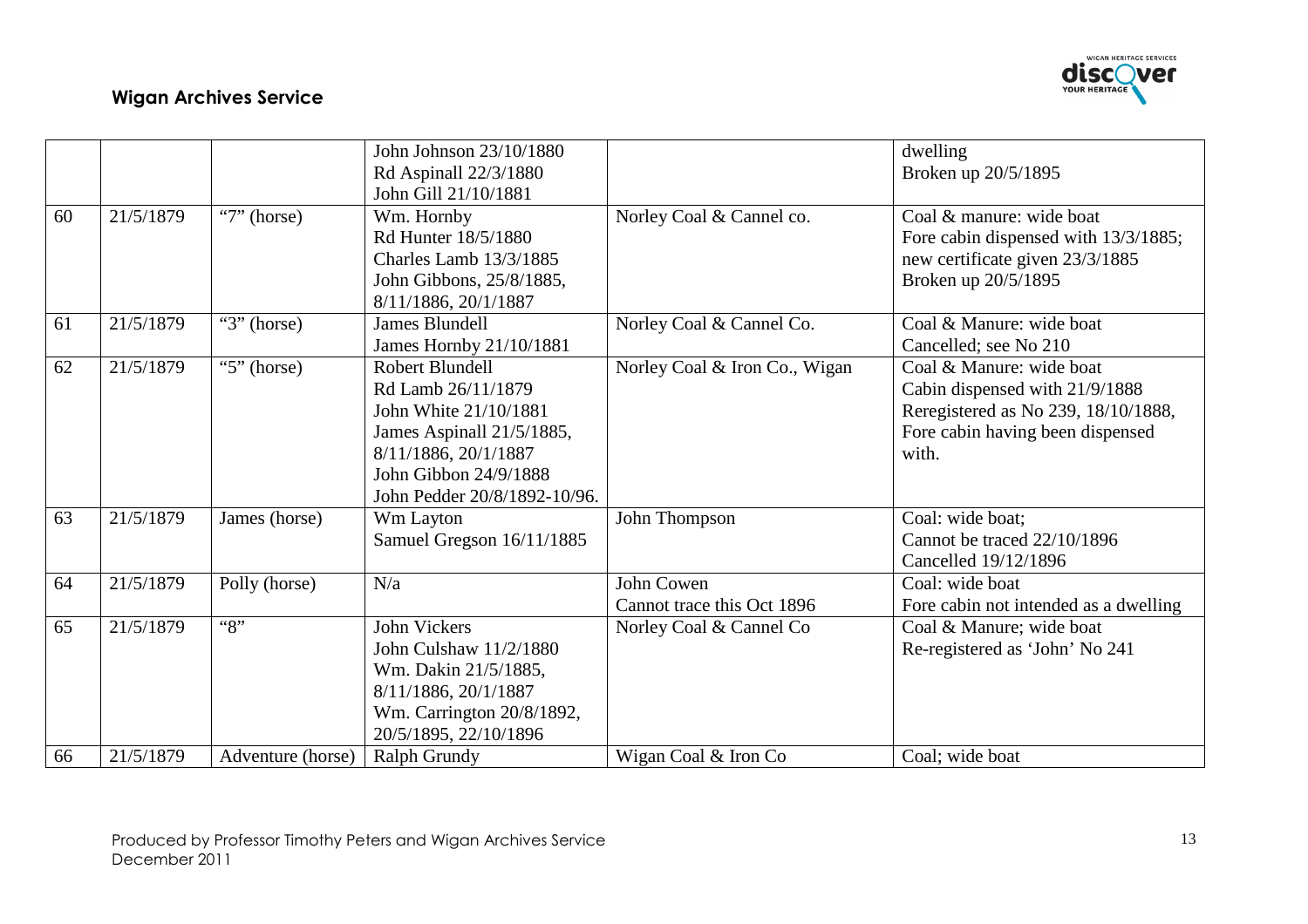

|    |           |                  | James Robinson 11/11/1879<br>Thomas Peet, 28/5/1885<br>J. Yates $1/1/1890$<br>W. Prescott, 20/8/1892                                                                                                                                                                |                                 | Sold Apr 1895 to Mr Jno Park                                                                                              |
|----|-----------|------------------|---------------------------------------------------------------------------------------------------------------------------------------------------------------------------------------------------------------------------------------------------------------------|---------------------------------|---------------------------------------------------------------------------------------------------------------------------|
| 67 | 21/5/1879 | Margaret (horse) | Mort Smith<br>Wm. Nuttall 28/5/1885<br>J. Carrington 1/1/1890<br>W. Hesketh 20/8/1892<br>Wm. Freeman, 14/7/1894,<br>24/5/1895, 22/10/1896,<br>9/1897<br>Wm. Gill Aug 1898<br>R. Davis 27/1/1900                                                                     | Wigan Coal & Iron Co.           | Coal : wide boat<br>This boat complies with the Act<br>In use $27/11/1912$<br>Not in use Aug 1926                         |
| 68 | 21/5/1879 | " $62$ " (horse) | <b>Richard Thomson</b><br>Thomas Prescott 31/3/1880<br>John Prescott 21/10/1881                                                                                                                                                                                     | Norley Coal & Cannel Co.        | Coal & manure: wide boat<br>Broken up 20/5/1895                                                                           |
| 69 | 21/5/1879 | " $4$ " (horse)  | John Blundell<br>Robt Blundell 4/3/1880<br>John Eccleston 7/6/1880<br>Robert Lamb 212/10/1881<br>Sarah Ferrell 21/5/1885<br>Wm. Carrington 25/8/1885,<br>8/11/1886, 20/1/1887,<br>9/11/1888<br>Thomas Robinson, 20/8/1892<br>Wm. Robinson, 20/5/1895,<br>22/10/1896 | Norley Coal & Cannel Co., Wigan | Coal & manure: wide boat<br>Fore cabin dispensed with 9/11/1888;<br>Re-registered 15/11/1888<br>Sold by auction July 1898 |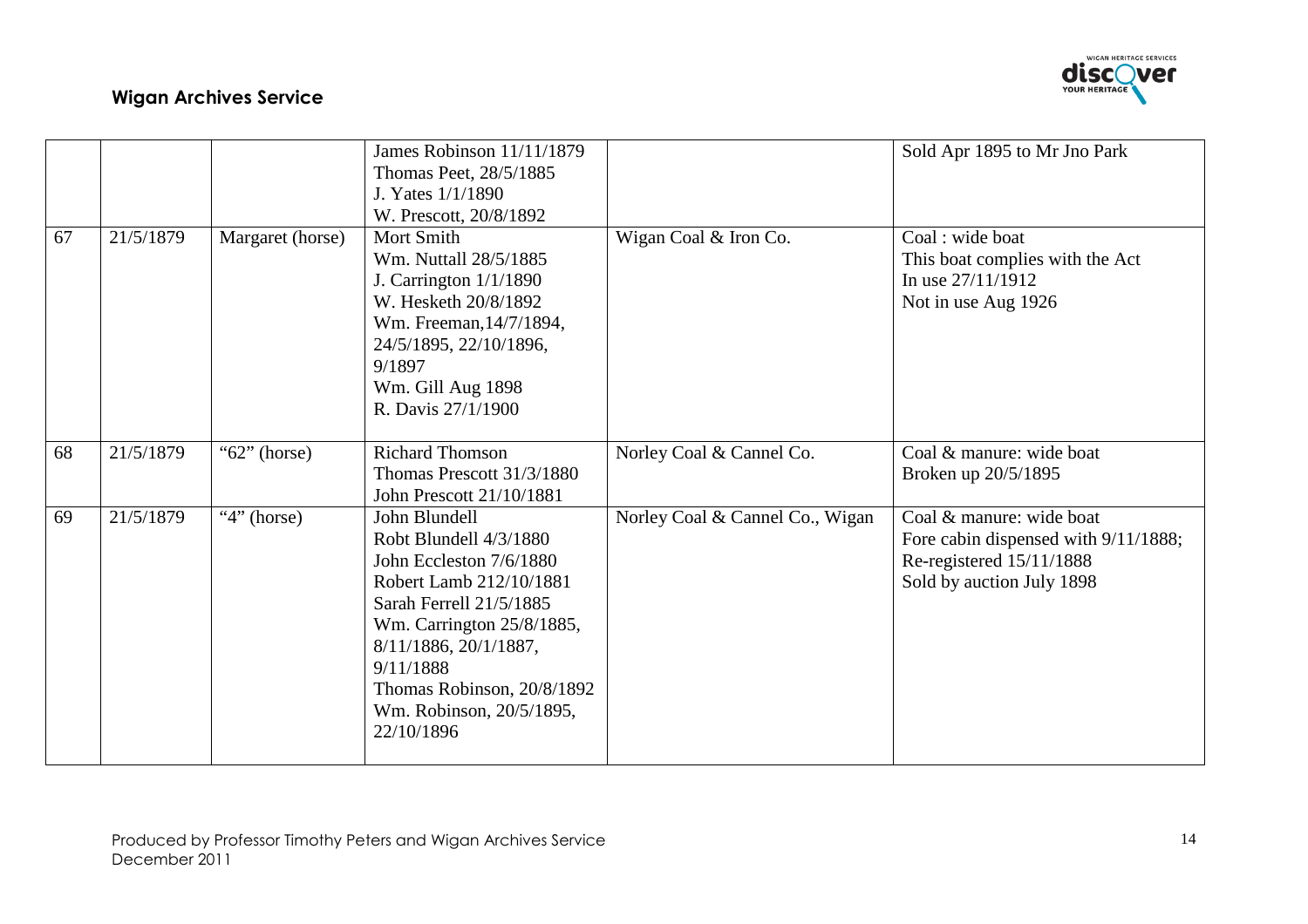

| 70 | 21/5/1879 | 1. Willie (horse)<br>2. Wilfred (horse) | 1. Thomas Lea<br>2. Thomas Bocudiciau                                                                                                                                                                                         | Thomas Lea, 8 Bradford St,<br>Wigan<br>2. Rd. Wilcock, Wallgate | Coal: wide boat<br>Cannot be traced 20/5/1895<br>Cancelled 19/12/1896 |
|----|-----------|-----------------------------------------|-------------------------------------------------------------------------------------------------------------------------------------------------------------------------------------------------------------------------------|-----------------------------------------------------------------|-----------------------------------------------------------------------|
| 71 | 9/6/1879  | James (horse)                           | <b>Owen Evans</b>                                                                                                                                                                                                             | Owen Evans, Appley bridge                                       | Coal. Broken up 22/10/1896                                            |
| 72 | 9/6/1879  | Polly (horse)                           | Frank Robinson,<br>Ralph Walmsley 28/5/1885<br>J. Longton $1/1/1890$<br>R. Hesketh 20/8/1892<br>Jas Longton 24/5/1895<br>Mary Whitehead 22/10/1896<br>Jas Longton, 24/5/1895<br>M. Brennan Sep 1897<br>Peter Brennan Aug 1898 | Wigan Coal & Iron Co.                                           | Coal: wide boat<br>Reported broken up 12/5/1889                       |
| 73 | 9/6/1879  | Blanche (horse)                         | Rd. Hesketh<br>John Hesketh 28/5/1885<br>P. Brennan $!/1/1890$<br>R. Burgess 20/8/1892<br>Dan. Foster 24/5/1895<br>R. Robinson 22/10/1896, Sept<br>1897, Aug 1898                                                             | Wigan Coal & Iron Co                                            | Coal: wide boat<br>Not in use 27/12/1912                              |
| 74 | 9/6/1879  | Victoria (horse)                        | <b>Robert Gregson</b><br>Mrs Simm 28/5/1885<br>W. Freeman 1/1/1890<br>E. Greenway 20/8/1892<br>Jno Rigby 24/5/1895,                                                                                                           | Wigan Coal & Iron Co.                                           | Coal: narrow boat<br>Reported broken up 12/5/1909                     |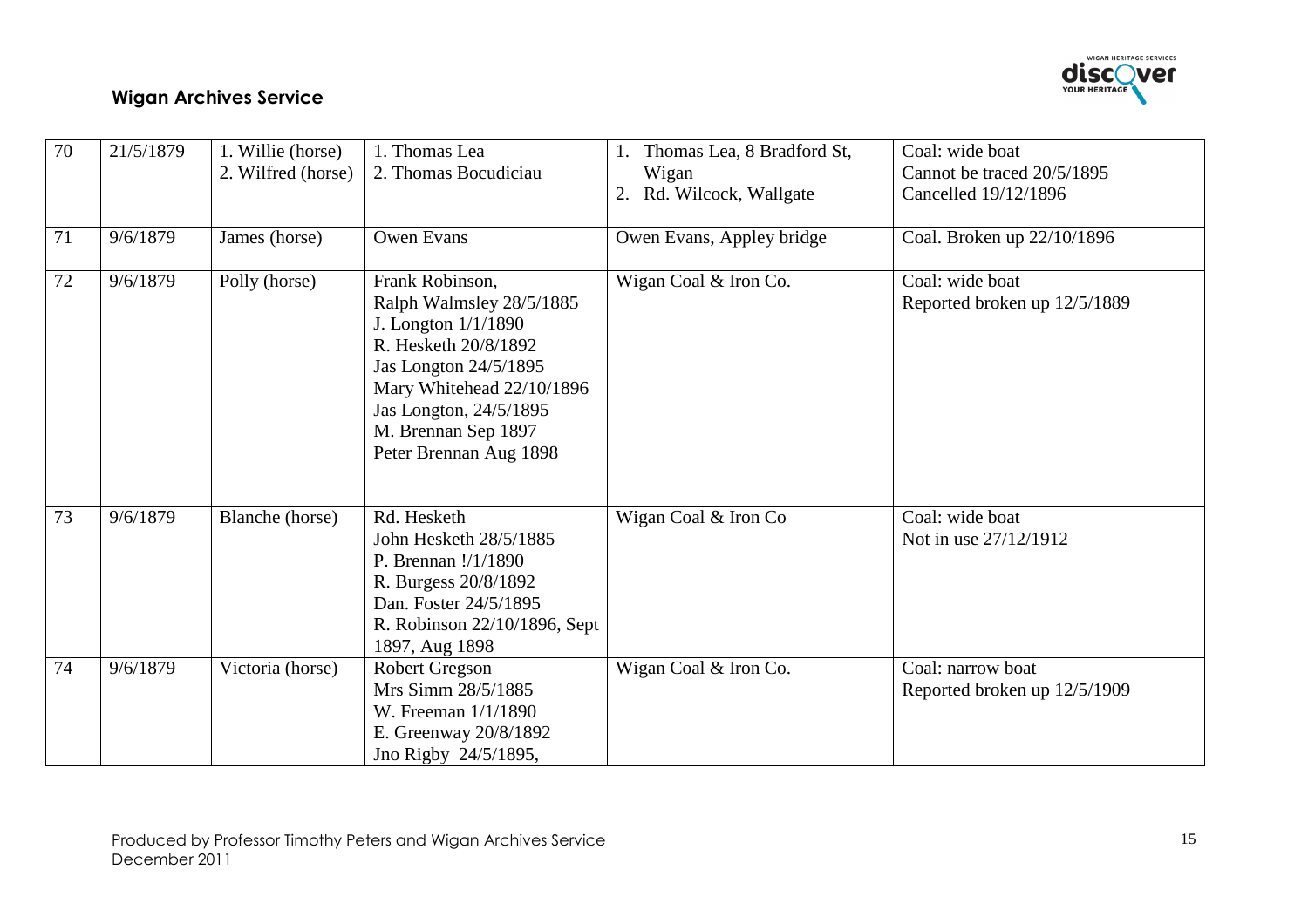

|    |          |                                      | 22/10/1896, 21/9/1897                                                                                     |                                                                                                       |                                                                                     |
|----|----------|--------------------------------------|-----------------------------------------------------------------------------------------------------------|-------------------------------------------------------------------------------------------------------|-------------------------------------------------------------------------------------|
| 75 | 9/6/1879 | Mary (horse)                         | <b>Robert Gregson</b><br>Mrs Simm<br>W. Freeman 1/1/1890<br>Jno Rigby 24/5/1895,<br>22/10/1896, 21/9/1897 | Wigan Coal & Iron Co.                                                                                 | Coal: Narrow boat<br>Reported broken up 12/5/1909                                   |
| 76 | 9/6/1879 | Squire of<br>Winstanley<br>(horse)   | <b>John Barrow</b><br>Jno. Lymship 27/5/1885                                                              | 1. Neyrick Bankes, Winstanley<br>2. Winstanley Collieries Co.,<br>Wigan                               | Coal: wide boat<br>Dispensed with some years ago<br>(25/8/1892)                     |
| 77 | 9/6/1879 | Winstanley<br>(horse)                | <b>Richard Bolton</b><br>No captain 27/5/1885                                                             | N. Bankes, Winstanley                                                                                 | Coal: wide boat<br>Dispensed with                                                   |
| 78 | 9/6/1879 | Ellen (horse)                        | George Sutton                                                                                             | James Ireland, Parbold                                                                                | Coal & grain: wide boat<br>Cancelled 19/12/1896<br>Disposed of in 1889 (17/6/1895)  |
| 79 | 9/6/1879 | Fairmaid of<br>Winstanley<br>(horse) | John Ollerton<br>Thomas Peach 11/7/1881<br>Jno. Tynship 27/5/1885                                         | 1. Meyrick Bankes, Winstanley<br>2. Winstanley Collieries Co.,<br>Wigan                               | Coal: wide boat<br>Dispensed with some years ago<br>(25/8/1892)                     |
| 80 | 9/6/1879 | Willie (horse)                       | Henry Blundell                                                                                            | N. S. Barrett, 49 Old Hall St,<br>Liverpool                                                           | Coal & Manure: Dispensed with!<br>Broken up May 1895                                |
| 81 | 9/6/1879 | First of May<br>(horse)              | <b>John Yates</b><br>John Gibbons 21/9/1897<br>Richard Deakin 17/1/1900                                   | John Yates, Gloren bridge<br>Rathom<br>2. T. Jackson & Co. 19 Lombard<br>Chambers, Bixteth St, L'pool | Coal & merchandise<br>Broken up years ago $(16/5/1909)$                             |
| 82 | 9/6/1879 | James (horse)                        | <b>James Bentham</b>                                                                                      | Samuel Palin, Executors of Geo.<br>Palin, Carlton Villas, Terrace Rd,<br>Widnes.                      | Coal: wide boat<br>Re-registered as 201 in 1890;<br>Information gathered 26/10/1896 |
| 83 | 9/6/1879 | Providence<br>(horse)                | James Lyon<br>Thomas Peel 23/5/1885<br>Jas Glover 10/6/1895                                               | Leeds & Liverpool Canal Co, Old<br>Hall St, Liverpool.                                                | Materials for repairing Canal Banks<br>Dispensed with 21/9/1897                     |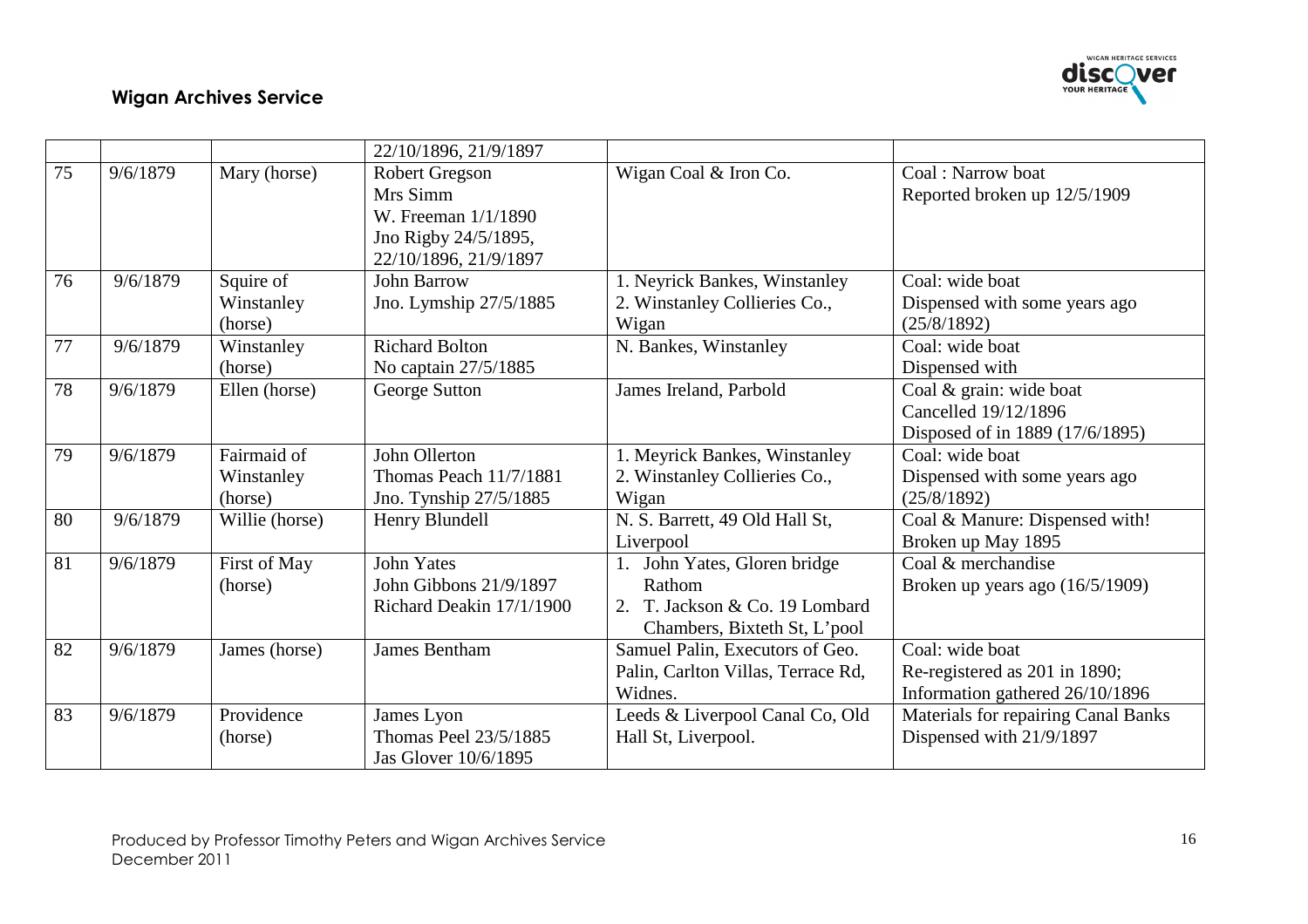

| 84 | 9/6/1879 | Douglas (horse)                     | <b>James Garlington</b><br>Henry Disley 8/6/1885<br>George Langton 28/2/1887<br>Tho. Marsden 20/5/1895                                                             | The Rosebridge & Douglas Bank<br>Collieries Co., 3 & 4 The Albany,<br>Old Hall St, Liverpool.    | Coal, iron, bricks, stone &c: wide boat<br>Sold 22/10/1896                                                                                                                                   |
|----|----------|-------------------------------------|--------------------------------------------------------------------------------------------------------------------------------------------------------------------|--------------------------------------------------------------------------------------------------|----------------------------------------------------------------------------------------------------------------------------------------------------------------------------------------------|
| 85 | 9/6/1879 | Albany (horse)                      | George Hesketh<br>James Spencer 8/6/1885,<br>28/2/1887<br>Peter Ode 11/6/1889<br>R. Deakin 20/8/1892                                                               | The Rosebridge & Douglas Bank<br>Collieries Co., 3 & 4 The Albany,<br>Old Hall St, Liverpool.    | Coal, iron, bricks, stone &c: wide boat<br>Fore cabin not intended to be used as a<br>dwelling; re-registered (Fore cabin<br>registered as a dwelling 20/6/1889<br>Broken up 20/5/1895       |
| 86 | 9/6/1879 | Mary Ann (horse)                    | Mary Tinsley<br>William Blinkhorn 8/6/1885<br>Edward Spencer 28/2/1887<br>Jas. Aspinall 20/5/1895                                                                  | The Rosebridge & Douglas Bank<br>Collieries Co., $3 \& 4$ The Albany,<br>Old Hall St, Liverpool. | Coal, iron, bricks, stone &c: wide boat<br>Fore cabin not intended to be used as a<br>dwelling.<br>Disused 22/10/1896                                                                        |
| 87 | 9/6/1879 | Millicent (horse)<br>Sisters(horse) | John Cecilsham<br>Richard Jackson; Susan<br>Jackson 8/6/1885, 28/2/1887<br>Henry Hunter 11/6/1889<br>H. Cheetham 20/8/1892<br>Ann Halsall 20/5/1895,<br>22/10/1896 | The Rosebridge & Douglas Bank<br>Collieries Co., $3 \& 4$ The Albany,<br>Old Hall St, Liverpool. | Coal, bricks, stone &c.: wide boat.<br>Fore cabin not intended to be used as a<br>dwelling; fore cabin re-registered as a<br>dwelling 20/2/1890<br>Disposed of some years ago<br>(2/12/1912) |
| 88 | 9/6/1879 | Sarah (horse)                       | Thomas Thompson<br>Henry Sharrock 8/6/1885,<br>28/2/1887, 18/4/1889,<br>20/8/1892, 20/5/1895,<br>22/10/1896, 21/9/1897,                                            | The Rosebridge & Douglas Bank<br>Collieries Co., $3 \& 4$ The Albany,<br>Old Hall St, Liverpool. | Coal, iron, bricks, &c.: wide boat.<br>Fore cabin not intended to be used as a<br>dwelling; fore cabin re-registered as a<br>dwelling 18/4/1889<br>Disposed of some yearsago $(2/12/1912)$   |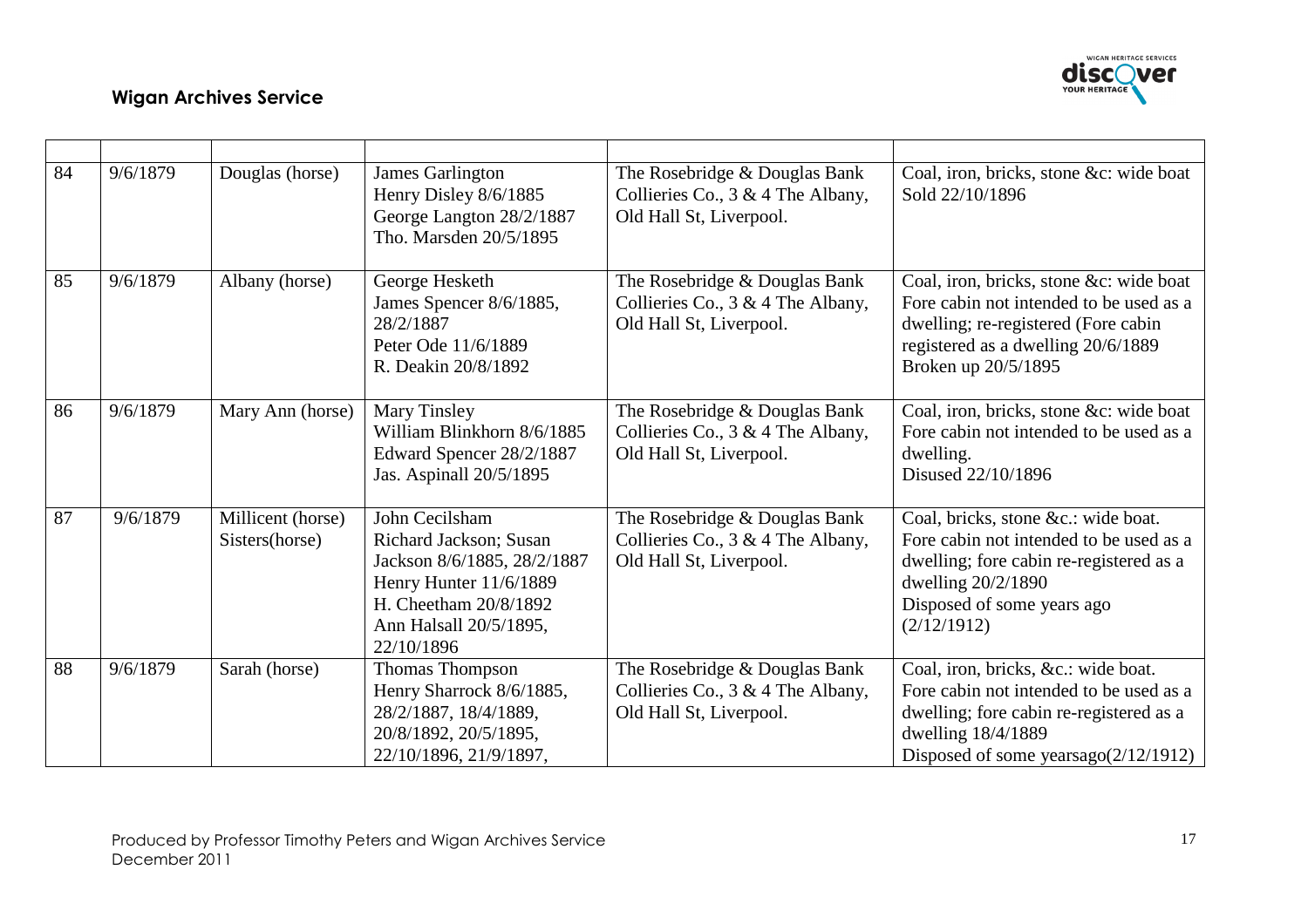

|    |           |                    | 17/1/1900                                                                                                                                            |                                                                                                  |                                                                                                                                                                                                               |
|----|-----------|--------------------|------------------------------------------------------------------------------------------------------------------------------------------------------|--------------------------------------------------------------------------------------------------|---------------------------------------------------------------------------------------------------------------------------------------------------------------------------------------------------------------|
| 89 | 9/6/1879  | Percy (horse)      | Mary Blundell<br>John Deakin 8/6/1885<br>On stocks 28/2/1887<br>J. Lewis 20/8/1892<br>Jas Thompson 20/5/1895,<br>22/10/1896, 21/9/1897,<br>17/1/1900 | The Rosebridge & Douglas Bank<br>Collieries Co., $3 \& 4$ The Albany,<br>Old Hall St, Liverpool. | Coal, bricks, stone, &c: wide boat.<br>Fore cabin not intended to be used as a<br>dwelling.<br>This boat reported to Liverpool<br>Authority (in consequence of notice)<br>as being no longer in use. 3/2/1904 |
| 90 | 25/6/1879 | "No. $1$ " (horse) | Henry Simm, Mrs Simm<br>Wm. Freeman 28/5/1885<br>R. Glover $1/1/1890$                                                                                | Wigan Coal & Iron Co.                                                                            | Coal: narrow boat.<br>Fore cabin not a dwelling<br>Sold 1896 to Jno Twigge (24/5/1895)<br>Cancelled 19/12/1896                                                                                                |
| 91 | 25/6/1879 | "No 2" (horse)     | Henry Simm, Mrs Simm<br>Wm. Freeman 28/5/1885<br>R. Glover $1/1/1890$ ,<br>24/5/1895, 22/10/1896,<br>20/9/1897                                       | Wigan Coal & Iron Co., Wigan                                                                     | Coal: narrow boat<br>Fore cabin not a dwelling<br>Reported broken up 12/5/1909                                                                                                                                |
| 92 | 25/6/1879 | Star (horse)       | <b>Jane Blundell</b><br>Richard Carrington 8/6/1885<br>Rd. Jones 28/2/1887                                                                           | William Bryham, Ince Hall, Wigan                                                                 | Coal, iron, bricks, stone wide boat.<br>Boat broken up                                                                                                                                                        |
| 93 | 25/6/1879 | Ellen (horse)      | <b>Thomas Rimmer</b>                                                                                                                                 | William Bryham, Ince Hall, Wigan                                                                 | Coal, iron, bricks &c.: wide boat<br>Fore cabin not a dwelling.<br>Disposed with 28/2/1887                                                                                                                    |
| 94 | 25/6/1879 | Pierpoint (horse)  | <b>James Blundell</b><br>Elias Grinshaw 8/6/1885,<br>28/2/1887                                                                                       | The Rosebridge & Douglas Bank<br>Collieries Co., Liverpool                                       | Coal, iron, bricks, &c wide boat.<br>Fore cabin not a dwelling<br>Broken up 21/5/1895                                                                                                                         |
| 95 | 25/6/1879 | Hesper (horse)     | Wm. Thompson<br>Richard Halsall 8/6/1885                                                                                                             | The Rosebridge & Douglas Bank<br>Collieries Co., Liverpool                                       | Coal, iron, bricks, &c wide boat.<br>Fore cabin not a dwelling                                                                                                                                                |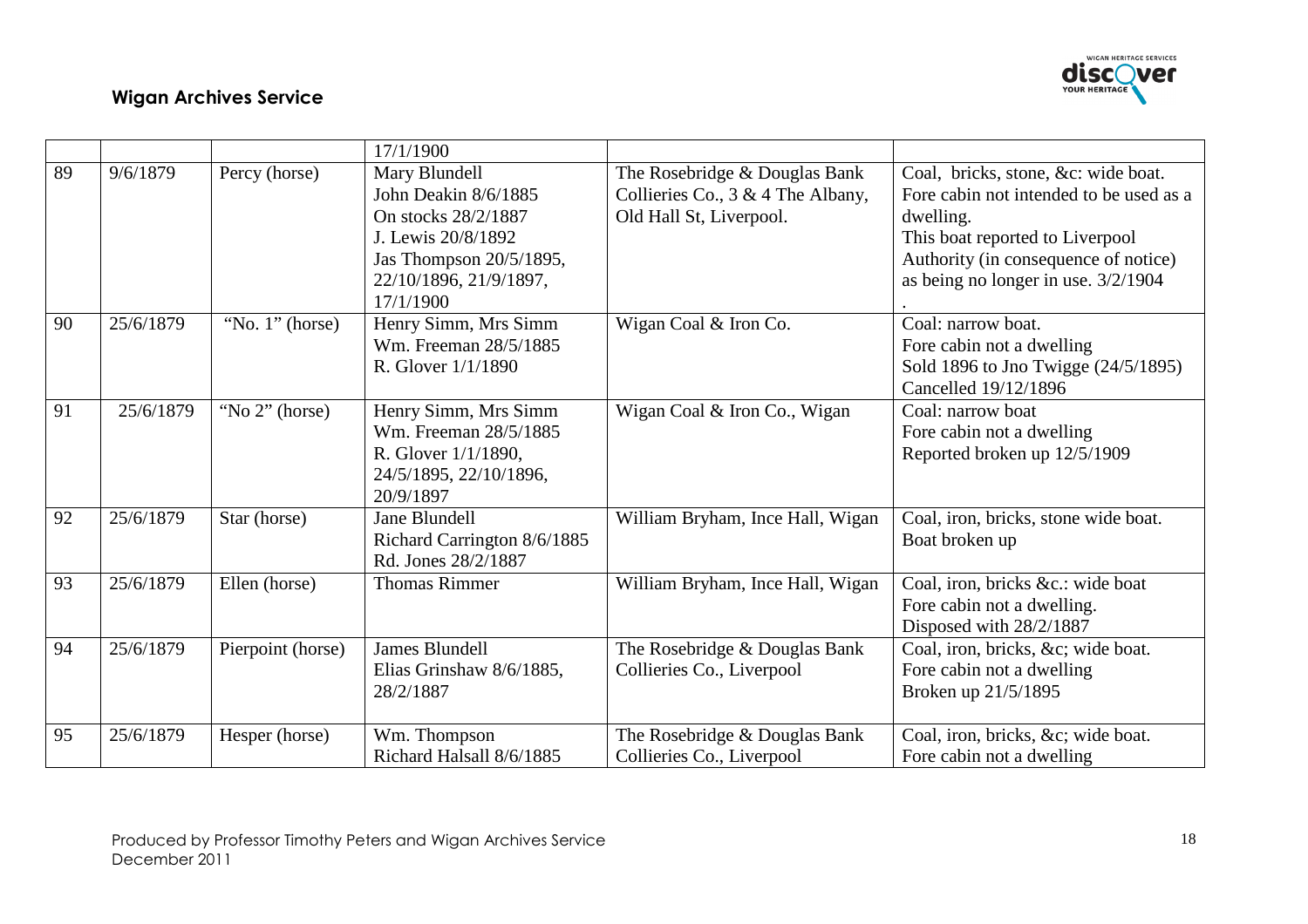

|    |           |                      | James Turner 28/2/1887    |                               | Broken up 21/5/1895                 |
|----|-----------|----------------------|---------------------------|-------------------------------|-------------------------------------|
| 96 | 25/6/1879 | Edith (horse)        | Henry Moss                | The Rosebridge & Douglas Bank | Coal, iron, bricks, &c wide boat.   |
|    |           |                      | Richard Bolton 8/6/1885   | Collieries Co., Liverpool     | Fore cabin not a dwelling; re-      |
|    |           |                      | John Dalton 28/2/1887     |                               | registered with second cabin as No. |
|    |           |                      | R. Aspinall 20/8/1892     |                               | 204, 21/5/1895                      |
| 97 | 25/6/1879 | Herbert (horse)      | Moses Brannon 8/6/1885    | The Rosebridge & Douglas Bank | Coal, iron, &c.: wide boat          |
|    |           |                      | Mary Brannon 28/2/1887    | Collieries Co., Liverpool     | Fore cabin not a dwelling           |
|    |           |                      | Thomas Cox 11/6/1889      |                               | Fore cabin registered as a dwelling |
|    |           |                      | R. Bowen 20/8/1892        |                               | 20/6/1889                           |
|    |           |                      |                           |                               | Broken up 20/5/1892                 |
| 98 | 25/6/1879 | <b>Five Brothers</b> | <b>Edward Hesketh</b>     | The Rosebridge & Douglas Bank | Coal, iron, &c.: wide boat          |
|    |           | (horse)              | Peter Lee 8/6/1885        | Collieries Co., Liverpool     | Fore cabin not a dwelling 28/2/1887 |
|    |           |                      |                           |                               | Broken up 20/5/1895                 |
| 99 | 25/6/1879 | Lizzy (horse)        | James Spencer             | The Rosebridge & Douglas Bank | Coal, iron, bricks &c.: wide boat   |
|    |           |                      | Thos. Carrington 8/6/1885 | Collieries Co., Liverpool     | Fore cabin not a dwelling           |
|    |           |                      | James Ashurst 28/2/1887   |                               | Broken up 20/5/1895                 |
|    |           |                      | R. Lane 20/8/1892         |                               |                                     |

| 100        | 25/6/1879 | Thomas (horse) | Joseph Grimshaw          | Wigan Coal & Iron, Wigan     | Coal: wide boat. See No 174                |
|------------|-----------|----------------|--------------------------|------------------------------|--------------------------------------------|
|            |           |                | James Taylor 6/5/1880    |                              | Sold to Ralph Crooke 1885. New boat &      |
|            |           |                | Alice Forshaw 28/5/1885  |                              | re-registration as No. $174$ , $21/5/1895$ |
|            |           |                | S. Dickinson $1/1/1890$  |                              |                                            |
|            |           |                | W. Wells 20/8/1892       |                              |                                            |
| <b>101</b> | 25/6/1879 | Charon (horse) | <b>William Davies</b>    | Wigan Coal & iron Co., Wigan | Coal: wide boat                            |
|            |           |                | Thomas Peach $28/5/1885$ |                              | Reported broken up 12/5/1909               |
|            |           |                | T. Bramwell $1/1/1890$   |                              |                                            |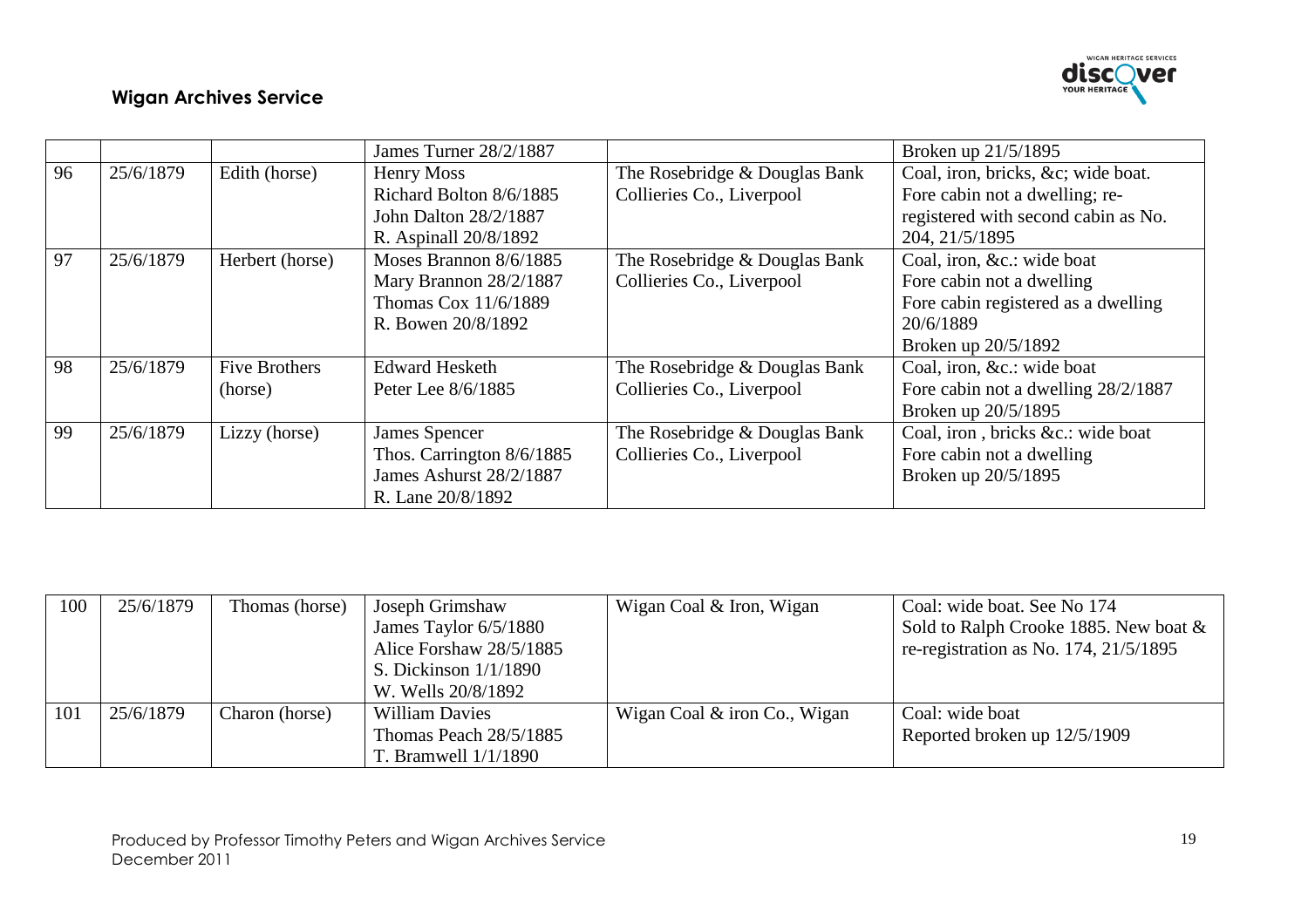

|     |           |                   | J. Leigh 20/8/1892<br>Rich. Bibby 24/5/1895 |                              |                                       |
|-----|-----------|-------------------|---------------------------------------------|------------------------------|---------------------------------------|
|     |           |                   | Jas Longton 22/10/1896                      |                              |                                       |
|     |           |                   | Jno. Taylor Sep 1897                        |                              |                                       |
|     |           |                   | Jas Crank Aug 1890                          |                              |                                       |
| 102 | 25/6/1879 | Benjamin (horse)  | <b>Hugh Yates</b>                           | Wigan Coal & Iron Co., Wigan | Coal: wide boat                       |
|     |           |                   | James Robinson 28/5/1885                    |                              | Reported broken up 12/5/1909          |
|     |           |                   | J. Grundy $1/1/1890$                        |                              |                                       |
|     |           |                   | J. Rigby 20/8/1892,                         |                              |                                       |
|     |           |                   | 24/5/1892, 24/5/1895                        |                              |                                       |
| 103 | 25/6/1879 | Minerva (horse)   | <b>Robert Seddon</b>                        | Wigan Coal & Iron Co., Wigan | Coal: wide boat                       |
|     |           |                   | John Abraham 6/5/1880                       |                              | Reported broken up 12/5/1909          |
|     |           |                   | James Lamb 28/5/1885                        |                              |                                       |
|     |           |                   | J. Robinson jnr. $1/1/1890$                 |                              |                                       |
|     |           |                   | Mrs Robinson 20/8/1892                      |                              |                                       |
|     |           |                   | Jas Robinson 24/5/1895, Oct                 |                              |                                       |
|     |           |                   | 1896, Sep 1897, Aug 1898                    |                              |                                       |
| 104 | 15/6/1879 | Alexander (horse) | Benjamin Foster                             | Wigan Coal & Iron Co., Wigan | Coal: wide boat                       |
|     |           |                   | James Laing 6/5/1880                        |                              | Reported re-registered at Leigh Coal: |
|     |           |                   | James Jones 28/5/1888                       |                              | wide boat.12/5/1909                   |
|     |           |                   | W. Hornby $1/1/1890$                        |                              |                                       |
|     |           |                   | J. Robinson 20/8/1892                       |                              |                                       |
|     |           |                   | Wm. Owen 24/5/1895                          |                              |                                       |
|     |           |                   | Peter Johnson 22/10/1896                    |                              |                                       |
|     |           |                   | J. Robinson Sep1897, Aug                    |                              |                                       |
|     |           |                   | 1890                                        |                              |                                       |
| 105 | 25/6/1879 | Queen (horse)     | Benjamin Foster                             | Wigan Coal & Iron Co., Wigan | Coal: wide boat.                      |
|     |           |                   | Edward Hughes 28/5/1885                     |                              | Reported broken up 12/5/1909          |
|     |           |                   | P. Foster 1/1/1890                          |                              |                                       |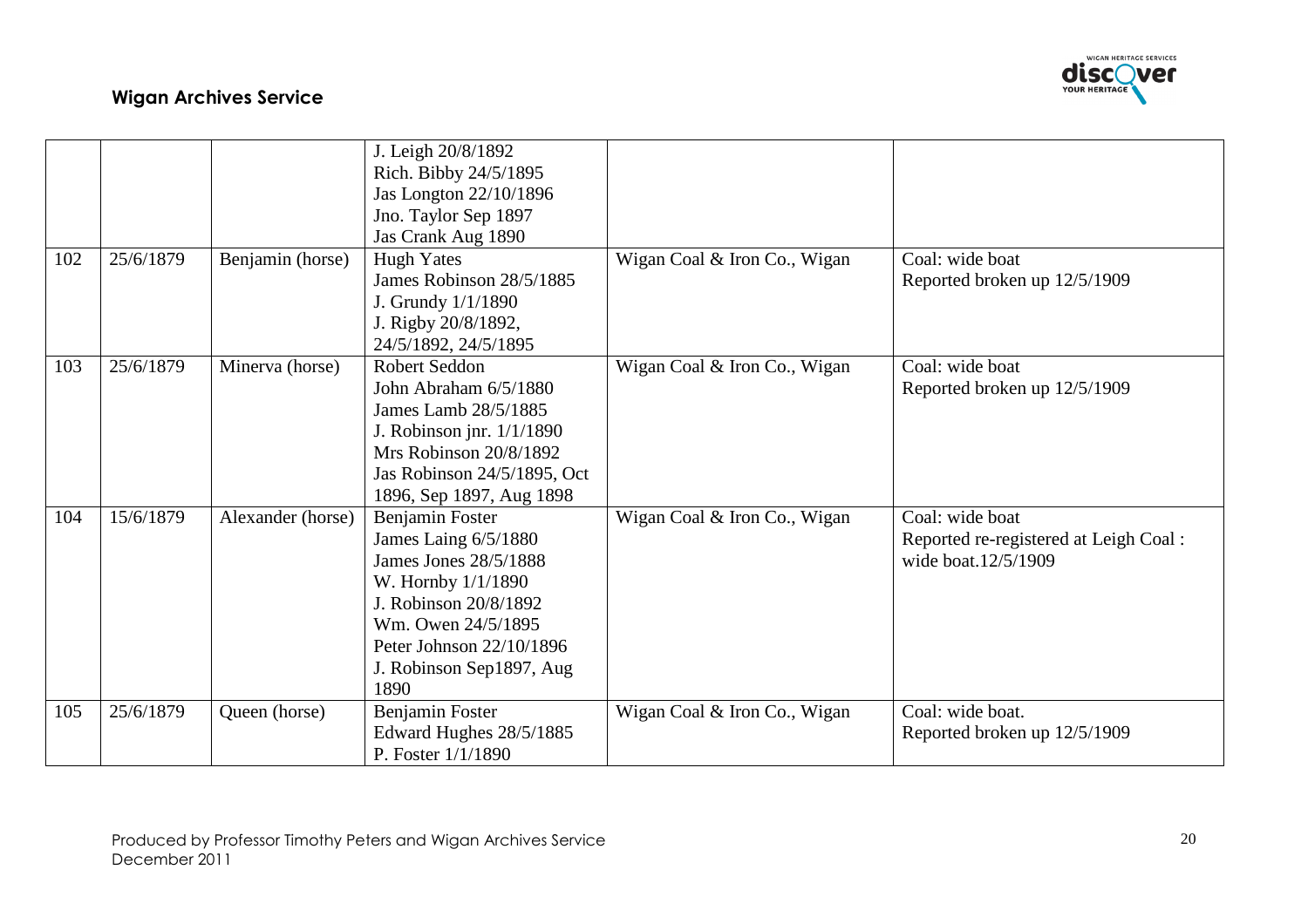

|     |           |                 | James Jones 20/8/1892,<br>24/5/1895 |                                 |                                                            |
|-----|-----------|-----------------|-------------------------------------|---------------------------------|------------------------------------------------------------|
|     |           |                 |                                     |                                 |                                                            |
|     |           |                 | Thos. Peet 22/10/1896, Sep          |                                 |                                                            |
|     |           |                 | 1897, Aug 1898                      |                                 |                                                            |
| 106 | 25/6/1879 | Amy (horse)     | John Mailey                         | Wigan Coal & Iron Co., Wigan    | Coal: wide boat                                            |
|     |           |                 | Ralph Grundy 6/5/1880               |                                 | Broken up and reregistered as No 178,                      |
|     |           |                 | <b>Jess Mailey 28/5/1885</b>        |                                 | 21/5/1895                                                  |
|     |           |                 | E. Seddon 1/1/1890                  |                                 |                                                            |
|     |           |                 | T. Wright 20/8/1892                 |                                 |                                                            |
| 107 | 25/6/1879 | David (horse)   | Wm. Gill                            | Wigan Coal & Iron Co., Wigan    | Coal: wide boat                                            |
|     |           |                 | Ralph Grundy 6/5/1880               |                                 | Reported broken up 12/5/1909                               |
|     |           |                 | S. Holcroft $1/1/1890$              |                                 |                                                            |
|     |           |                 | J. Rimmer 20/8/1892                 |                                 |                                                            |
|     |           |                 | Wm. Mather 24/5/1895,               |                                 |                                                            |
|     |           |                 | 24/5/1895, 22/10/1896, Sep          |                                 |                                                            |
|     |           |                 | 1897, Aug 1898                      |                                 |                                                            |
|     |           |                 |                                     |                                 |                                                            |
| 108 | 15/6/1879 | Peter (horse)   | <b>Robert Burgers</b>               | Wigan Coal & Iron Co., Wigan    | Coal: wide boat                                            |
|     |           |                 | James Laing 11/11/1879              |                                 | Broken up 1889(24/5/1895)                                  |
|     |           |                 | Henry Carrington 6/5/1880           |                                 |                                                            |
|     |           |                 | John Hesketh 28/5/1885              |                                 |                                                            |
|     |           |                 | J. Grundy 20/8/1892                 |                                 |                                                            |
| 109 | 25/6/1879 | Ellen (horse)   | William Freeman                     | Jonathan & Wm. Waddington, Ince | Coal: narrow boat                                          |
|     |           |                 |                                     |                                 |                                                            |
| 110 | 25/6/1879 |                 | William Freeman                     |                                 | Boat broken few years ago (17/5/1895)<br>Coal: narrow boat |
|     |           | Stanley (horse) |                                     | Jonathan & Wm. Waddington, Ince |                                                            |
|     |           |                 |                                     |                                 | Duplicate certificate sent to $J & W$ .                    |
|     |           |                 |                                     |                                 | Waddington, Dec 1884                                       |
|     |           |                 |                                     |                                 | Broken up few years ago 17/5/1895                          |
| 111 | 15/6/1879 | Tom (horse)     | William Thompson                    | Rosebridge & Douglas Bank Coll. | Coal, iron &c: wide boat                                   |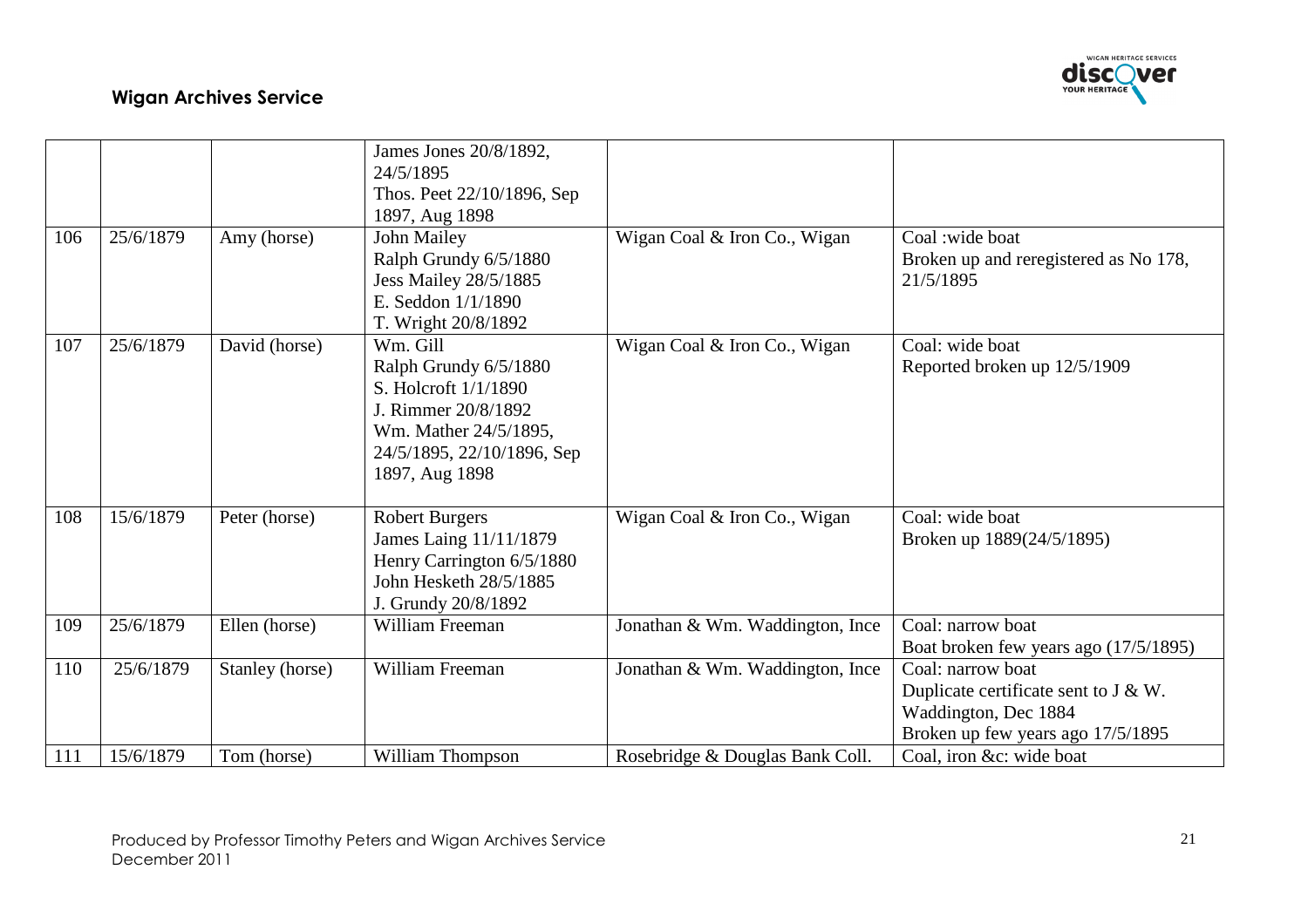

|     |           |                   | Rd Harrison 8/6/1885<br>Rd Carrington 28/2/1887<br>E. Thompson 20/8/1892                                   | Co. Liverpool                                     | Fore cabin not intended as a dwelling<br>Not in use as dwelling 20/5/1895<br>Disused 12/10/1896                      |
|-----|-----------|-------------------|------------------------------------------------------------------------------------------------------------|---------------------------------------------------|----------------------------------------------------------------------------------------------------------------------|
| 112 | 25/6/1879 | Lindsay (horse)   | John Winstanley<br>James Robinson 28/5/1885                                                                | Wigan Coal & Iron Co., Wigan                      | Coal: wide boat<br>Broken up 1887 (24/5/1895)                                                                        |
| 113 | 25/6/1879 | Sam slick (horse) | James Lamb<br>Henry Moss 11/11/1879<br>George Scott 6/5/1880<br>P. Downing 1/1/1890<br>J. Foster 20/8/1892 | Wigan Coal & Iron Co., Wigan                      | Coal: wide boat<br>Re-registered as No 166, 21/5/1895                                                                |
| 114 | 25/6/1879 | Leeds (horse)     | <b>James Abraham</b><br>John Morris 6/5/1880<br>John Robinson 28/5/1885<br>P. Rimmer $1/1/1890$            | Wigan Coal & Iron Co., Wigan                      | Coal; wide boat<br>Copy certificate issued 2/3/1889<br>Broken up 1892 (May 1895)                                     |
| 115 | 25/6/1879 | Emily (horse)     | George Greenwood<br>J. Marshall, 8/6/1885<br>Wm. Culshaw 28/2/1887<br>T. Prescott 20/8/1892                | Rosebridge & Douglas Bank Coll.<br>Co., Liverpool | Coal, iron brick, stone &c.: wide boat<br>Broken up 20/5/1895                                                        |
| 116 | 25/6/1879 | Rose (horse)      | Robert Jackson<br>Jas Spencer 8/6/1885,<br>28/2/1887<br>E. Spencer 20/8/1892                               | William Bryham Jnr, Wigan                         | Coal, stone, brick, iron, &c.<br>Fore cabin re-registered as a dwelling<br>7/1/1890<br>Sold some years ago 20/5/1895 |
| 117 | 25/6/1879 | Polly (horse)     | William Mather<br>John Culshaw 8/6/1885<br>Wm. Fazackerley 28/2/1887<br>H. Carrington 20/8/1892            | William Bryham Jnr, Wigan                         | Coal, iron &c.: wide boat                                                                                            |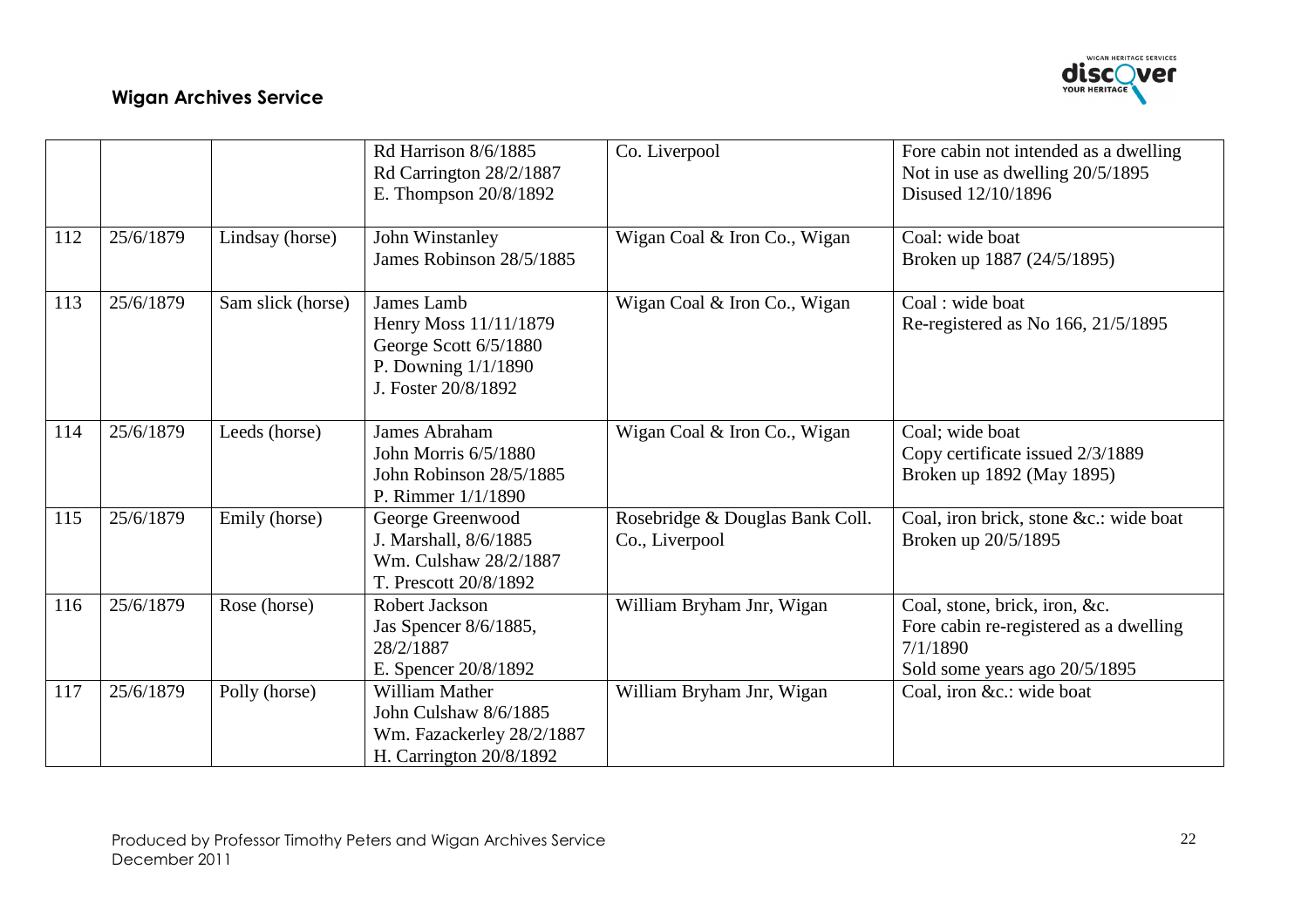

|     |            |                   | Hy Cheetham 20/5/1895     |                                |                                           |
|-----|------------|-------------------|---------------------------|--------------------------------|-------------------------------------------|
|     |            |                   | Danl. Vickars 21/9/1897   |                                |                                           |
|     |            |                   | John Berrow, Aug 1898,    |                                |                                           |
|     |            |                   | Jan1900                   |                                |                                           |
| 118 | 25/6/1879  | Elizabeth (horse) | <b>Thomas Freeman</b>     | Wigan Coal & Iron Co., Wigan   | Coal: wide boat                           |
|     |            |                   | Thos Pemberton28/5/1885   |                                | Reported broken up 12/5/1909              |
|     |            |                   | H. Shaw $1/1/1890$        |                                |                                           |
|     |            |                   | J. Taylor 20/8/1892       |                                |                                           |
|     |            |                   | Rd. Spencer 24/5/1895,    |                                |                                           |
|     |            |                   | 20/10/1896, Sep 1897      |                                |                                           |
|     |            |                   | Thomas Peet Aug 1898      |                                |                                           |
|     |            |                   |                           |                                |                                           |
| 119 | 9/7/1879   | Frederick (horse) | <b>James Ashurst</b>      | Smethurst Hoyle & Grime,       | Coal: wide boat                           |
|     |            |                   | John Thomas, 15/4/1880    | Garswood Hall Coll., Wigan     | Dispensed with some years $back(25/8/92)$ |
| 120 | 9/7/1879   | Ruby(horse)       | <b>Richard Small</b>      | Cross Tetley & Co., Bamfurlong | Coal: wide boat                           |
|     |            |                   |                           | Colliery                       | Fore cabin not a dwelling                 |
|     |            |                   |                           |                                | Dispensed with some years ago $(24/8/92)$ |
| 121 | 9/7/1879   | George (horse)    | John Moss Snr.            | Cross Tetley & Co., Bamfurlong | Coal: wide boat                           |
|     |            |                   |                           | Colliery                       | Fore cabin not a dwelling                 |
|     |            |                   |                           |                                | Dispensed with some years ago 24/8/192    |
| 122 | 9/7/1879   | Euphemia (horse)  | Henry Ramsbottom          | Wigan Coal & Iron Co., Wigan   | Coal: wide boat                           |
|     |            |                   | Edward Thompson 28/5/1885 |                                | Reported broken12/5/1909                  |
|     |            |                   | W. Whitehead 20/8/1890    |                                |                                           |
|     |            |                   | J. Leigh 20/8/1892        |                                |                                           |
|     |            |                   | Hy. Wilkinson 24/5/1895   |                                |                                           |
|     |            |                   | Ellen Crank 22/10 1896    |                                |                                           |
|     |            |                   | F. Bradley 21/9/1897      |                                |                                           |
|     |            |                   | Jas Longton Aug 1898      |                                |                                           |
| 123 | 11/7/17899 | Elizabeth         | Jane Wright               | Rosebridge & Douglas Bank,     | Coal, cannel, slack &c.: wide boat        |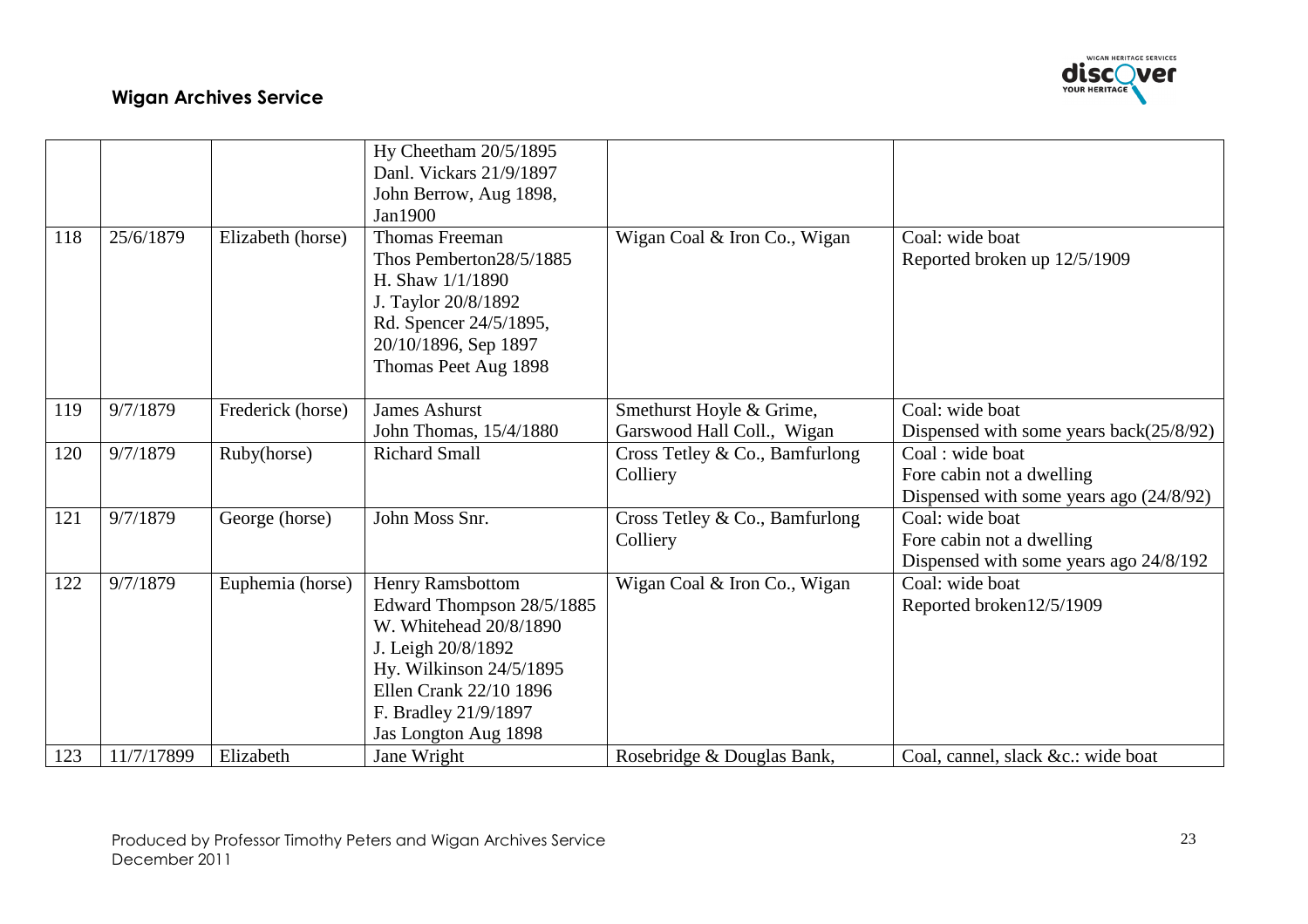

|     |          |                    | Edwin Welsby 8/7/1885<br>Thos Melling 28/2/1887<br>A. Halsall 20/7/1892                                                                               | Collieries Co.                                      | Fore cabin not a dwelling<br>Re-registered as dwelling 1/7/1890<br>Broken up 20/5/1895<br>This boat reported to Liverpool Authority<br>(in consequence of notice) as being no<br>longer in use, $3/2/1904$ |
|-----|----------|--------------------|-------------------------------------------------------------------------------------------------------------------------------------------------------|-----------------------------------------------------|------------------------------------------------------------------------------------------------------------------------------------------------------------------------------------------------------------|
| 124 | 2/9/1879 | "No. $1$ " (horse) | John Pedder<br>Wm. Hornby 18/5/1880<br>Wm. Carrington 21/10/1881                                                                                      | Norley Coal Co.                                     | Coal & manure: wide boat<br>Altered registration as No 165 20/5/1895                                                                                                                                       |
| 125 | 3/9/1879 | Mersey (horse)     | George Holcroft<br>John Deakin, 28/2/1887<br>Jas. Shaw June 1891<br>T. Prescott 20/8/1892<br>Rich. Lamb, 20/5/95, 22/10/96<br>Rob. Gibbons, 21/9/1897 | Rosebridge & Douglas Bank,<br>Collieries Co., Wigan | Coal &c.: wide boat<br>Fore Cabin not a dwelling<br>Disposed of some years ago, letter<br>2/12/1912                                                                                                        |
| 126 | 3/9/1879 | Betty (horse)      | Peter Rimmer<br>Richard Carrington 28/5/1885<br>Js. Jones 1/1/1890<br>J. Moore 20/8 1892<br>Wm. Sherry 24/5/1895<br>Thos. Deakin 22/10/1896           | Wigan Coal & Iron Co., Wigan                        | Coal: wide boat<br>Broken up 21/9/1897                                                                                                                                                                     |
| 127 | 3/9/1879 | Albert (horse)     | <b>Thomas Foster</b><br>Thomas Halsall 6/5/1880<br>James Green 28/5/1885<br>P. Bibby $1/1/1890$<br>W. Whitehead Aug1892, May<br>95                    | Wigan Coal & Iron Co., Wigan                        | Coal: wide boat<br>Reported re-registered at Leigh<br>12/5/1909                                                                                                                                            |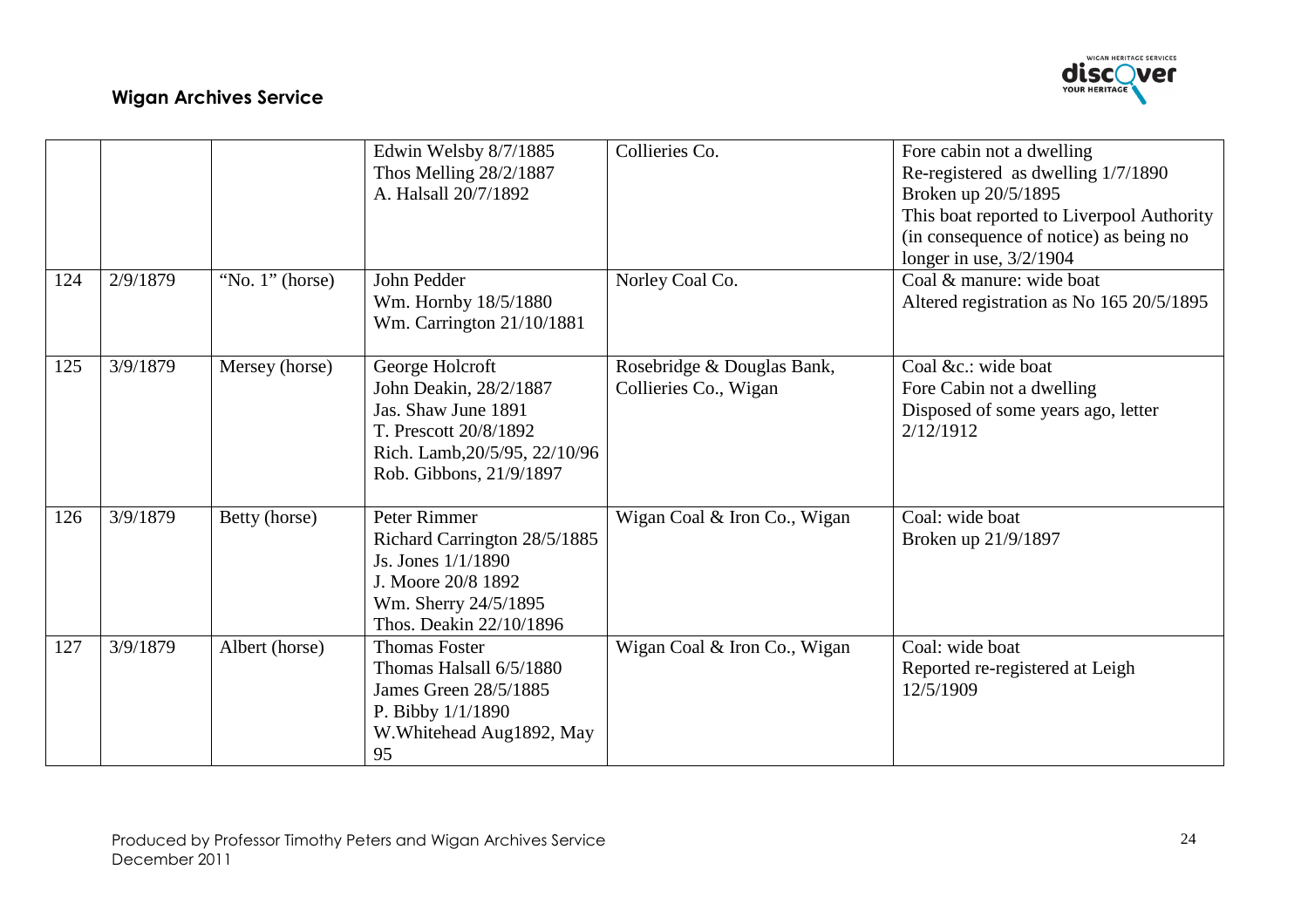

|     |            |                      | Frances Bradly 22/10/1896    |                               |                                          |
|-----|------------|----------------------|------------------------------|-------------------------------|------------------------------------------|
|     |            |                      | Jas. Robinson 21/9/1897      |                               |                                          |
|     |            |                      | R. Thompson, Aug 1998        |                               |                                          |
| 128 | 21/10/1789 | Catus (horse)        | <b>Edward Seddon</b>         | Wigan Coal & Iron Co. Ltd     | Coal; wide boat                          |
|     |            |                      | George Pickup 28/5/1885      |                               | Reported broken up 12/6/1909             |
|     |            |                      | W. Wells $1/1/1890$          |                               |                                          |
|     |            |                      | J. Fairbank 20/8/1892        |                               |                                          |
|     |            |                      | Peter Brennan 24/5/1895      |                               |                                          |
|     |            |                      | Moses Brennan $22/10/1896$   |                               |                                          |
|     |            |                      | R. BradlySep1897, Aug 1898   |                               |                                          |
| 129 | 21/10/1879 | Duke of Cornwall     | John Green                   | Wigan Coal & Iron Co.         | Coal; wide boat                          |
|     |            | (horse)              | Ralph Walmsley 11/11/1879    |                               | Altered and re-registered as No 187      |
|     |            |                      | Joseph Rawlinson 6/5/1880    |                               | 21/5/1895                                |
|     |            |                      | J. Peach 1/1/1890, 20/8/1892 |                               |                                          |
| 130 | 21/10/1879 | Mary (horse)         |                              | The Rosebridge & Douglas Bank | Coal &c.: wide boat                      |
|     |            |                      |                              | Collieries Co. Ince, nr Wigan | Re-registered as dwelling 17/1/1889. Not |
|     |            |                      |                              |                               | in use 20/5/1895. Disused 22/10/1896     |
| 131 | 21/10/1879 | <b>Thomas Edward</b> | <b>Margaret Longton</b>      | The Rosebridge & Douglas Bank | Coal &c.: wide boat                      |
|     |            | (horse)              | Rd. Lamb 8/6/1885            | Collieries Co. Ince, nr Wigan | Fore cabin not intended as a dwelling    |
|     |            |                      | Peter Ocle 24/2/1887         |                               | Broken up 20/5/1895                      |
|     |            |                      | J. Gore 20/8/1892            |                               |                                          |
| 132 | 25/11/1879 | Alfred (horse)       | Rueben Bamister              | Cross Tetley & Co., Ltd,      | Coal: wide boat                          |
|     |            |                      |                              | Bamfurlong colliery           | Dispensed with years ago $(24/8/1892)$   |
| 133 | 25/11/1879 | Constance (horse)    | John barrow                  | The Rosebridge & Douglas Bank | Coal &c: wide boat Fore cabin not a      |
|     |            |                      |                              | Collieries Co. Ince, nr Wigan | dwelling. Dispensed with June 1884       |
| 134 | 23/12/1879 | James (horse)        | <b>James Edward Starkie</b>  | John Hericuonal, 2 Ormandeys  | Coal: wide boat. Fore cabin not a        |
|     |            |                      |                              | Houses. Chapel Lane, Wigan    | dwelling. Can't be traced 21/5/1895.     |
|     |            |                      |                              |                               | Cancelled 19/12/1896.                    |
| 135 | 23/12/1879 | Fanny (horse)        | William Gill                 | Wigan Coal & Iron Co.         | Coal; wide boat                          |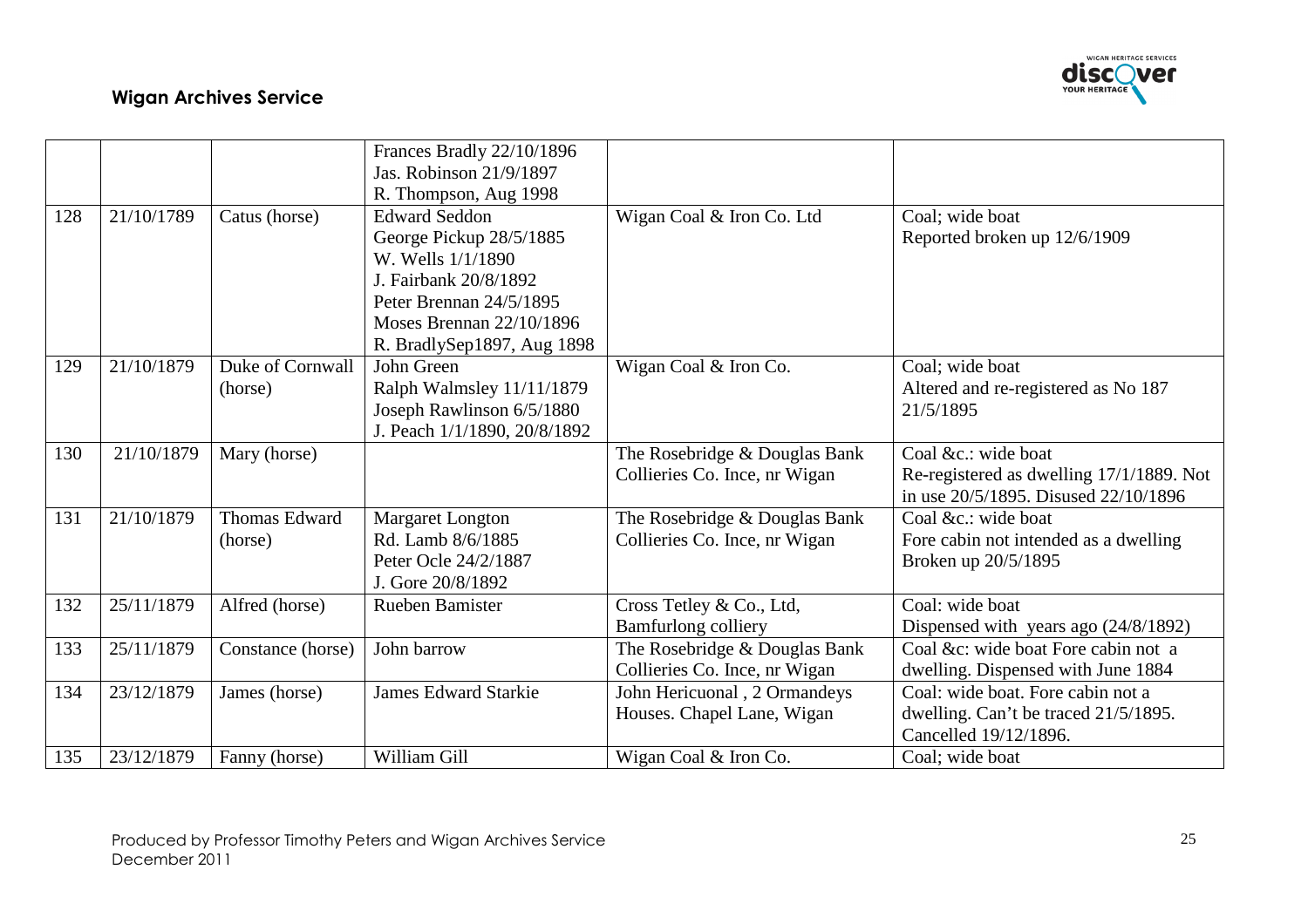

|     |           |                 | John Marshall 28/5/1885<br>James Taylor 1/1/1890<br>W.Mather20/9/92, 24/5/1895<br>Thos Cox 22/10/96, Sep1897<br>Thos Pemberton Aug 1898                     |                                                  | Reported broken up 12/5/1909                                                                    |
|-----|-----------|-----------------|-------------------------------------------------------------------------------------------------------------------------------------------------------------|--------------------------------------------------|-------------------------------------------------------------------------------------------------|
| 136 | 27/1/1880 | Lavinia (horse) | William Gibson                                                                                                                                              | Wigan Junction Collieries Co,<br>Abram           | Coal: wide boat<br>Fore cabin not a dwelling. After cabin<br>registered 28/4/1887. Sunk in 1895 |
| 137 | 24/2/1880 | George (horse)  | Robert Seddon<br>Ralph Walmesley 28/5/1885<br>E. Robinson $1/1/1890$<br>M. Thompson 20/8/1892<br>GeoStergess24/5/95,22/10/96<br>E. Crank 21/9/97, Aug 1898  | Wigan Coal & Iron Co.                            | Coal: wide boat<br>Reported broken up 12/5/1909                                                 |
| 138 | 24/2/1880 | Lavinia (horse) | <b>Edward Colluis</b><br>James Mawdesley 9/10/1886                                                                                                          | 1. Adam Wilcock, Plank lane<br>2. George Brindle | Coal & manure: wide boat<br>Cannot be traced May 1895                                           |
| 139 | 14/4/1880 | William (horse) | <b>Richard Pye</b>                                                                                                                                          | Cross Tetley &Co., Bamfurlong<br>Colliery        | Coal: wide boat. Fore cabin not dwelling.<br>Dispensed with some years ago (1892)               |
| 140 | 27/4/1880 | Helena (horse)  | <b>Thomas Forster</b><br>Thomas Freeman 28/5/1885<br>G. Freeman $1/1/1890$ ,<br>20/8/92, 24/5/95, 22/10/96<br>E. Pemberton 21/9/1897<br>Wm. Nuttal Aug 1898 | Wigan Coal & Iron Co.                            | Coal: wide boat.<br>Reported re-registered at Leigh<br>12/5/1909                                |
| 141 | 9/6/1880  | James (horse)   | John Winstanley<br>Edward Seddon 28/5/1885<br>H. Fazakerly $1/1/1890$<br>Jas Taylor 20/8/1892                                                               | Wigan Coal & Iron Co.                            | Coal: wide boat<br>Reported broken up 12/5/1909                                                 |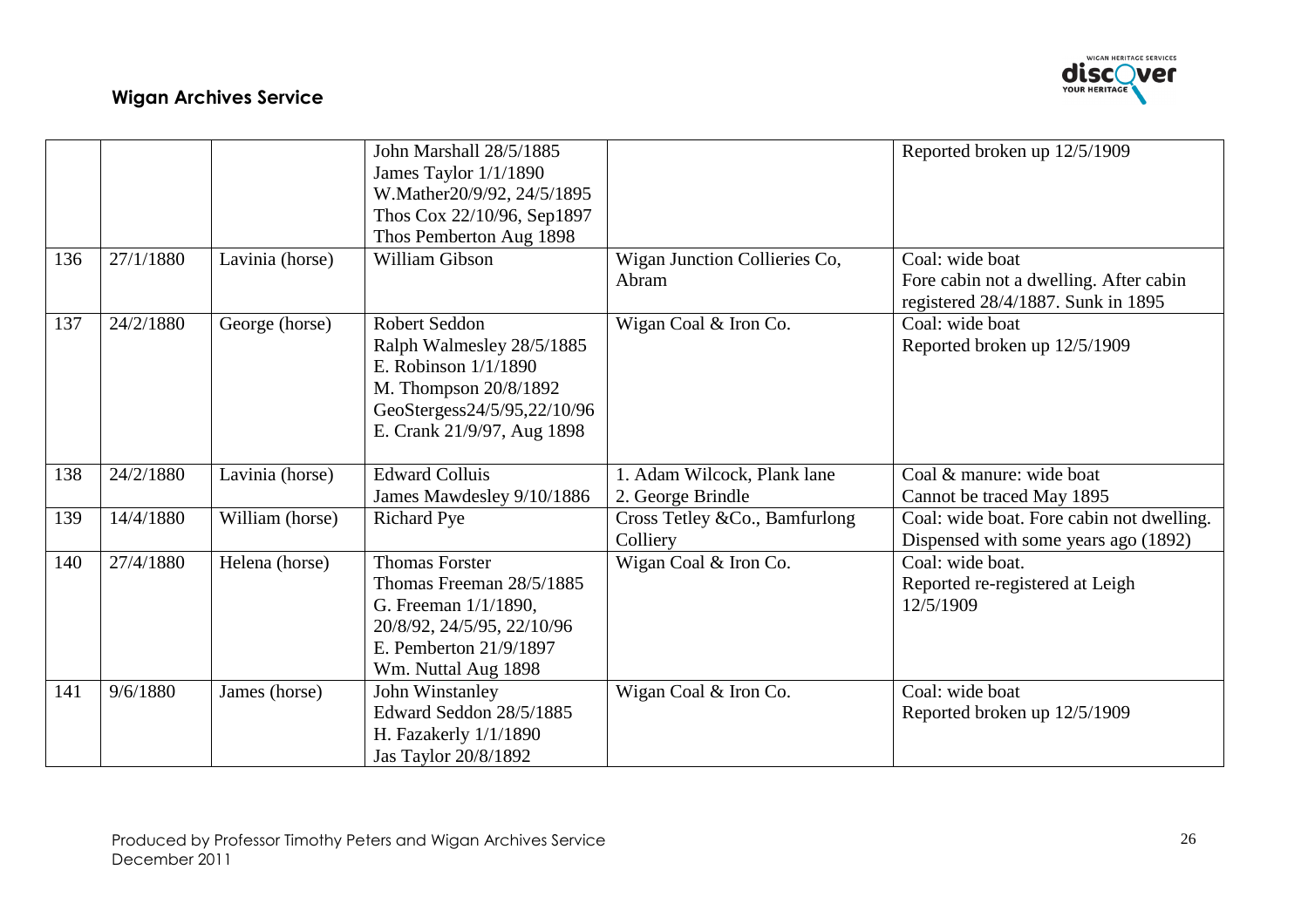

|     |           |                   | Thos Spencer 24/5/1895,       |                               |                                           |
|-----|-----------|-------------------|-------------------------------|-------------------------------|-------------------------------------------|
|     |           |                   | 22/10/1896, 21/9/1997         |                               |                                           |
|     |           |                   | Jno. Reid Aug 1898            |                               |                                           |
| 142 | 10/8/1880 | Victoria (horse)  | <b>John Robinson</b>          | Leeds & Liverpool Canal Co.   | Material repairing canal banks; wide boat |
|     |           |                   | Jno. Disley 10/6/1895         |                               | Dispensed with 21/9/1897                  |
| 143 | 10/8/1880 | Ada (horse)       | <b>Francis Tothwell</b>       | Co.                           | Coal: wide boat                           |
|     |           |                   | Joseph Grimshaw 28/5/1885     |                               | Not in use 27/12/1912                     |
|     |           |                   | Mrs Robinson1/1/90. 20/8/92   |                               |                                           |
|     |           |                   | Wm. Sinn 24/5/1895            |                               |                                           |
|     |           |                   | Eli Gilbody 22/10/1896        |                               |                                           |
|     |           |                   | James Gilbody 21/9/1897       |                               |                                           |
|     |           |                   | John Rigby Aug 1898           |                               |                                           |
| 144 | 8/9/1880  | "No $3$ " (horse) | John Hesketh                  | Norley Coal & Cannel Co.,     | Coal & manure: wide boat                  |
|     |           |                   | Thomas Prescott 21/5/1885     | Pemberton                     | Re-registered 18/10/1888, fore cabin      |
|     |           |                   | Charles Lamb 5/1/1886,        |                               | been dispensed with. Re-registered after  |
|     |           |                   | 8/11/1886, 24/9/1888          |                               | alteration as No. 210, 20/5/1895          |
|     |           |                   |                               |                               |                                           |
| 145 | 8/9/1880  | Margaret (horse)  | <b>Robert Deakin</b>          | The Rosebridge & Douglas Bank | Coal: wide boat                           |
|     |           |                   | Henry Stringfellow 8/6/1885   | Collieries Co. Ince, nr Wigan | Fore cabin not a dwelling.                |
|     |           |                   | Thos. Bootle 28/2/87, 21/2/89 |                               | Re-registered as dwelling 21/2/1889       |
|     |           |                   | R. Jackson 20/8/1892          |                               | Dispensed with some years ago             |
|     |           |                   | Jas turner 20/5/1895          |                               | (2/12/1912)                               |
|     |           |                   | Wm. Culshaw 22/10/1896        |                               |                                           |
|     |           |                   | Robt. Walmesley 21/9/1897     |                               |                                           |
|     |           |                   | Rd. Bowen 17/1/1900           |                               |                                           |
| 146 | 13/101880 | Job (horse)       | George Scott                  | Wigan Coal & Iron Co., Ltd.   | Coal: wide boat                           |
|     |           |                   | Thomas Halsall 28/5/1885      |                               | Not in use 27/12/1912                     |
|     |           |                   | Mrs Halsall 1/1/1890          |                               |                                           |
|     |           |                   | Hy Holcroft 20/8/92, 24/5/95  |                               |                                           |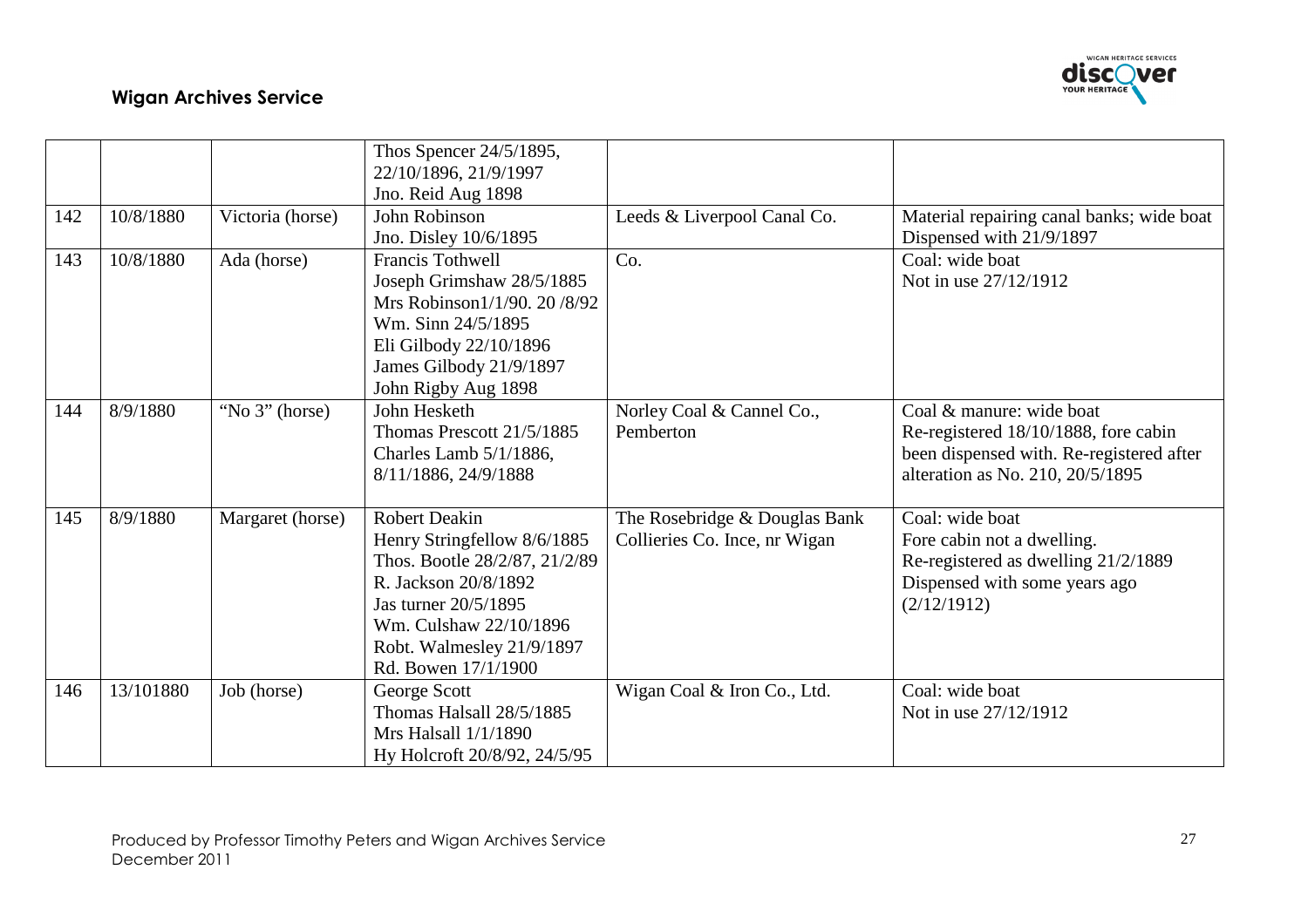

|     |            |                  | Jno. Halsall 22/10/1896       |                                   |                                         |
|-----|------------|------------------|-------------------------------|-----------------------------------|-----------------------------------------|
|     |            |                  | Wm. Gill 21/9/1897            |                                   |                                         |
|     |            |                  | Hy Holcroft, Aug 1895         |                                   |                                         |
| 147 | 25/10/1880 | Liz (horse)      | William Taylor                | Abraham Kay Westwood              | Coal: wide boat. Sunk years ago 1896    |
| 148 | 8/12/1880  | Jamaica (horse)  | James Taylor                  | Wigan Coal & Iron Co. Ltd.        | Coal: wide boat                         |
|     |            |                  | Sarah Jane Findley 28/5/1885  |                                   | Broken up 27/6/1920                     |
|     |            |                  | W. Hodkinson1/1/90, 20/8/92   |                                   |                                         |
|     |            |                  | Jno. Crank 24/5/1895          |                                   |                                         |
|     |            |                  | J MatherOct 96, Sep97Aug 98   |                                   |                                         |
|     |            |                  | Cath. Thompson 27/12/1912     |                                   |                                         |
| 149 | 21/3/1881  | Neptune (horse)  | Henry Bibby                   | Wigan Coal & Iron Co. Ltd.        | Coal: wide boat                         |
|     |            |                  | William Phillips 28/5/1885    |                                   | Not in use 27/12/1912                   |
|     |            |                  | <b>B.</b> Foster $1/1/1890$   |                                   |                                         |
|     |            |                  | J. Freeman 20/8/1892          |                                   |                                         |
|     |            |                  | Wm. Owen 24/5/1895            |                                   |                                         |
|     |            |                  | J. Marshall 22/10/96, 21/9/97 |                                   |                                         |
|     |            |                  | J. Rigby Aug 1898             |                                   |                                         |
| 150 | 21/3/181   | Ince (horse)     | Wm. Bentham                   | The Rosebridge & Douglas Bank     | Coal &c.: wide boat                     |
|     |            |                  | Wm. Wood 8/6/1885, 15/2/87    | Collieries Co. Ince, nr Wigan     | Fore cabin not intended to be used as a |
|     |            |                  | Robt. Jackson 11/6/1889       |                                   | dwelling.                               |
|     |            |                  | J. Ashurst 20/8/1892          |                                   | Broken up 20/5/1895                     |
| 151 | 13/4/1881  | Edith (horse)    | <b>Edward Pilkington</b>      | George Monk Jones, Top Lock,      | Minerals & Goods: wide boat             |
|     |            |                  | Charles Thompson 25/11/86     | Aspull                            | Dispensed with 24/8/1892                |
| 152 | 11/5/1881  | Nelson(horse)    | <b>John Moss</b>              | Wigan Coal & Iron Co. Ltd.        | Coal: wide boat                         |
|     |            |                  | J. Lamb1/1/90,20/8/92, 5//95  |                                   | Sold to Mr. J. Park & Bootle, Sept 1910 |
|     |            |                  | H. Mather 22/10/96,9/97,8/98  |                                   |                                         |
| 153 | 11/5/1881  | Margaret (horse) | James green                   | Peter Todd & Co., Victoria Mills, | Coal: wide boat                         |
|     |            |                  | John Morris Senr 11/11/1886   | Wheeltone, Chorley, Lancs.        | Broken up some years ago $(16/5/1909)$  |
|     |            |                  | Wm. Drinkwater 20/5/1895      |                                   |                                         |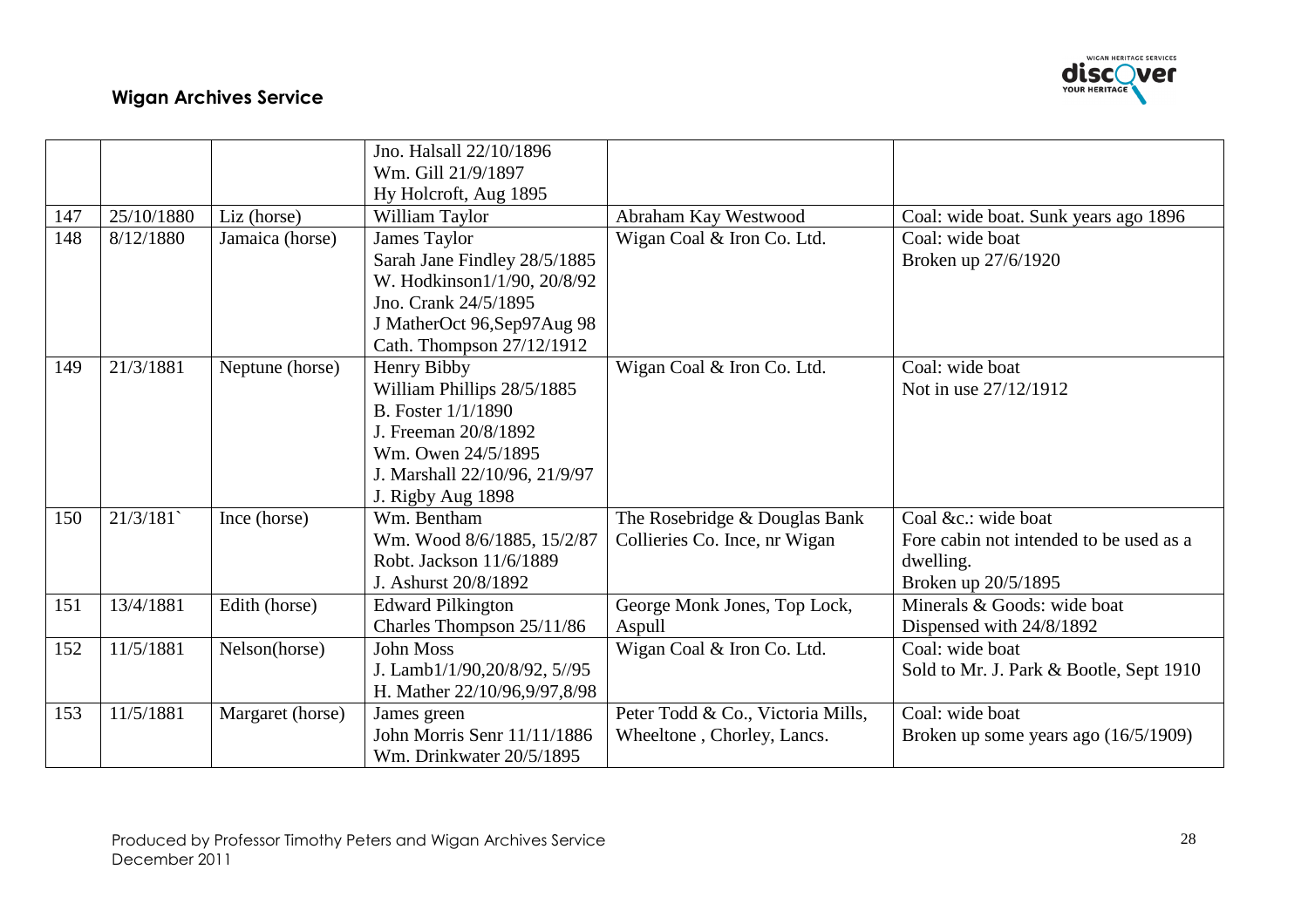

|     |            |                   | Ralph Walmesley 22/10/96,   |                                  |                                       |
|-----|------------|-------------------|-----------------------------|----------------------------------|---------------------------------------|
|     |            |                   | 21/9/1897, 17/1/1900        |                                  |                                       |
| 154 | 11/5/1881  | Progress of       | Wm. Parkinson               | Inquire Bauckes, Winstanley Hall | Coal: wide boat, screw steamer        |
|     |            | Winstanley        | C. Langton 27/5/1885        | Winstanley Collieries, Wigan     | Dispensed with some years ago 24/8/92 |
| 155 | 25/7/1881  | Petronius (horse) | <b>Thomas Yates</b>         | Wigan Coal & Iron Co. Ltd.       | Coal: wide boat                       |
|     |            |                   | Frank Rothwell 28/5/1885    |                                  | Not in use 27/12/1912                 |
|     |            |                   | E. Greenway 1/1/1890        |                                  |                                       |
|     |            |                   | W. Hopley 20/8/1892         |                                  |                                       |
|     |            |                   | Tho Deakin 24/5/1895        |                                  |                                       |
|     |            |                   | Sarah Thompson 22/10/1896,  |                                  |                                       |
|     |            |                   | 21/9/1897, Aug 1898         |                                  |                                       |
| 156 | 26/9/1881  | Prince of Wales   | Benjamin Forster            | Wigan Coal & Iron Co. Ltd        | Coal: wide boat                       |
|     |            | (horse)           | James Lamb 28/5/1885        |                                  | Broken Sept 1900                      |
|     |            |                   | T. Grimshaw $1/1/1890$      |                                  |                                       |
|     |            |                   | W. Hill 20/8/90, 24/5/95,   |                                  |                                       |
|     |            |                   | 22/10/96, 21/9/97, Aug 1898 |                                  |                                       |
|     |            |                   |                             |                                  |                                       |
| !57 | 26/9/1881  | Proserpine(horse) | <b>Ralph Walmesley</b>      | Wigan Coal & Iron Co. Ltd        | Coal: wide boat                       |
|     |            |                   | Peter Clitheroe 28/5/1885   |                                  | Not in use 27/12/1912                 |
|     |            |                   | J. Hesketh $1/1/1890$       |                                  |                                       |
|     |            |                   | D. Foster 20/8/1892         |                                  |                                       |
|     |            |                   | Jno. Marshall 24/5/1895     |                                  |                                       |
|     |            |                   | Saml. Bridge 22/10/1896     |                                  |                                       |
|     |            |                   | F. Cullen 21/9/97, Aug 1898 |                                  |                                       |
| 158 | 21/11/1881 | Pollux (horse)    | <b>Thomas Halsall</b>       | Wigan Coal & Iron Co. Ltd        | Coal: wide boat                       |
|     |            |                   | Js Grimshaw $1/1/1890$      |                                  | Broken up 27/1/1920                   |
|     |            |                   | H. Fazackerley 20/8/1892    |                                  |                                       |
|     |            |                   | Jno Gibbons 24/5/1895,      |                                  |                                       |
|     |            |                   | 22/10/96, 21/9/97, Aug 1898 |                                  |                                       |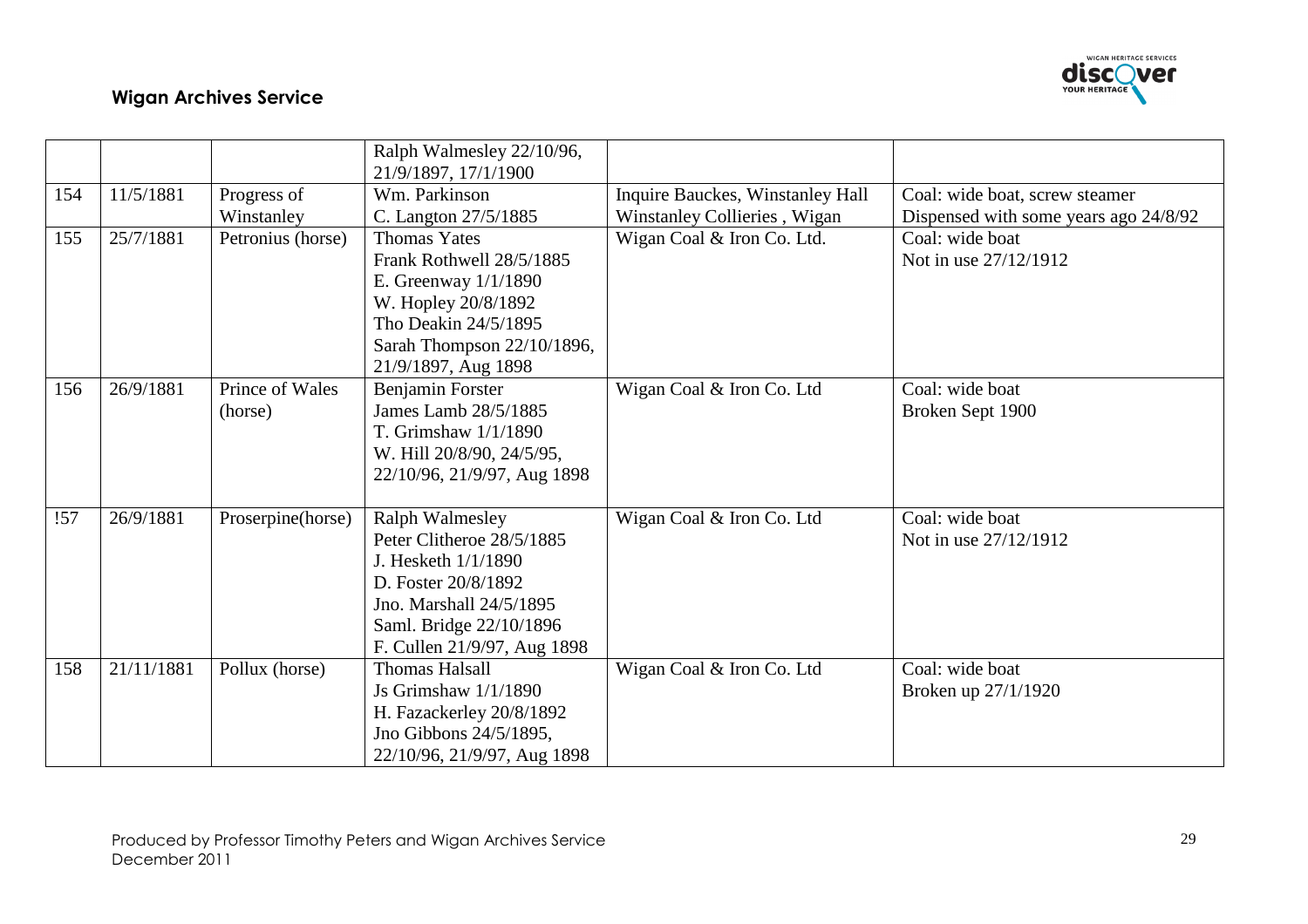

| 159 | 21/11/1881 | 1. Agnes Ellen     | 1.Wm. Reed                   | 1. Smethurst Hoyle & Grime,    | Coal: wide boat                     |
|-----|------------|--------------------|------------------------------|--------------------------------|-------------------------------------|
|     |            | 2. Elizabeth Ellen | 2. James Starkey Junr        | Garwin, Brynn                  | 2nd registration 24/1/1887          |
|     |            |                    |                              | James Markey Senr. Wigan<br>2. | Destroyed years ago (22/10/1892)    |
| 160 | 26/6/1882  | Robert (horse)     | Henry Walmsley               | Wigan Coal & Iron Co. Ltd      | Coal: wide boat.                    |
|     |            |                    | Joseph Rawlinson 20/5/1885   |                                | Not in use 27/12/1912               |
|     |            |                    | W. Hill $1/1/1890$           |                                |                                     |
|     |            |                    | J. Aspinall 20/8/1892        |                                |                                     |
|     |            |                    | E. Pemberton 24/5/1895       |                                |                                     |
|     |            |                    | Hy Holcroft 22/10/1896       |                                |                                     |
|     |            |                    | Jas. Lamb 21/9/1897          |                                |                                     |
|     |            |                    | John Cullen Aug 1898         |                                |                                     |
|     |            |                    | J. Boardman May 1909         |                                |                                     |
| 161 | 26/6/1882  | Clara (horse)      | <b>Richard Hesketh</b>       | Wigan Coal & Iron Co. Ltd      | Coal: wide boat.                    |
|     |            |                    | T. Pemberton 1/1/90, 20/8/92 |                                | Reported broken up                  |
|     |            |                    | Tho Grimshaw 24/5/1895       |                                |                                     |
|     |            |                    | Jno Gibbons 22/10/1896,      |                                |                                     |
|     |            |                    | 21/9/1897, Aug 1898          |                                |                                     |
| 162 | 25/9/1882  | Susan (horse)      | Henry Walmesley              | Wigan Coal & Iron Co. Ltd      | Coal: wide boat.                    |
|     |            |                    | J. Halsall 1/1/1890          |                                | Sold to J. Parke, Bootle. Sept 1900 |
|     |            |                    | R. Worthington 20/8/1892     |                                |                                     |
|     |            |                    | Ellen Crank 24/5/1895        |                                |                                     |
|     |            |                    | Frances 22/10/1896           |                                |                                     |
|     |            |                    | Henry Holcroft 21/9/1897     |                                |                                     |
|     |            |                    | Jno Peet Aug 1898            |                                |                                     |
| 163 | 25/9/1882  | Rob Roy (horse)    | Ralph Grundy                 | Wigan Coal & Iron Co. Ltd      | Coal: wide boat                     |
|     |            |                    | Benjamin Foster 28/5/1885    |                                | Reported broken up 12/5/1909        |
|     |            |                    | H. Yates $1/1/1890$          |                                |                                     |
|     |            |                    | J. Leigh 20/8/1892           |                                |                                     |
|     |            |                    | Hy Fazackerley 22/10/1896    |                                |                                     |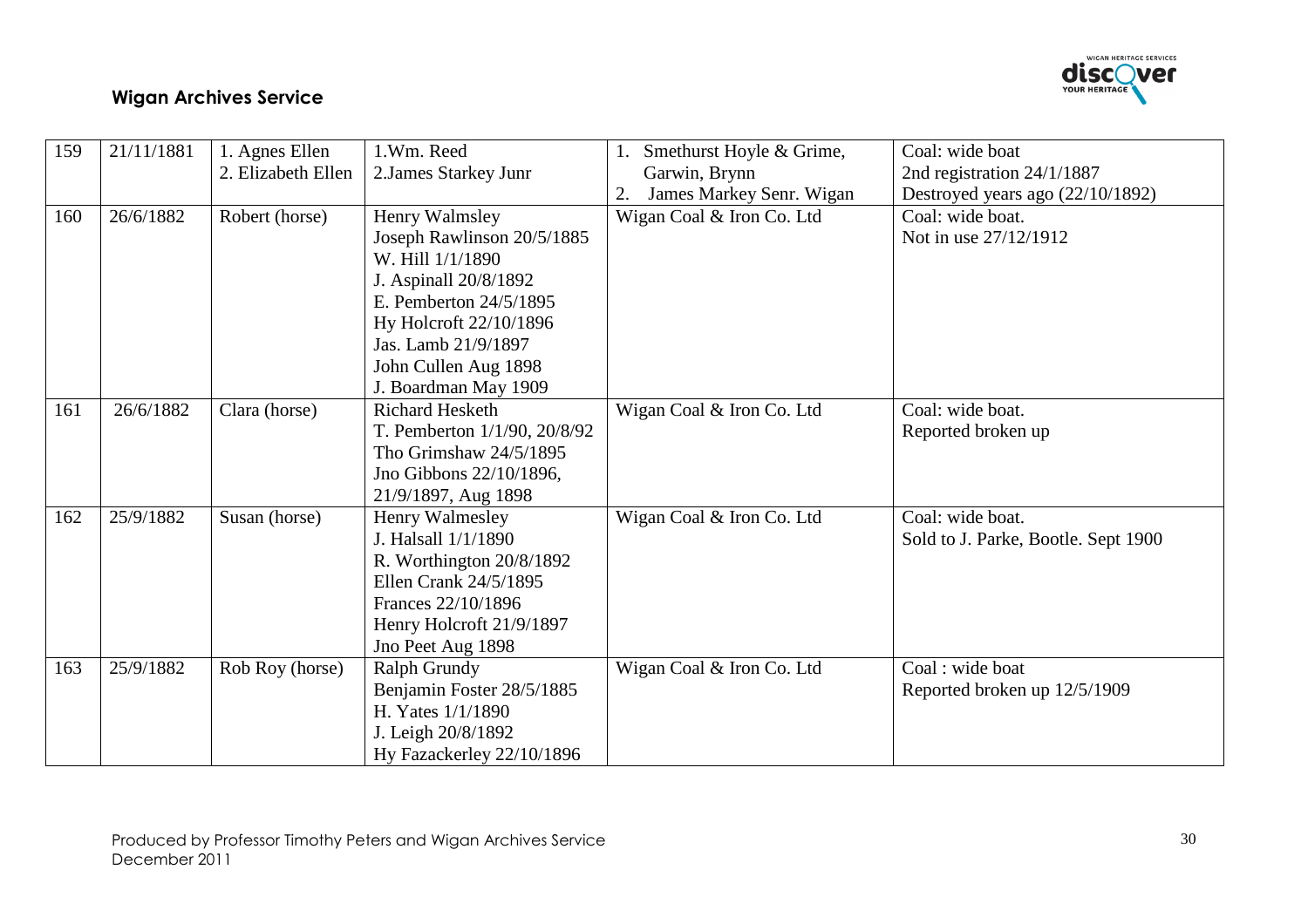

|     |            |                   | Wm. Sherry 22/10/1896                                                                                                                                                                                   |                                                 |                                                                                                                                    |
|-----|------------|-------------------|---------------------------------------------------------------------------------------------------------------------------------------------------------------------------------------------------------|-------------------------------------------------|------------------------------------------------------------------------------------------------------------------------------------|
|     |            |                   | Ht. Holcroft 21/8/97, Aug 98                                                                                                                                                                            |                                                 |                                                                                                                                    |
| 164 | 14/3/1883  | Earnest (horse)   | <b>William Parkinson</b>                                                                                                                                                                                | Cross, Tetley & Co. Ltd.                        | Coal: wide boat. Dispensed with some<br>years ago (24/8/1892)                                                                      |
| 165 | 22/101883  | 'No. 1' (horse)   | Richard Aspinall,<br>R. Aspinall 8/11/1886,<br>20/1/1887, 20/8/1892,<br>22/10/1896                                                                                                                      | Norley Coal & Cannel Co.<br>Pemberton, nr Wigan | Coal & manure: wide boat<br>Sold August 11897 to Wm. Hall & re-<br>registered as No.236                                            |
| 166 | 25/8/1884  | Saw Slick (horse) | <b>Edward Hughes</b><br>James Taylor 28/5/1885<br>P. downing $1/1/1890$<br>J. foster 20/8/1892<br>Jas. Robinson 24/5/1895,<br>Geo Holcroft 22/10/1896<br>Jno. Taylor 21/9/1897<br>Jno. Spencer Aug 1898 | Wigan Coal & Iron Co. Ltd                       | Coal & cannel: wide boat<br>Copy sent to Mr Brydone up to this date<br>21/11/1884<br>Change able 27/12/1912<br>Broken up 21/1/1920 |
| 167 | 24/11/1884 | Speedwell (horse) | James Taylor<br>Richard Wright 28/5/1885<br>John Foster 1/1/1890<br>J. Spencer 20/8/1892<br>Jno. Hesketh 24/5/1895<br>W. Nuttall 22/10/1896<br>Geo. Hesketh 21/9/1897<br>Thos. Grimshaw Aug 1895        | Wigan Coal & Iron Co. Ltd                       | Coal: wide boat<br>Not in use 27/12/1912                                                                                           |
| 168 | 20/4/1885  | Aurelie (horse)   | John Mather                                                                                                                                                                                             | John Preston, Church Street Saw<br>Mills, Wigan | Stone, cotton & corn: wide boat.<br>Sunk some years ago $(20/5/1895)$                                                              |
| 169 | 16/5/1885  | Henry Park        | <b>Richard Rothwell</b>                                                                                                                                                                                 | Wigan Corporation, Wigan                        | Manure; wide boat                                                                                                                  |
|     |            | (horse)           | Jno. Langton 21/9/97, Aug                                                                                                                                                                               |                                                 | Not intended to be used as a dwelling                                                                                              |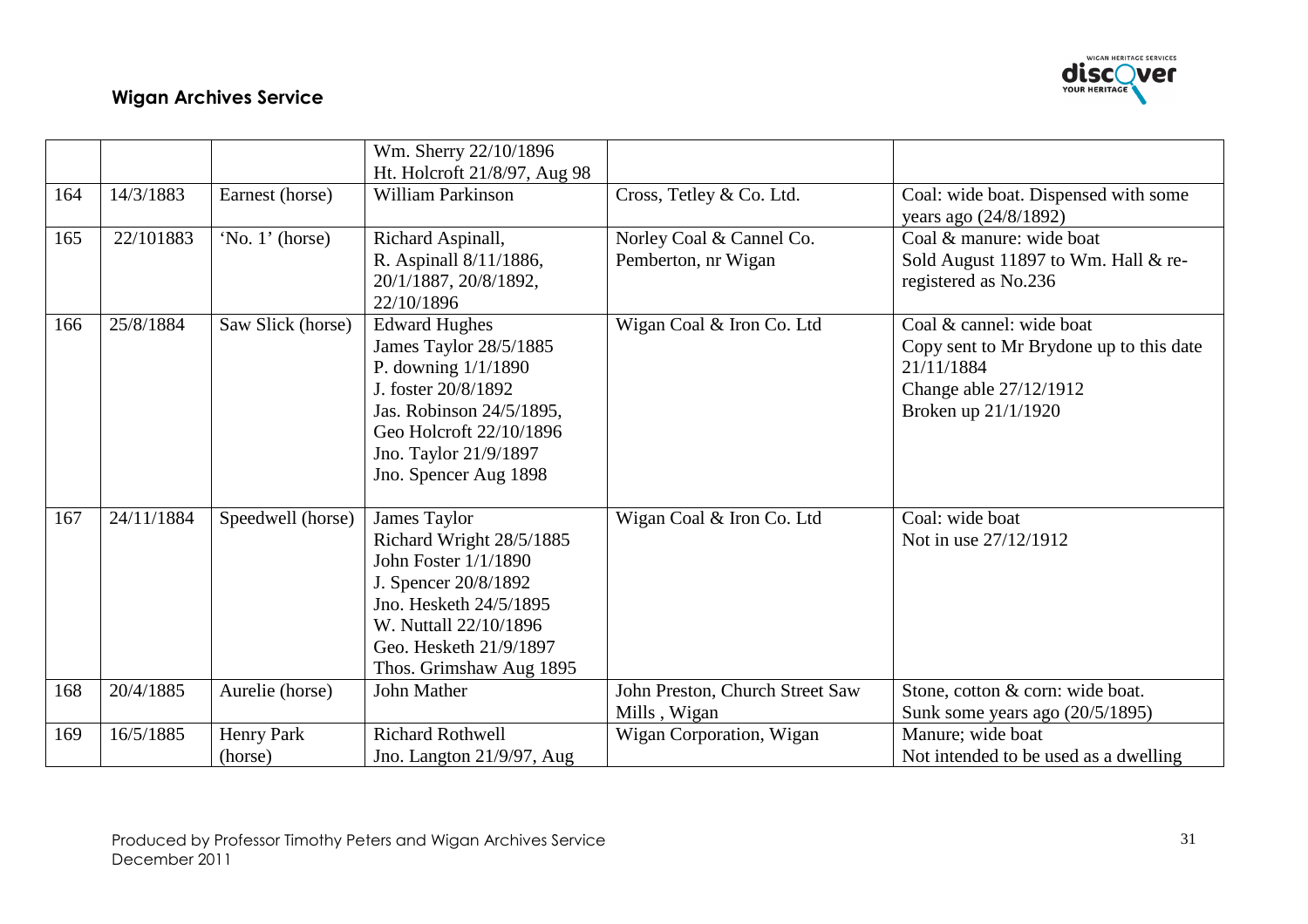

|     |           |                   | 1898<br>Rd.Deakin21/5/1909,Dec'12                                                                                                                                               |                                                                | In use $1/12/1912$                                                          |
|-----|-----------|-------------------|---------------------------------------------------------------------------------------------------------------------------------------------------------------------------------|----------------------------------------------------------------|-----------------------------------------------------------------------------|
|     |           |                   | Wm. Langton 14/1/1920                                                                                                                                                           |                                                                |                                                                             |
| 170 | 26/5/1885 | Samuel (horse)    | William Gregson<br>T. Rothwell 1/1/90, Aug 1890                                                                                                                                 | Wigan Coal & Iron Co. Ltd                                      | Coal: wide boat<br>Not in use 27/12/1912                                    |
|     |           |                   | Jno. Halsall jnr 24/5/1895<br>W. Simm 22/10/1896                                                                                                                                |                                                                |                                                                             |
|     |           |                   | Alex Taylor 21/9/1897<br>Jas Robinson Aug 1898                                                                                                                                  |                                                                |                                                                             |
| 171 | 24/8/1885 | Victor (horse)    | <b>Edward Seddon</b><br>S. Dickenson $1/1/1890$<br>E. Greenway 20/8/1892<br>Hy. Abram 24/5/1895<br>Jno Crank 22/10/1896<br>W. Sherry 21/9/1897<br>Philip Metcalf Aug 1898       | Wigan Coal & Iron Co. Ltd                                      | Coal: wide boat<br>Not in use 27/12/1912                                    |
| 172 | 29/3/1886 | William (horse)   | <b>Richard Wright</b><br>E. Green 20/8/1892<br>E.Greenway24/5/95, 22/10/96<br>J. Langton 21/9/1897<br>John Aspinall Aug 1898<br>J. Fairbank May 1901<br>J. Hodkinson 27/12/1912 | Wigan Coal & Iron Co. Ltd                                      | Coal & cannel: wide boat<br>Broken up 27/1/1920                             |
| 173 | 17/5/1886 | St. Clair (horse) | Jeffrey Waring                                                                                                                                                                  | John Macintyre & Co, Midland<br>Pottery, Melling, nr Liverpool | Coal, clay & stoneware: wide boat<br>Broken up some years ago $(20/5/1895)$ |
| 174 | 17/5/1886 | Thomas (horse)    | Peter Clitheroe<br>S. Dickenson $1/1/1890$<br>W. Wells 20/8/1892                                                                                                                | Wigan Coal & Iron Co. Ltd                                      | Coal; wide boat<br>Broken up 27/6/1920                                      |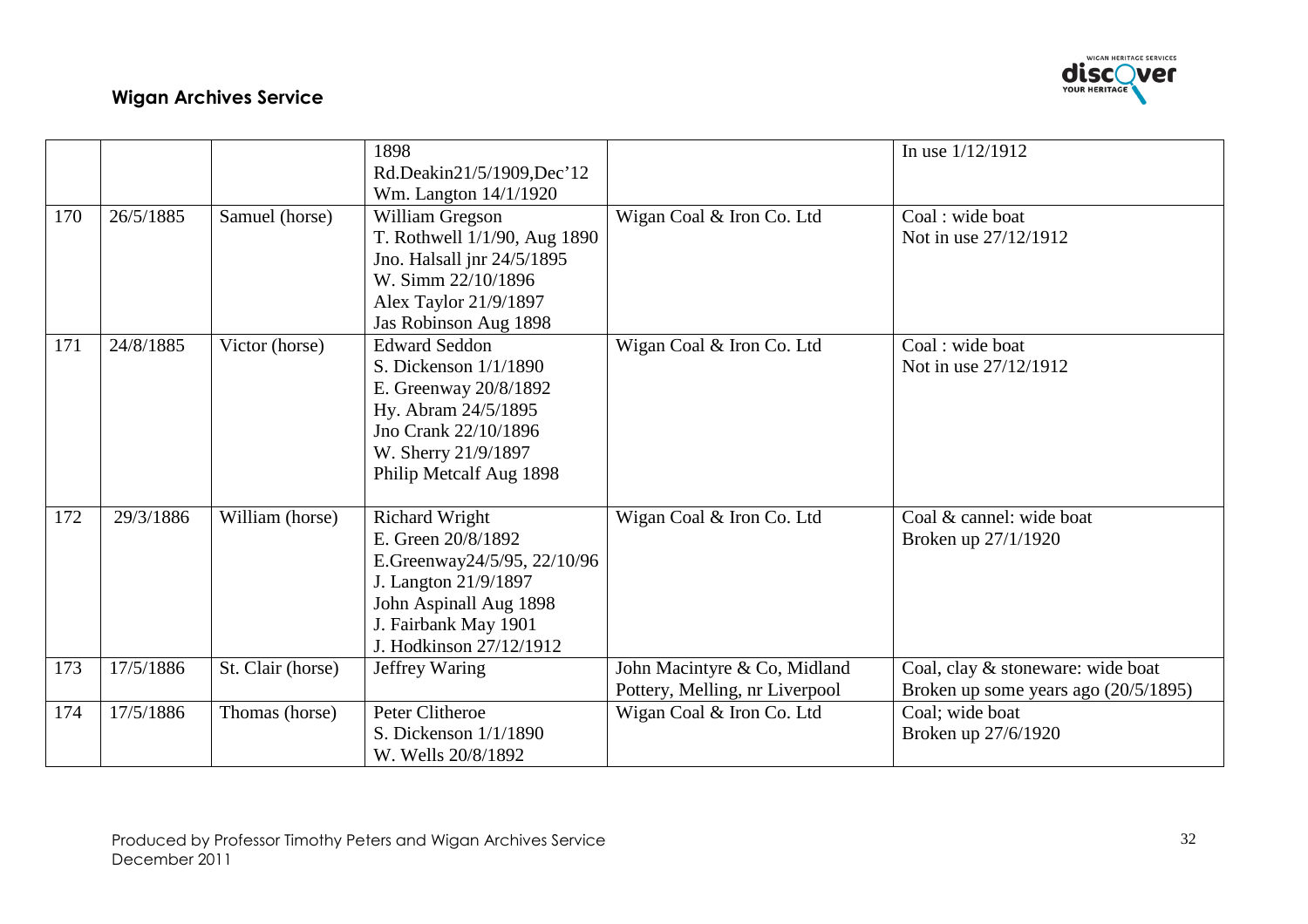

|     |            |                   | Jno. Leigh 24/5/95, 24/10/96 |                                   |                                                        |
|-----|------------|-------------------|------------------------------|-----------------------------------|--------------------------------------------------------|
|     |            |                   | J. Crank 21/9/1897, Aug 98   |                                   |                                                        |
|     |            |                   | J. Hodkinson May 1909        |                                   |                                                        |
|     |            |                   | J. Blundell 27/12/1912       |                                   |                                                        |
| 175 | 17/5/1886  | Margaret Ann      | <b>Richard Barrow</b>        | John Briers, Wheelton, nr Chorley | Coal: wide boat. Cancelled 19/12/1890                  |
|     |            |                   | Richard Barrow 11/11/1886    |                                   | Sold some years ago to a Blackburn firm<br>(20/5/1895) |
| 176 | 21/6/1886  | Ann (horse)       | Henry Walmesley              | Wigan Coal & Iron Co. Ltd         | Coal: wide boat                                        |
|     |            |                   | W. Prescott $1/1/18$         |                                   | Broken up 27/1/1920                                    |
|     |            |                   | M. Thompson 20/8/1892        |                                   |                                                        |
|     |            |                   | Th. Wright 24/5/95,22/10/96  |                                   |                                                        |
|     |            |                   | J. Leigh 21/9/1897, Aug 1898 |                                   |                                                        |
|     |            |                   | H. Blundell May 1909         |                                   |                                                        |
|     |            |                   | J. E. Bradley 27/12/1912     |                                   |                                                        |
| 177 | 16/8/1886  | Experiment        | <b>James Sutton</b>          | Daniel Ball                       | Coal: wide boat. Not a dwelling. This                  |
|     |            | (horse)           | Jas Sutton 22/10/1896        |                                   | boat found flying on canal 28/9/1904. Re-              |
|     |            |                   |                              |                                   | registered name of John Henry "252"                    |
| 178 | 26/8/1886  | Amy (horse)       | Ralph Walmesley              | Wigan Coal & Iron Co. Ltd         | Coal: wide boat                                        |
|     |            |                   | E. Seddon 1/1/1890           |                                   | Broken up 27/1/1920                                    |
|     |            |                   | T. wright 20/8/1892          |                                   |                                                        |
|     |            |                   | R. Burgess24/5/95,22/10/96   |                                   |                                                        |
|     |            |                   | Jas Lamb jnr. 21/0/1897      |                                   |                                                        |
|     |            |                   | Jno Marshall Aug 1898        |                                   |                                                        |
|     |            |                   | J. Blundell May 1909         |                                   |                                                        |
|     |            |                   | W. Fazackerley 27121912      |                                   |                                                        |
| 179 | 18/10/1886 | Mary Ellen        | Hy Iddon, Freckleton         | 1.Mrs Jane Rigley, coal dealer    | Coal: wide boat                                        |
|     |            | 2. Four Sisters   | John Sutton 22/5/1895        | 2.John Sutton, Tarleton           | Not in use per J. Sutton's letter 15/5/1909            |
| 180 | 18/10/1886 | Lancashire (steam | John Langton                 | Wigan Coal & Iron Co. Ltd         | Coal: wide boat.                                       |
|     |            | power)            | T. Robinson 1/1/1890,        |                                   | Converted into steamer; carries no cargo               |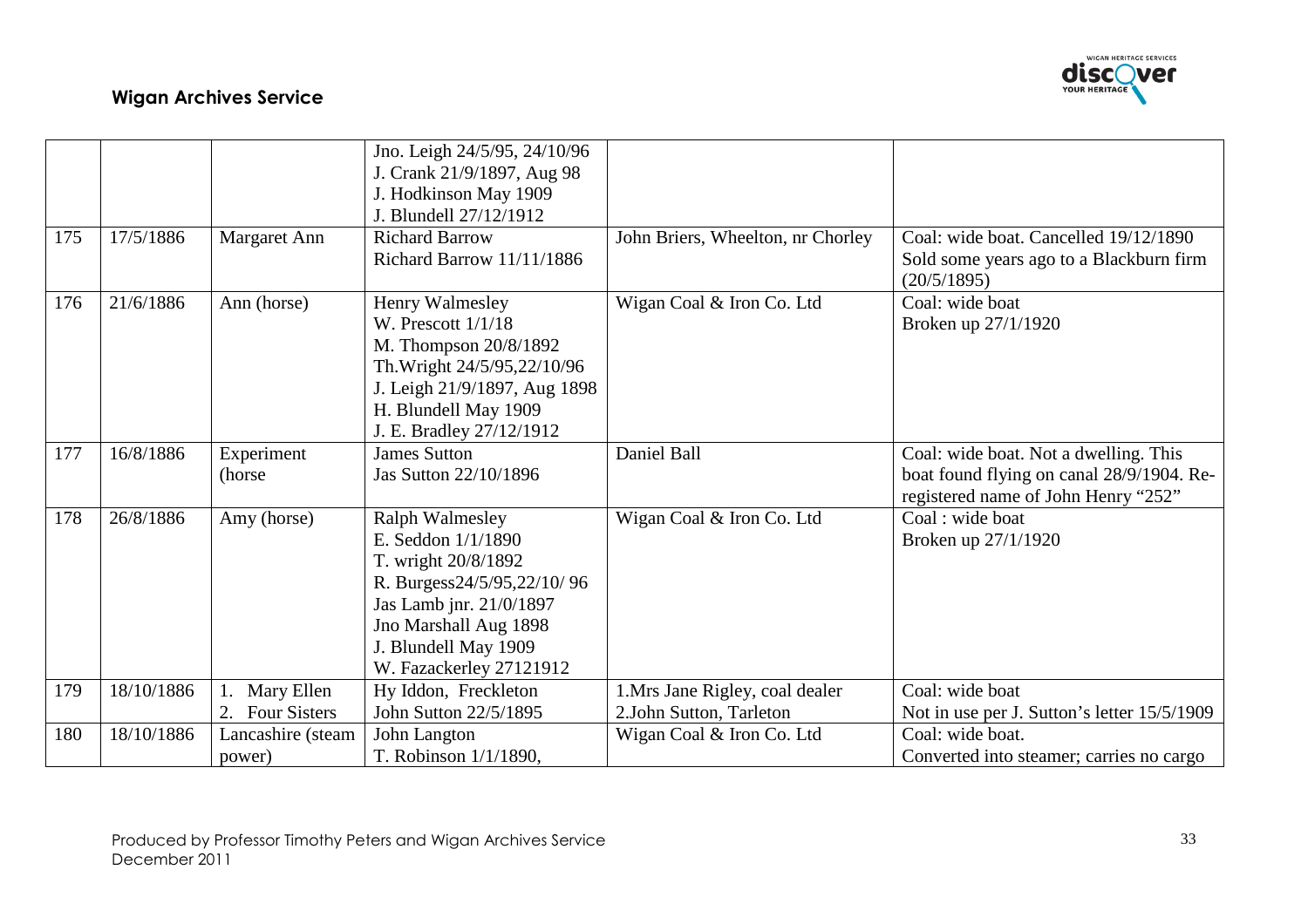

|     |            |                   | 20/8/1892, 24/5/1895,       |                                 | 19/7/1898                                  |
|-----|------------|-------------------|-----------------------------|---------------------------------|--------------------------------------------|
|     |            |                   | 22/101896, 21/9/1897        |                                 | Still in use 27/12/1912 Broken up27/1/20   |
| 181 | 18/11/1886 | Dunkirk of        | Rd. Iddon                   | Henry Iddon, Grocer, Tarleton   | Stone & coal; wide boat.                   |
|     |            | Preston (horse)   |                             |                                 | Hatch boat                                 |
|     |            |                   |                             |                                 | Dispensed with 22/5/1895                   |
| 182 | 18/11/1886 | Ann of Tarleton.  | Wm. Dandy                   | Wm. Dandy, Tarleton             | Coal & stone: wide boat. Hatch boat        |
|     |            | Ann of Freckleton | Hy Iddon 15/10/1894         | Hy Hall, Grocer, Freckleton     | Re-registered 18/10/1894, 3/10/1900        |
|     |            | (horse)           | Wm. Banks 20/5/1909         | 3. Martha Hall & Son, 20/5/1909 | Boat condemned, not on canal for some      |
|     |            |                   |                             |                                 | years (4/12/1912)                          |
| 183 | 6/121886   | Yorkshireman      | <b>Ralph Walmesley</b>      | Wigan Coal & Iron Co. Ltd       | Coal: wide boat                            |
|     |            | (horse)           | E. Seddon 20/8/1892         |                                 | Not in use 27/12/1912                      |
|     |            |                   | Wm. Hodgkinson 24/5/1895    |                                 |                                            |
|     |            |                   | Th.Freeman 22/10/96, Aug 94 |                                 |                                            |
|     |            |                   | R. Limerick May 1909        |                                 |                                            |
|     |            |                   |                             |                                 |                                            |
| 184 | 21/1/1887  | Percy (horse)     | Thos Melling                | John E. Jepson, Feniscowles,    | Coal: wide boat.                           |
|     |            |                   |                             | Blackburn                       | Sold in 1890 cancelled 19/12/1896          |
| 185 | 21/4/1887  | Ann (horse)       | Jas. Crank                  | Jas. Crank, Lathom, nr Ormskirk | Coal & dry goods: new wide boat            |
|     |            |                   |                             |                                 | Sold some years ago to Mr Jackson          |
|     |            |                   |                             |                                 | Bootle $\&$ re-registered L'pool authority |
| 186 | 21/4/1887  | 1.Jubilee         | <b>Margaret Gregson</b>     | Wigan Coal & Iron Co.           | Lime: wide boat                            |
|     |            | 2. Mabel          | J. Baldwin 1/1/1890         |                                 | Broken up 271/1920                         |
|     |            | (horse)           | J. Aspinall 20/8/1892       |                                 |                                            |
|     |            |                   | Thos.Pemberton24/5/95,      |                                 |                                            |
|     |            |                   | 22/10/96, 21/9/1897         |                                 |                                            |
|     |            |                   | W. Freeman Aug 1898         |                                 |                                            |
|     |            |                   | J. Chandler May 1909        |                                 |                                            |
|     |            |                   | H. Blundell 27/12/1912      |                                 |                                            |
| 187 | 21/4/1887  | Duke of Cornwall  | Thomas Peach, 20?8/1892     | Wigan Coal & Iron Co            | Coal: new wide boat                        |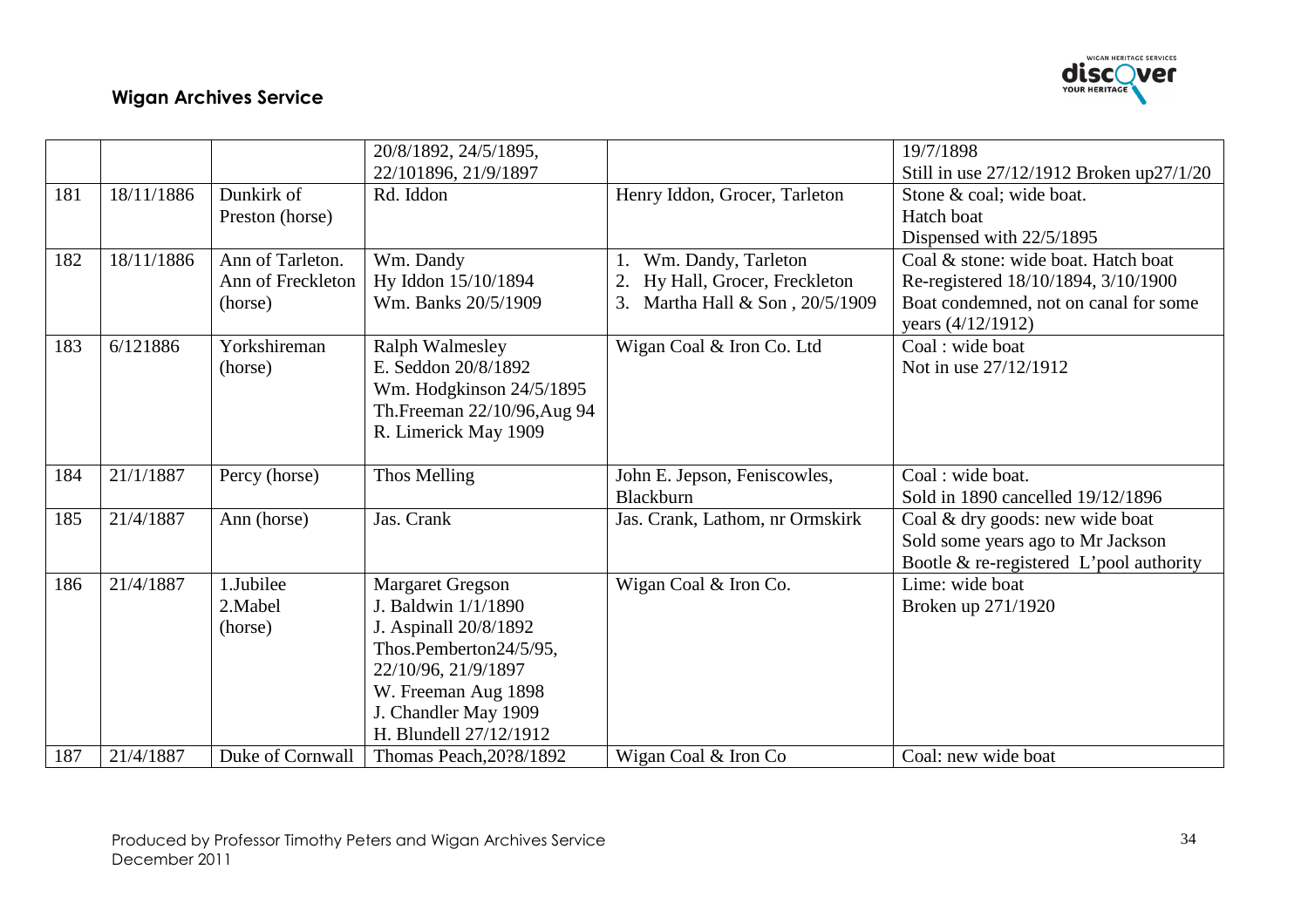

|     |           | (horse)                               | Eliz. Carrington 24/5/95,<br>22/2/96, Sep 96, 21//97, Aug 98                                                                                                                       |                                                                                   | Broken up 27/1/1920                                                                                       |
|-----|-----------|---------------------------------------|------------------------------------------------------------------------------------------------------------------------------------------------------------------------------------|-----------------------------------------------------------------------------------|-----------------------------------------------------------------------------------------------------------|
|     |           |                                       | S. Dalkins May 1909<br>J. Longton 27/12/1912                                                                                                                                       |                                                                                   |                                                                                                           |
| 188 | 19/5/1887 | Hubert (horse)                        | John Freeman                                                                                                                                                                       | Messrs Winard & Taylor, Parbold                                                   | Stone: wide boat. Broken up 1891                                                                          |
| 189 | 91/5/1887 | Six Sisters (horse)                   | Ed Langton                                                                                                                                                                         | Geo Hodgkinson, Wallgate, Wigan<br>Cicely Green                                   | Coal & dry foods: wide boat<br>Re-registered 15/5/1890.Sold 1894                                          |
| 190 | 18/8/1887 | Leonard (horse)                       | Ralph Walmesley, Aug 92,<br>May 95, Oct 96, Sep9, Aug98<br>R. Livesey 27/12/1912                                                                                                   | Wigan Coal & Iron Co                                                              | Coal: wide boat.<br>Broken up 27/1/1920                                                                   |
| 191 | 18/8/1887 | Gerald (horse)                        | Rd. Carrington<br>Mrs R. Carrington 20/8/1892<br>Jno. Morris 24/5/1895<br>Thos Longton 22/10/1896<br>Jas Longton Sep 97, Aug 1898<br>J. Bradley May 1909,<br>T. Sharrck 27/12/1912 |                                                                                   |                                                                                                           |
| 192 | 16/2/1888 | Madge (horse)                         | <b>Robt Alty</b><br>H. Cheetham 20/8/1892<br>Hy Carrington 20/5/1895<br>Jno Walker 21/9/1897<br>Ellen walker Aug 1898<br>Rd. Rimmer 17/1/1900                                      | Wm. Bryham jnr, Wigan                                                             | Coal & grain: wide boat<br>Disposed of some years ago (letter<br>2/12/1912                                |
| 193 | 16/1/1888 | 1. Elizabeth<br>3. William<br>(horse) | 1. John Tinsley<br>2. Cecily Green                                                                                                                                                 | 1. George Hodgkinson, 250<br>Wallgate Wigan<br>2. Wm Aspinall Barrack Br. Chorley | Coal & grain; wide boat<br>Aspinall could not be traced, had left<br>Chorley & living on boat $(14/5/09)$ |
| 194 | 19/4/1888 | Harriet (horse)                       | <b>James Turner</b>                                                                                                                                                                | George Hodgkinson, Wigan                                                          | Coal & grain: wide boat. Sold 1991                                                                        |
| 195 | 17/5/1888 | Danube (horse)                        | Chas Goodwin, Blackpool                                                                                                                                                            | Miss Alicia Rayner, Buchanan St.                                                  | Minerals: wide boat. Sunk 22/10/1896                                                                      |
| 196 | 26/6/1888 | Thomas (horse)                        | Rd. Robinson                                                                                                                                                                       | Geo Hodgkinson, Wallgate, Wigan                                                   | Coal & salt; wide boat. Sold time ago.                                                                    |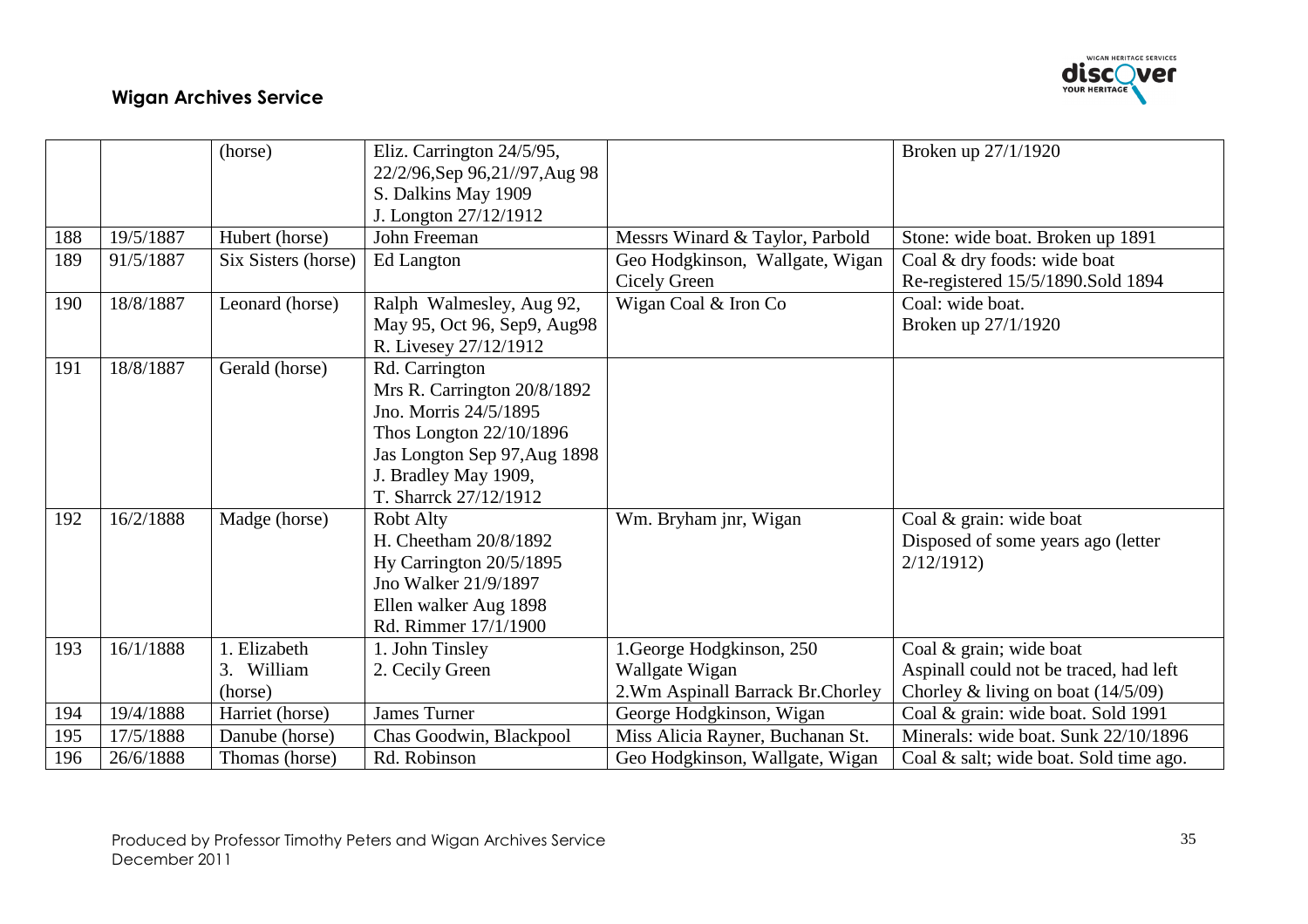

| 197 | 19/7/1888  | Yorkshire (steam)   | <b>Thomas Foster</b>        | Wigan Coal & Iron Co                | Coal: wide boat.                         |
|-----|------------|---------------------|-----------------------------|-------------------------------------|------------------------------------------|
|     |            |                     | J. Lamb 20/8/1892           |                                     | Converted into steamer, does not carry   |
|     |            |                     | Th. Freeman 24/5/1895       |                                     | cargo, 19/7/1898                         |
|     |            |                     | Wm Hodgkinson 22/10/1896    |                                     | Not in use, 27/12/1912                   |
|     |            |                     | Thos freeman 21/9/1897      |                                     |                                          |
| 198 | 18/4/1889  | Cecily (horse)      | <b>Thomas Flykins</b>       | W. Taylor 260 Ormskirk Rd.,         | Merchandise: wide boat                   |
|     |            |                     |                             | Pemberton, nr Wigan                 | Can not be traced 21/10/1896             |
| 199 | 21/6/1889  | Alfred (horse)      | <b>Edward Hughes</b>        | Wigan Coal & Iron Co                | Coal: wide boat                          |
|     |            |                     | R.Hesketh Jan 90, May 95    |                                     | Change able 27/12/1912                   |
|     |            |                     | J. TaylorOct96,Sep97,Aug 98 |                                     | Broken up 27/12/1920                     |
| 200 | 20/6/1889  | Arthur (horse)      | Wm. Gill, Aug1892-Aug       | Wigan Coal & Iron Co                | Coal: wide boat. Change able in use      |
|     |            |                     | 1898,                       |                                     | 27/12/1912. Broken up 27/1/1920          |
| 201 | 16/10/1890 | James (horse)       | Rd Fazackerley              | Sam Palin, Excrs. G. Palin, Widnes  | Coal: wide boat                          |
|     |            |                     | Rd Jackson Aug 1898         | Henry Rathbone, Boat builder        | In dock 21/9/1897                        |
|     |            |                     | Wm Fazackerley 17/1/1900    | Longford Br. Stretford, nr M/C      | Broken up 16/5/1909                      |
| 202 | 19/3/1891  | 'No. 7' (horse)     | <b>James Cheetham</b>       | Messrs, Norley Coal & Cannel Co.    | Coal & manure: wide boat. Not intended   |
|     |            |                     |                             | Wigan                               | as a dwelling. Sold $20/5/1895$          |
| 203 | 19/3/1891  | Elizabeth Jane      | <b>John Sutton</b>          | 1. Henry Iddon, Tarleton nr Preston | Coal: wide boat. Not a dwelling. Sold to |
|     |            | (horse)             |                             | 2.John Sutton 15/5/1909             | Liverpool, $14/1/1920$ & broken up       |
| 204 | 6/5/1891   | Edith (horse)       | N/K, D. Aspinall 20/8/1892  | Rosebridge & Douglas Bank           | Coal: wide boat.                         |
|     |            |                     | Rd. Lamb 22/10/96, 20/9/97  | Colliery. Co., Liverpool            | Disposed of some years ago $(2/12/1912)$ |
|     |            |                     | Rd Dakin 17/1/1900          |                                     |                                          |
| 205 | 3/6/1891   | Ann (horse)         | <b>Thomas Ashcroft</b>      | Thomas Winstanley, Fourth Lock      | Coal; wide boat                          |
|     |            |                     | Wm. Fairbank 22/10/1896     | Whittle springs                     | Cannot be traced Aug 1926                |
|     |            |                     | Geo Sturges 21/9/1897       |                                     |                                          |
| 206 | 3/6/1891   | "No. $61$ " (horse) | $N/A$ .                     | Messrs The Norley Coal & Cannel     | Coal & Manure: wide boat.                |
|     |            |                     | Charles Lamb 20/8/1892.     | Co., Wigan                          | Sold by auction July 1898.               |
|     |            |                     | Wm. Aspinall 20/5/1895      |                                     |                                          |
|     |            |                     | Rich. Bowen 22/10/1896      |                                     |                                          |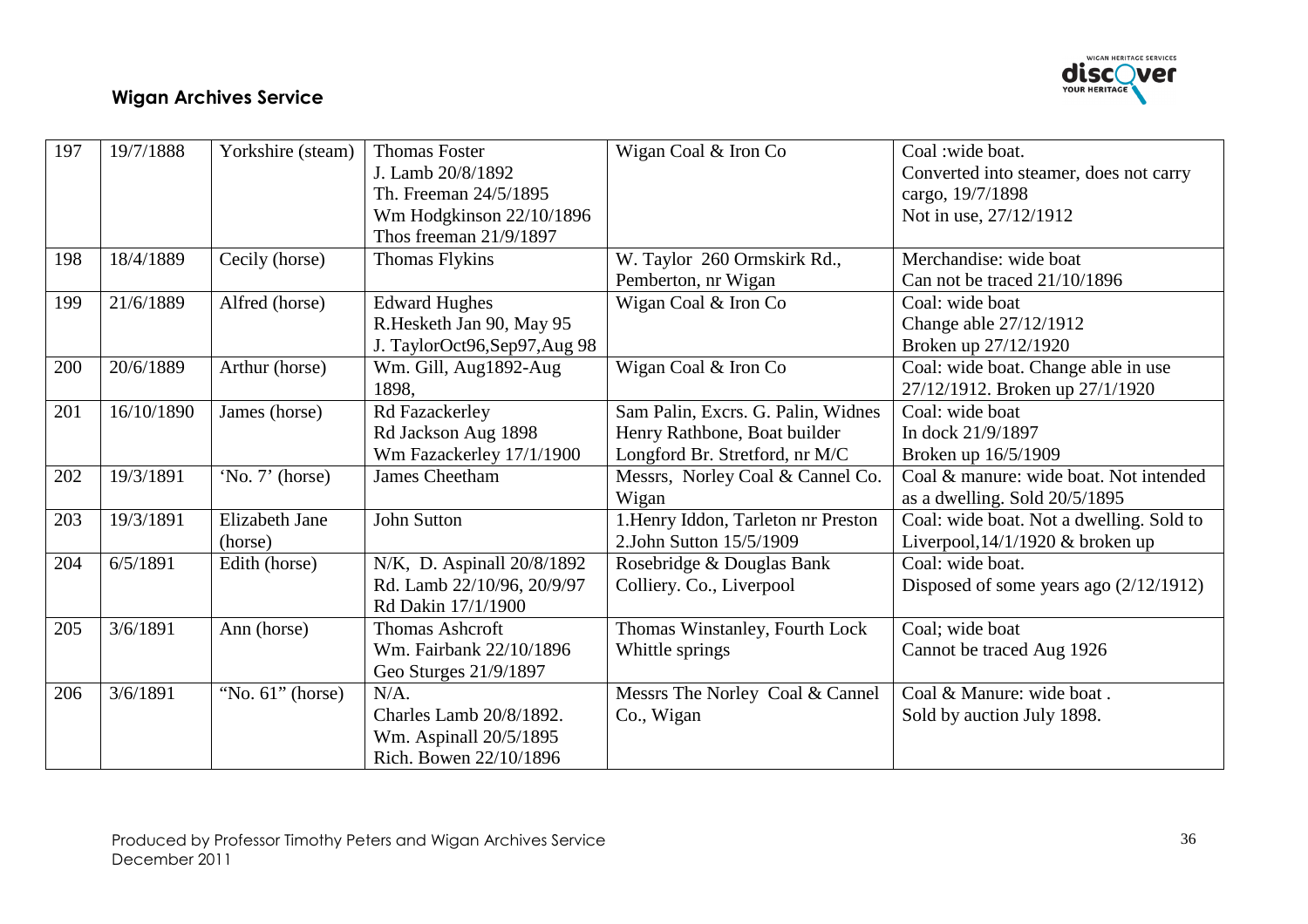

| 207 | 5/8/1891   | John (horse)     | James Taylor                  | Wigan Iron & Coal Co.             | Coal: wide boat.                 |
|-----|------------|------------------|-------------------------------|-----------------------------------|----------------------------------|
|     |            |                  | J. Taylor 20/8/1892, 24/5/95. |                                   | Re-registered as No 335 8/9/1930 |
|     |            |                  | Rd. Bibby 22/10/1896,         |                                   |                                  |
|     |            |                  | 21/9/1897, Aug 1898           |                                   |                                  |
|     |            |                  | J. Crank May 1909             |                                   |                                  |
|     |            |                  | J. Lehantlu [?] 27/12/1912    |                                   |                                  |
|     |            |                  | J. E. Bradley 27/1/1920       |                                   |                                  |
| 208 | 5/6/1891   | James (horse)    | John Morris                   | Wiggins, Teape & Co. Ltd.,        | Coal: wide boat                  |
|     |            |                  | John Morris 22/10/1896,       | Withnall Fold, Paper Mills, nr    | Not in use 16/5/1909             |
|     |            |                  | 21/9/1897                     | Chorley                           |                                  |
| 209 | 1/9/1891   | Peter            | James Grundy                  | Wigan Iron & Coal Co., Kirklees   | Coal: wide boat                  |
|     |            |                  | J. Grundy 20/8/1892           |                                   | Broken up 8/1/1931               |
|     |            |                  | Wm. Wells 14/5/1895,          |                                   |                                  |
|     |            |                  | 22/10/96, 21/9/97, Aug 1898.  |                                   |                                  |
|     |            |                  | J. Wilkinson May 1909,        |                                   |                                  |
|     |            |                  | 27/12/1912.                   |                                   |                                  |
|     |            |                  | J. Crank 27/1/1920            |                                   |                                  |
| 210 | 15/10/1891 | "No 3" (horse)   | John Carrington               | Norley Coal & Cannel Co.,         | Coal & manure: wide boat.        |
|     |            |                  | John Carrington 20/8/1892,    | Pemberton                         | Re-registered as No. 240         |
|     |            |                  | 20/5/1895.                    |                                   |                                  |
|     |            |                  | Jas Aspinall 22/10/1896       |                                   |                                  |
| 211 | 16/1/1892  | Henry (horse)    | Henry Bibby                   | Wigan Coal & Iron Co., Kirklees   | Coal: wide boat                  |
|     |            |                  | H. Bibby 20/8/1892,           |                                   | In use $27/12/1912$              |
|     |            |                  | 24/5/1895, 22/10/1896,        |                                   | Broken up 8/1/1931               |
|     |            |                  | 21/9/97, Aug 98, May 1909     |                                   |                                  |
|     |            |                  | J. Langton 29/1/1920          |                                   |                                  |
| 212 | 3/2/1892   | Mary Ann (horse) | Geof. Waring, 29 Queen St.    | William Forshaw, 34 Driving Lane, | Coal: wide boat                  |
|     |            |                  | Wm. Forshaw                   | Wigan                             | Broken up Jan 1904               |
| 213 | 4/5/1892   | Ludovic (horse)  | Ralph Walmesley, 20/8/1892,   | Wigan Coal & Iron Co., Kirklees   | Coal: wide boat                  |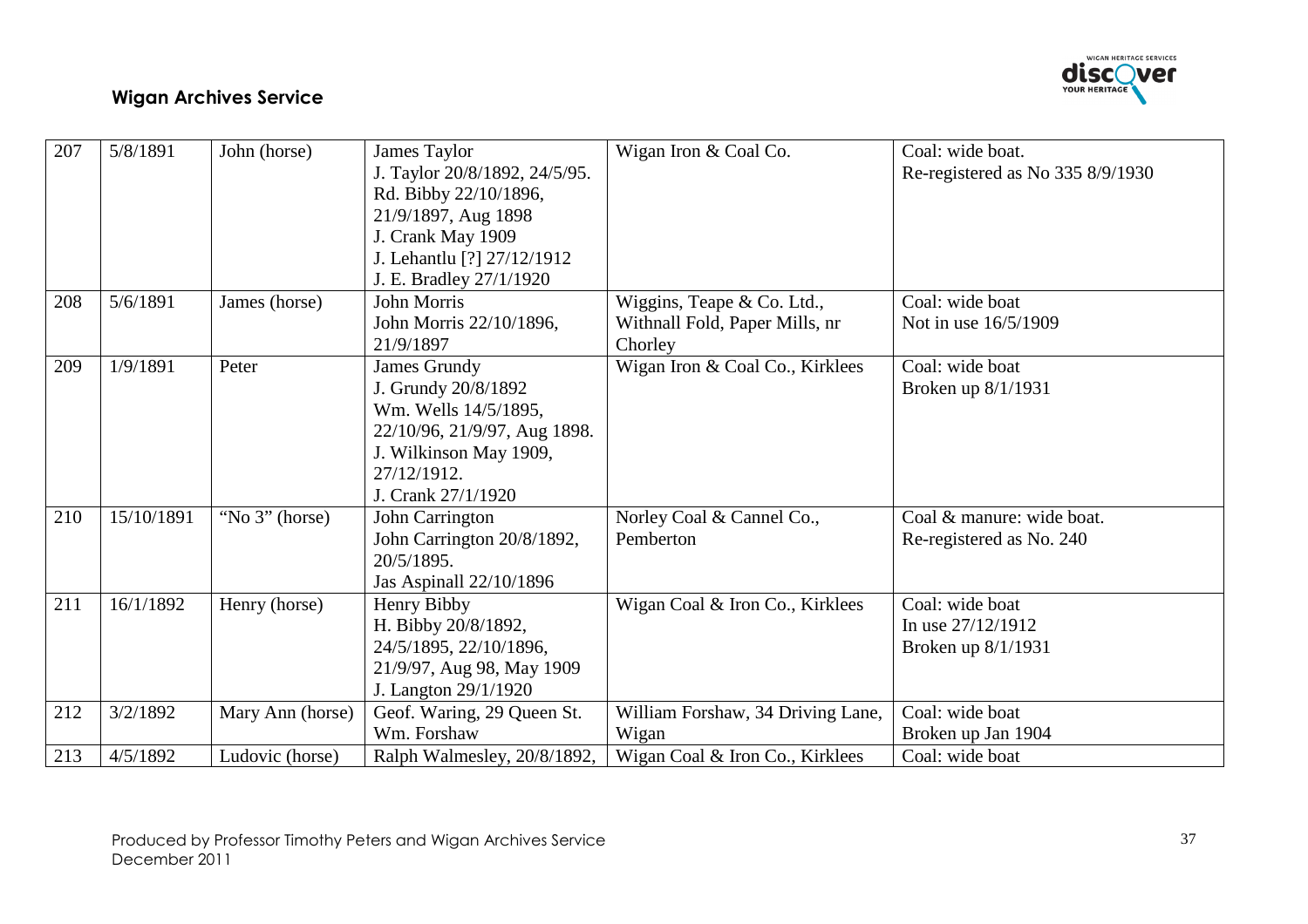

|     |            |                  | May 1895, 22/10/1896          |                                    | Broken up 8/1/1931                       |
|-----|------------|------------------|-------------------------------|------------------------------------|------------------------------------------|
|     |            |                  | J. Wright 21/9/97, Aug 1898   |                                    |                                          |
|     |            |                  | J. Hains May 1909             |                                    |                                          |
|     |            |                  | S. Hopley 27/12/1912          |                                    |                                          |
|     |            |                  | J. Boardman 27/12/1920        |                                    |                                          |
| 214 | 11/7/1892  | Goliath (steam)  | Nicholas Taylor               | Leeds & Liverpool Canal Co., Ltd., | Dredger: wide boat. Does not require to  |
|     |            | "No. 3"          |                               | Old Hall St., L'pool               | be re-registered, Dec 1896               |
| 215 | 7/9/1892   | Samson (steam)   | Richard Leyland               | Leeds & Liverpool Canal Co., Ltd., | Dredger: wide boat. Does not require to  |
|     |            | "No. 2."         |                               | Old Hall St., L'pool               | be re-registered, Dec 1896               |
| 216 | 7/12/1892  | Arthur (horse)   | <b>Thomas Prescott</b>        | Low Mill Bleaching & Printing Co.  | Coal: wide boat.                         |
|     |            |                  | Ed. Williams 22/10/1896,      | Ltd., Chorley                      | Boat formerly registered with the        |
|     |            |                  | 28/10/1913                    | Hugh Withnell, Whittle-le-Woods,   | Blackburn Authority but has changed      |
|     |            |                  |                               | nr Chorley.                        | ownership. Not in use 18/5/1909          |
| 217 | 6/12/1893  | Acme(horse)      | Rd. Gill                      | Messrs H & R Ainscough,            | Flour: wide boat. No longer registered   |
|     |            | Jessie           | Jas Spencer 20/5/95,          | Newburgh                           | with us 25/5/1914.                       |
|     |            |                  | 22/10/96.                     | Frank Jones, 1 Balfour arena,      | Registered at Liverpool as Jessie, No.   |
|     |            |                  | Ths. Spencer 21/9/97, Aug 98  | Bootle                             | 1250                                     |
| 218 | 19/4/1894  | Thomas of        | John Wm. Thompson             | John Thompson, Star Paper Mill,    | Coal: wide boat. Mr. Thompson, has left  |
|     |            | Lathom (horse)   |                               | Feniscowles                        | paper mills & could not be traced. Might |
|     |            |                  |                               |                                    | be living on boat. Letter, 14/5/1909     |
| 219 | 21/6/1894  | "No 8" (steam)   | Nicholas Taylor               | Leeds & Liverpool Canal Co., Ltd., | Dredger.                                 |
|     |            |                  | Jno Sutton 10/6/1895          | Old Hall St., L'pool               | Broken up 4/2/1920                       |
|     |            |                  | Rbt. Taylor 19/5/09, 13/12/12 |                                    |                                          |
| 220 | 21/6/1894  | Siren            | Robt. Abram                   | Leeds & Liverpool Canal Co., Ltd., | Steam tug 53. No need to be registered.  |
|     |            |                  | Thos Owen 19/5/09, 13/12/12   | Old Hall St., L'pool               | Not used as dwelling. Letter Sept 1920   |
| 221 | 9/10/1894  | House boat No. 1 | Jas Thompson                  | Leeds & Liverpool Canal Co., Ltd., | Accompanying dredger.                    |
|     |            |                  |                               | Old Hall St., L'pool               | Pulled to pieces 18/5/1907               |
| 222 | 18/12/1894 | Gladstone(horse) | Richard gill, 22/10/1896,     | H. & R. Ainscough,                 | Flour: wide boat.                        |
|     |            |                  | 21/9/1897, Aug 1898.          | Newburgh                           | Not in use 8/1/1931                      |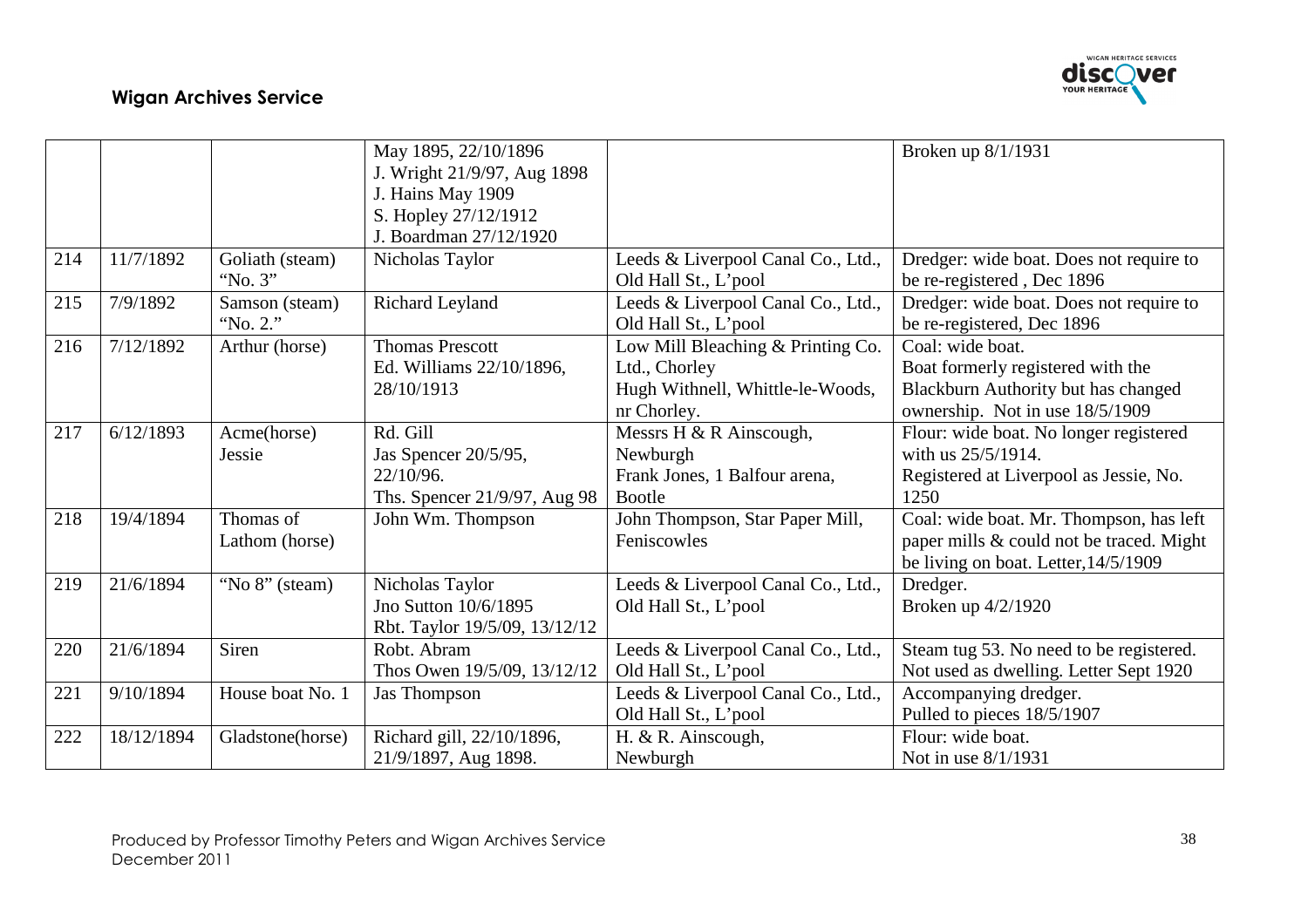

|     |            |                   | R. Abram 5/12/12, 16/1/1920. |                                    |                                         |
|-----|------------|-------------------|------------------------------|------------------------------------|-----------------------------------------|
|     |            |                   | Capt Thos Gill 9/8/1926      |                                    |                                         |
| 223 | 5/2/1895   | 1. Robert (horse) | <b>Thomas Ashcroft</b>       | 1. Thomas Ashcroft, Asley Bridge   | Coal: wide boat                         |
|     | 2/6/1896   | 2. Victory        | Thos Walmesley               | 2. Rd. Turner, 3 Barton Ter, Wigan | Disposed of June 1910 to Mr. Crook,     |
|     | 21/5/1908  | 3. Lorain Turner  |                              | 3. Henry Crasdale St. Ann St.,     | Boat Builders. No boats registered with |
|     |            |                   |                              | Grimshaw Park, Blackburn           | this Authority 5/12/1912                |
| 224 | 21/3/1895  | William(horse)    | Robt Thompson                | L & L. Canal co. Ltd.              | General: wide boat                      |
|     |            |                   | Jno Mastland 19/5/1909,      |                                    | Being used for Engineering purposes.    |
|     |            |                   | 13/12/1912 (Bank Boat)       |                                    | Not sleeping on same, 4/2/1920          |
| 225 | 3/4/1895   | Neata (horse)     | <b>Thomas Sharrock</b>       | Midland Pottery Co., Melling, nr   | Coal: wide boat                         |
|     |            |                   | T. Disley 30/11/1912         | Liverpool                          | Dispensed with 9/1/1930                 |
|     |            |                   | R. Milling 14/6/1920         |                                    |                                         |
| 226 | 18/4/1895  | May (horse)       | Wm. Vickers                  | Ralph Brindle, Bradburn.           | General: wide boat                      |
|     |            |                   | Jas Mayor 3/12/1896          | Wt. Baldwin, Brindle Mill, Chorley | Cannot be traced 9/1/1931               |
| 227 | 26/4/1895  | Adventure (horse) | Jas Lamb, 22/10/96, 21/9/97. | Wigan Coal & Iron Co. Ltd          | Coal: wide boat.                        |
|     |            |                   | Changeable 27/12/191212,     |                                    | Not in use Aug 1926                     |
|     |            |                   | 27/1/1920                    |                                    |                                         |
| 228 | 25/5/1895  | Tweed (horse)     | John Rigby, 22/10/1896       | Wigan Coal & Iron Co. Ltd          | Coal: wide boat.                        |
|     |            |                   | W. Freeman 20/9/1897         |                                    | Not in use 27/12/1912.                  |
|     |            |                   | W. Gill Aug 1898             |                                    | Certificate renewed 1928.               |
|     |            |                   | C. Thompson 27/1/1920        |                                    | Re-registered No. 337 8/9/1930          |
| 229 | 5/5/1896   | Martha (horse)    | Henry Carrington             | Hy. Carrington, 3 Sandon St.,      | Coal: wide new boat                     |
|     |            |                   |                              | Wigan                              | Cannot be traced 2/12/1912              |
| 230 | 2/7/1896   | Enterprise(horse) | <b>Jas Moss</b>              | Whitebirk Colliery Co. Ltd.        | Coal: wide boat. Not known 2/12/1912    |
| 231 | 4/8/1896   | Thoma (horse)     | <b>Richard Turner</b>        | 1. Rd Turner 4 Bonshall St., Mill  | Coal: wide boat                         |
|     |            |                   |                              | Hill, Blackburn                    | Sold & registered at Blackburn, No. 141 |
|     |            |                   |                              | 2. J & W. Tomlinson, Stout St.,    | Sold to Wm. Aspinall & registered at    |
|     |            |                   |                              | <b>Blackburn</b>                   | Wigan as Maggie No. 256, 8/61905        |
| 232 | 21/10/1896 | 1. George Ernest  | 1. Hy Forshaw                | 1. Geo. Jones, Top Lock, Aspull    | Coal: wide boat                         |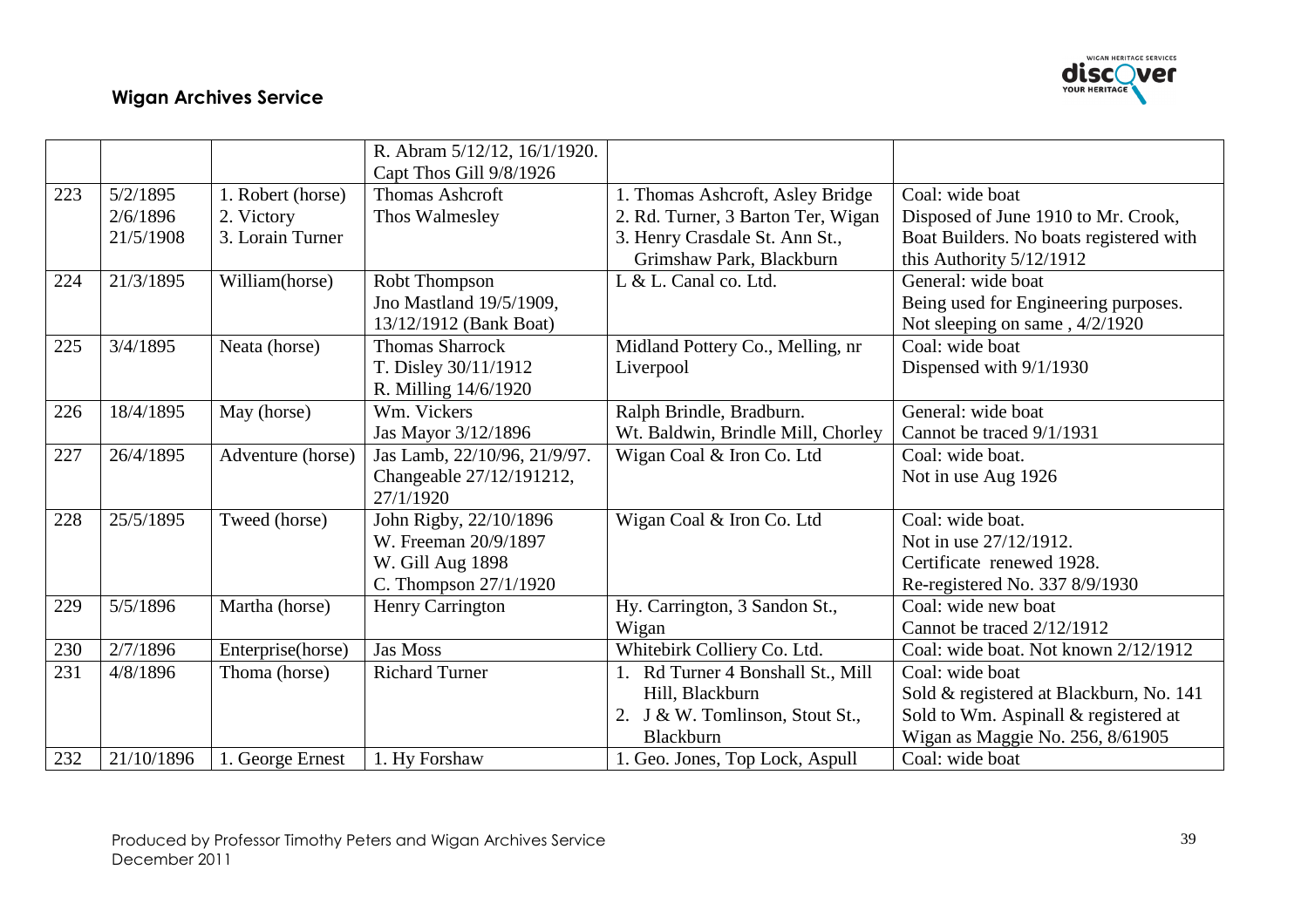

|     |            | 2. Three Brothers                      | 2. Thomas Forshaw                                                       | Thomas Forshaw, Canal Bank,<br>3.                       | Purchased by Th. Forshaw 18/4/1912                                                                                                                         |
|-----|------------|----------------------------------------|-------------------------------------------------------------------------|---------------------------------------------------------|------------------------------------------------------------------------------------------------------------------------------------------------------------|
|     |            | (horse)                                |                                                                         | New Lane, Burscough                                     | No reply 31/12/1912                                                                                                                                        |
| 233 | 19/3/1896  | Lindsay (horse)                        | George Freeman<br>Geo. Brooks 20/9/1897<br>W. Freeman Aug 1898          | Wigan Coal & Iron Co. Ltd                               | Coal: wide boat<br>Re-registered No. 339, 8/9/1930                                                                                                         |
|     |            |                                        | Changeable 27/12/12, 27/1/20                                            |                                                         |                                                                                                                                                            |
| 234 | 15/3/1897  | <b>Oueens Jubilee hs</b>               | Wm. Wilcock                                                             | Wm. Crook, Chorley                                      | Bricks: wide boat. Not traced 11/12/12                                                                                                                     |
| 235 | 2/6/1897   | Edith (horse)                          | <b>Ed Halsall</b>                                                       | Elizabeth Jones top Lock, Aspull                        | Coal: wide boat. Sold to Wm.<br>Duckworth, Burscough & registered as<br>Robert, No 278 this authority, 21/12/11<br>Reported sold to Frank Jones, 2/12/1912 |
| 236 | 18/12/1897 | William (horse)                        | Rd. Aspinall                                                            | Wm. Hall, Appley Bridge<br>Wm. Atherton, Appley Bridge  | Coal: wide boat<br>Letter returned. Deceased 2/12/1912                                                                                                     |
| 237 | 7/3/1898   | Margaret (horse)                       | <b>Ralph Walmesley</b>                                                  | Peters Todd & Co. Victoria Mill<br>Wheelton, nr Chorley | Coal: wide boat Dealt with by Excors of<br>J. Hodson, Boat builders, Whitekirk,<br>Blackburn. Registered at Blackburn<br>6/12/12                           |
| 238 | 7/3/1898   | Rachael (horse)                        | <b>Samuel Melling</b><br>John Parr 19/5/1909,<br>13/12/1912 (Bank boat) | Leeds & Liverpool Canal Co. Ltd                         | General: wide boat. Used for Engineering<br>purposes; not sleeping, 4/2/20;in use as a<br>bank boat 15/1/31, June 35                                       |
| 239 | 3/4/1898   | Ernest (h'se) Late<br>No.5, Reg. No 62 | Rd. Aspinall                                                            | Wm. Hall, Appley Bridge                                 | General; wide boat<br>Reported broken up 28/5/1909                                                                                                         |
| 240 | 3/4/1898   | Joe(horse)Late<br>No.3, Reg. No210     | <b>James Aspinall</b>                                                   | Wm. Hall & Wm. Atherton, Appley<br><b>Bridge</b>        | General; wide boat. Reported sold R.<br>Aspinall, Bursc'h & reg. No. 254 28/5/09                                                                           |
| 241 | 3/4/1898   | John (h'se) Late<br>No.8, Reg. No 65   | <b>John Sharrock</b>                                                    | Wm. Hall, Appley Bridge                                 | General: wide boat.<br>Reported broken up 28/5/1909                                                                                                        |
| 242 | 3/4/1898   | Primera (horse)                        | Thos Taylor                                                             | Col. Widdows, Cotton Mills,<br>Chorley                  | Coal: wide boat.<br>Broken up some years ago (16/5/1909)                                                                                                   |
| 243 | 1/6/1898   | Ann (horse)                            | George Sturgess                                                         | Robert Biggin, Boatmans Arms,                           | Coal: wide boat                                                                                                                                            |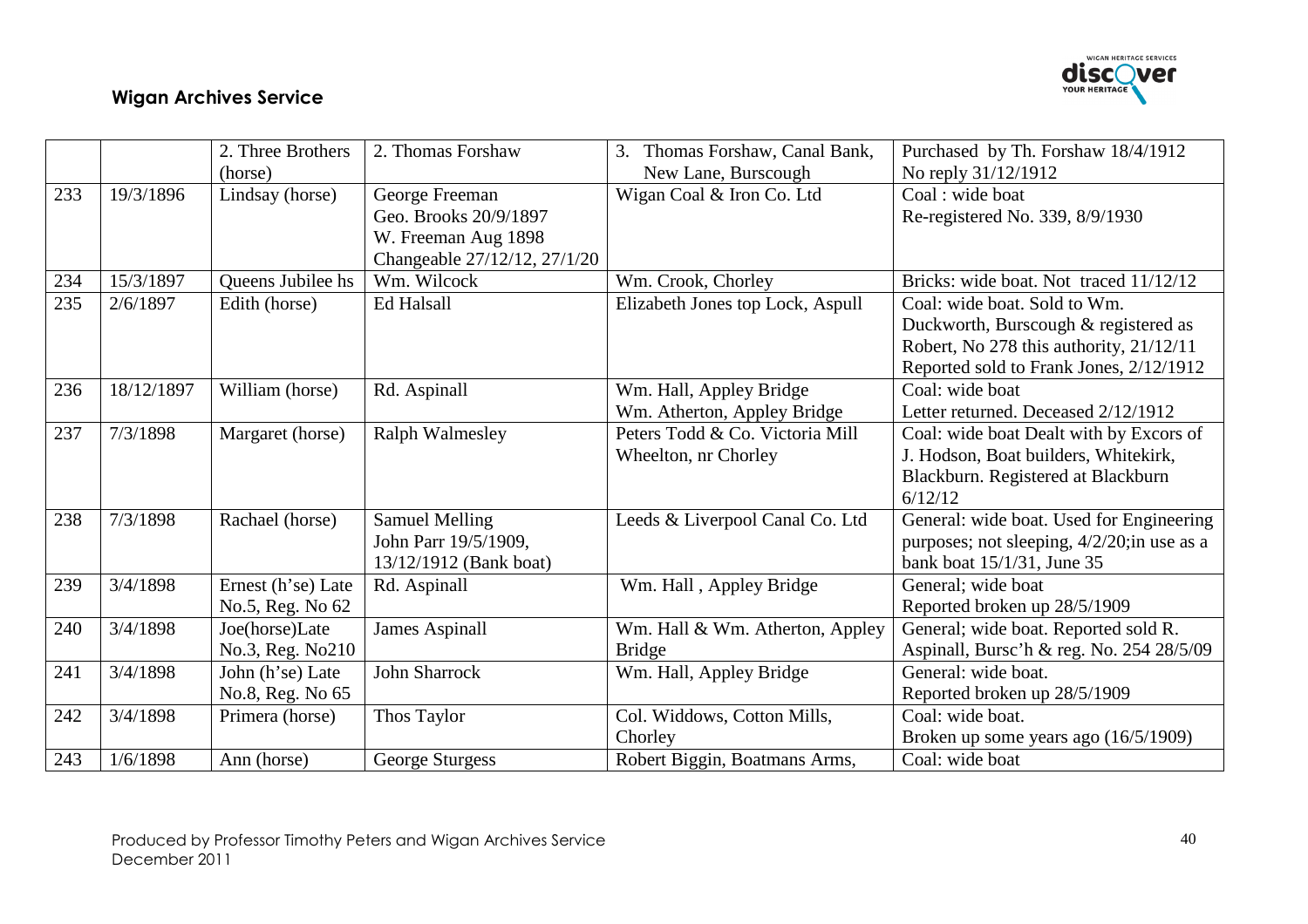

|     |            |                   |                              | Aberdeen, Blackord                | Sold many years ago (18/5/1909)             |
|-----|------------|-------------------|------------------------------|-----------------------------------|---------------------------------------------|
| 244 | 21/7/1898  | James (horse)     | Richd. Aspinall              | Wm. Hall, Appley Bridge           | Bricks & coal; wide boat                    |
|     |            |                   |                              |                                   | Reported broken up 28/5/1909                |
| 245 | 2/4/1999   | Rose (horse)      | Thos Ashcroft                | Jane & Thos. Ashcroft, Arley, Red | Coal: wide boat. Sold some years ago &      |
|     |            |                   |                              | Rock                              | cannot be traced $(24/5/1909)$              |
| 246 | 3/4/1901   | James (horse)     | <b>Thomas Morris</b>         | 1. Messrs Wiggins Teape & Co.     | Coal: wide boat                             |
|     |            | 2. Henry          | John Lamb                    | Withnell, Chorley                 | Re-registered under Messrs J. J. Crook,     |
|     |            |                   |                              | 2. James John Crook, Riley Green, | $16/11/11$ . Still in use & sold to Hy.     |
|     |            |                   |                              | Hoghton, Preston                  | Walmesley, 28/12/1912.                      |
|     |            |                   |                              | 3. Hy Walmesley, Botany, Chorley  | Re-registered Hy. Walmesley & name          |
|     |            |                   |                              |                                   | changed to Henry 16/1/1920, Aug 1926.       |
|     |            |                   |                              |                                   | Sold to W. Derbyshire, Cowling Brow,        |
|     |            |                   |                              |                                   | Chorley. Re-registered at Burnley No        |
|     |            |                   |                              |                                   | 145, 15/2/1929                              |
| 247 | 20/2/1902  | Henry (horse)     | James Mayo                   | John Sutton, Tarleton             | Coal: wide boat. In use $3/12$ //1912. Sold |
|     |            |                   |                              |                                   | to Mr. Baxter Banks & used as House         |
|     |            |                   |                              |                                   | Boat on Ribble. (22/10/1920)                |
| 248 | 17/4/1902  | Elizabeth (horse) | <b>John Vicars</b>           | J. Vicars, Spencers Bridge Inn,   | Stone, etc.: wide boat                      |
|     |            |                   | Rd Melling 2/12/1912         | Newburgh                          | Sold to J. Sutton, Tarleton for breaking    |
|     |            |                   | E. Lawson, 15/1/1914         | Wm. Fuich, Parbold & Horwich,     | up, 16/1/1920                               |
|     |            |                   |                              | Quarries, 15/1/1914               |                                             |
| 249 | 17/4/1902  | Eliza (horse)     | Christopher Iddon, 2/12/1912 | Richard Gore, Tarleton            | Coal: wide boat. Not used for sleeping.     |
|     |            |                   | 14/1/1920                    |                                   | Cancelled see 306                           |
| 250 | 18/6/1903  | Experiment        | James Sutton, 14/1/1920.     | Daniel ball, coal dealer & James  | Coal & manure: wide boat                    |
|     |            | (horse)           |                              | Sutton, Tarleton                  | Sold J. Mayor, b't b'lder Tarleton, 9/8/26  |
| 251 | 17/12/1903 | Shamrock (horse)  | John Holcroft                | Jacob Sheldon, Boat Builder,      | Coal & manure: wide boat.                   |
|     |            |                   |                              | Parbold                           | Previously registered at L'pool No 862 as   |
|     |            |                   |                              |                                   | Ellen owned by Ed. Langton, New Lane,       |
|     |            |                   |                              |                                   | Burscough. Sold 17/5/1909                   |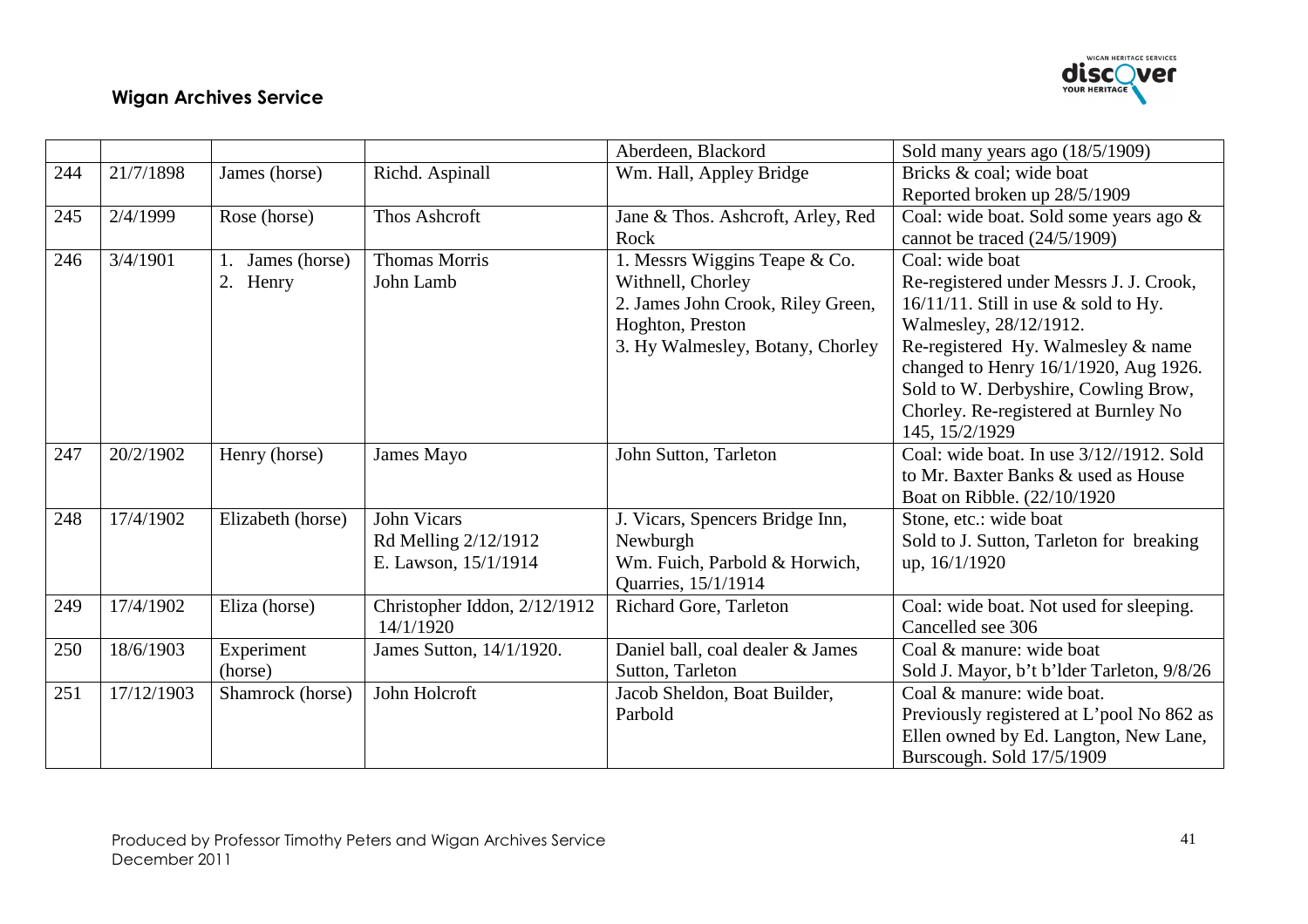

| 252 | 20/10/1907 | John            | <b>Richard Aspinall</b>    | Rd. Aspinall, Bog houses.         | Coal(manure): wide boat.                 |
|-----|------------|-----------------|----------------------------|-----------------------------------|------------------------------------------|
|     |            | Henry(horse)    |                            | Gregson's Bridge, Burscough       | Previously Experiment No. 177            |
|     |            |                 |                            |                                   | registered at Wigan In use 20/5/1909.    |
|     |            |                 |                            |                                   | Broken up 9/8/1926                       |
| 253 | 19/1/1905  | Marion (horse)  | Wm. Turner, 2/12/1912.     | John Wm. Tomlinson, Coal Agents   | Coal: wide boat. Re-sold 14/1/1920       |
|     |            |                 |                            | King St., Blackburn               |                                          |
| 254 | 16/2/1905  | William (horse) | Rd. Aspinall, 20/5/1909    | Rd. Aspinall, Bog Houses          | Coal, brick, sometimes manure.           |
|     |            |                 |                            | Gregson's Bridge, Burscough       | Formerly Joe, No 240 belonging to Hall   |
|     |            |                 |                            |                                   | & Atherton, Appley Bridge                |
|     |            |                 |                            |                                   | Broken up 9/8/1926                       |
| 255 | 15/5/1905  | Albert (horse)  | Wm. Robinson               | John Penk, 91 Orrell rd.,         | Coal, sometimes manure: wide boat        |
|     |            |                 |                            | Lamberheed Green, Wigan           | Formerly registered at Runcorn No. 720.  |
|     |            |                 |                            | Pearson & Knowles, Ormskirk Rd.   | Sold 3 years to P & K (15/5/1909)        |
| 256 | 15/6/1905  | Maggie (horse)  | <b>Isaac Fairbank</b>      | Wm. Aspinall, Barracks Bridge,    | ??: wide boat. Formerly registered at    |
|     |            |                 |                            | Chorley                           | Wigan as Thomas No. 231.                 |
|     |            |                 |                            |                                   | Broken up at Whitekirk by Hodson's       |
|     |            |                 |                            |                                   | Boat Builders abt. 24/5/1907             |
| 257 | 21/12/1905 | Mary Ins(horse) | 1. John Sharrock           | Mrs Mary Sharrock, Wigan          | Coal, manure (general): wide boat.       |
|     |            | Richard         | 2. Richard Aspinall        | Richard. Aspinall, Bog Houses,    | Previously registered at Manchester as   |
|     |            |                 |                            | Gregson's Bridge, Burscough.      | Rebecca No 606 owned by John Hayes,      |
|     |            |                 |                            |                                   | Hindley Rd. Daisy Hill, Westhoughton     |
|     |            |                 |                            |                                   | Mr. & Mrs Sharrock deceased: boat        |
|     |            |                 |                            |                                   | bought by Rd Aspinall and name changed   |
|     |            |                 |                            |                                   | to Richard 29/12/1906.                   |
|     |            |                 |                            |                                   | Broken up 9/8/1926                       |
| 258 | 21/1/1907  | Maggie (horse)  | Robert Ally                | Richard Smith, 41 Warrington Rd., | General: wide boat                       |
|     |            |                 | Richard Ollerton 15/5/1909 | Lower Ince                        | Previously registered at L'pool as Daisy |
|     |            |                 |                            |                                   | No 517 owned by Wm. Fowler & Sons,       |
|     |            |                 |                            |                                   | 295 Vauxhall Rd., Liverpool              |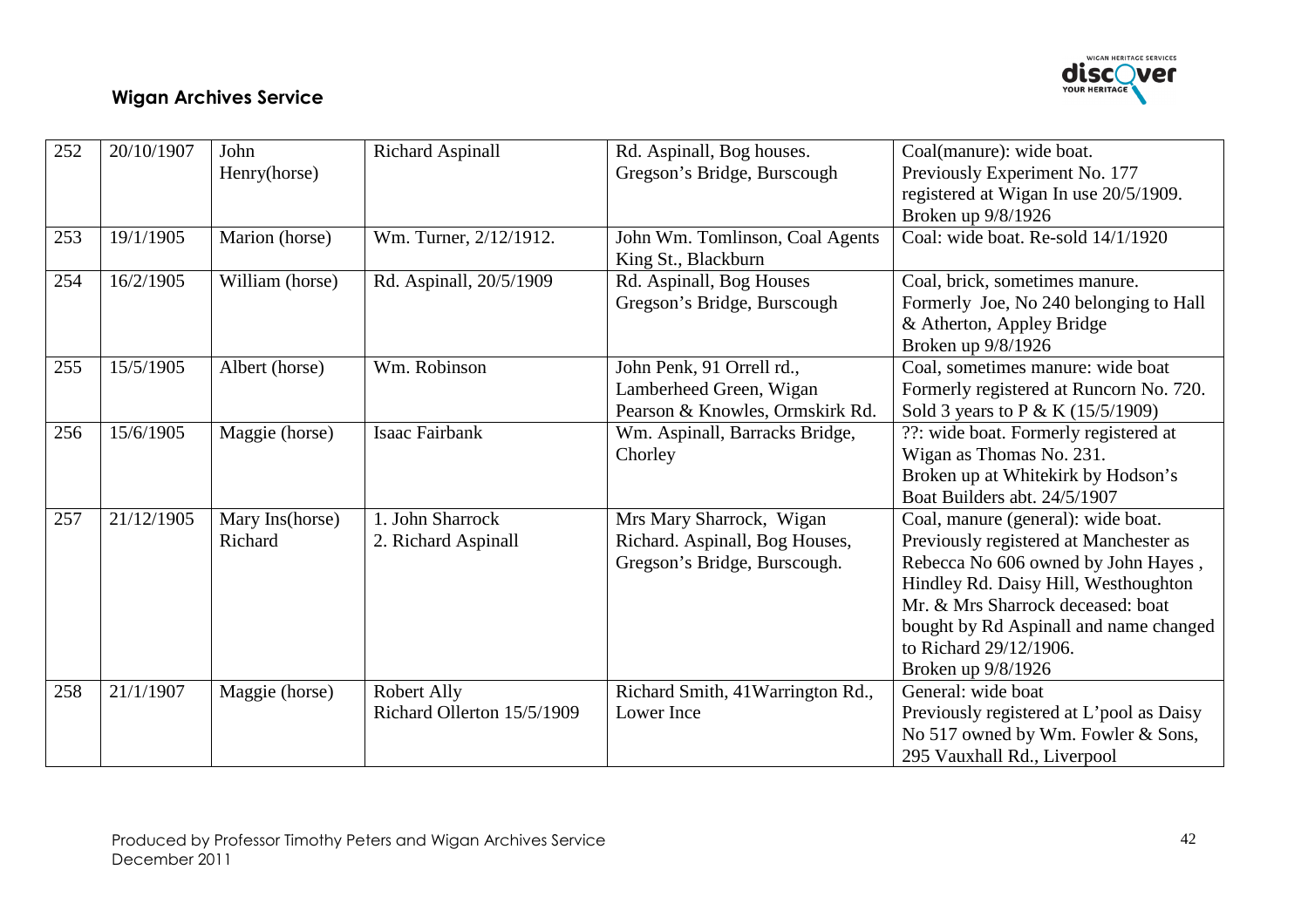

|  |  | -RC<br>l with this<br>registered<br>Smith has no<br>hoat               |
|--|--|------------------------------------------------------------------------|
|  |  | $/191^\circ$<br><b>U</b> ispensed with.<br>Authority<br>$\uparrow$ / 1 |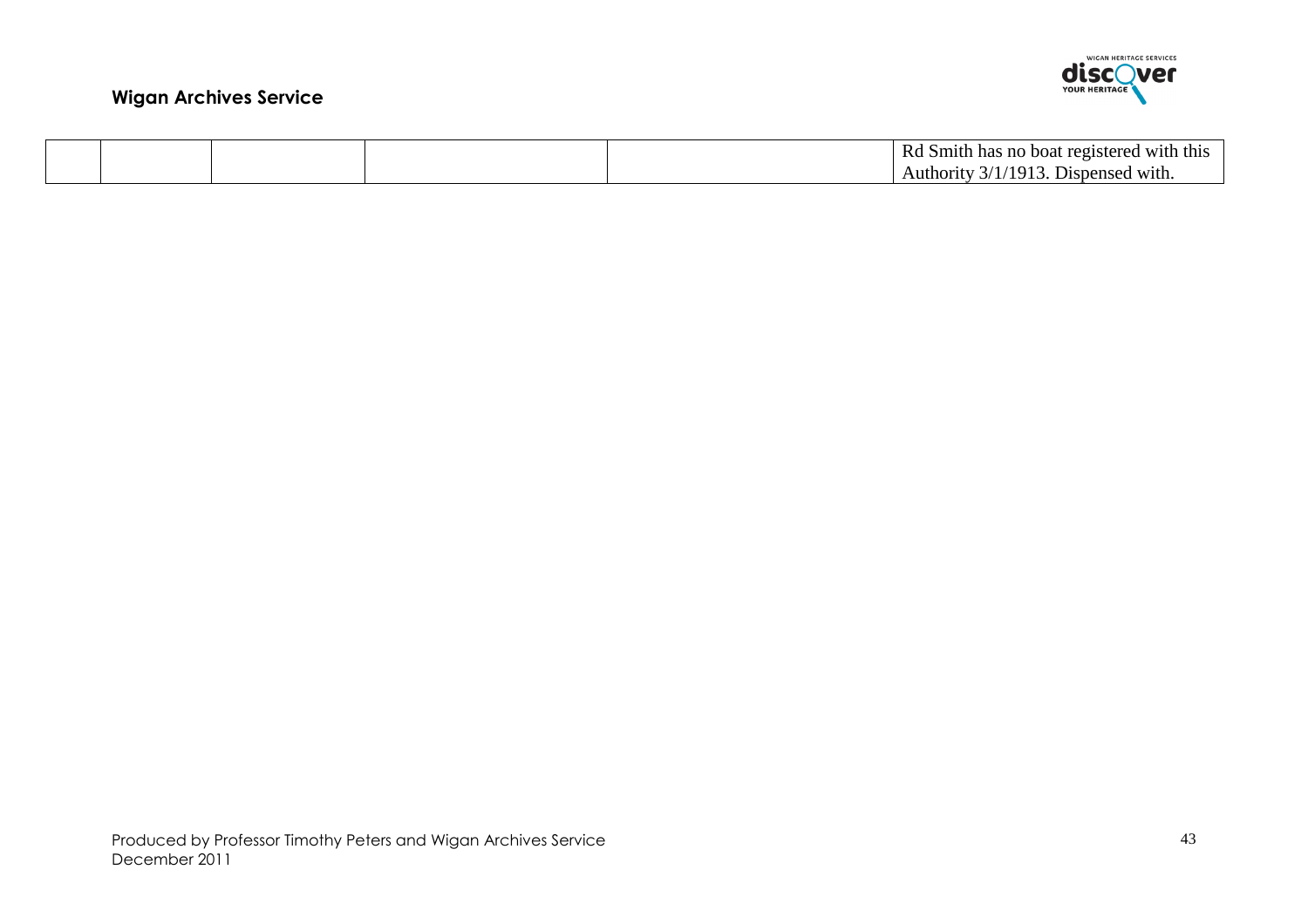

# Register of Canal Boats, Wigan Urban Registration Authority, 1907-1951, Numbers 259-359 [Reference: CB/Wi/A9/3/2]

| R. No | <b>Date</b> | <b>Boat Name</b> | <b>Master</b>            | <b>Boat Owner</b>             | <b>Cargo and Notes</b>                           |
|-------|-------------|------------------|--------------------------|-------------------------------|--------------------------------------------------|
| 259   | N/A         | Marco (horse)    | <b>Thomas Fazakerley</b> | John Parke & Sons, 5 Exeter   | General not manure: wide boat, Not used as       |
|       |             |                  |                          | Rd Bootle                     | dwelling                                         |
|       |             |                  |                          |                               | Registered with L'pool authority 1/10/1907 No    |
|       |             |                  |                          |                               | 1129 for Jno Parke & Sons                        |
| 259   | 21/11/1907  | Maggie (horse)   | Wm. Aspinall             | Wm. Aspinall, Barracks        | General not manure: wide boat                    |
|       |             |                  |                          | Bridge, Chorley               | Previously registered with Blackburn as Maggie   |
|       |             |                  |                          | Could not be traced Dec. 1913 | No. 114 belonging to HughWithnell                |
| 260   | 16/1/1908   | George(horse)    | Joseph Nightingale       | Henry Waring, 33 Cross St.,   | General not manure: wide boat.                   |
|       |             |                  |                          | Wigan Mr Waring left Cross    | Previously registered with Blackburn as George,  |
|       |             |                  |                          | St., & could not be traced;   | No. 73 belonging to Dean Waddington & Co.,       |
|       |             |                  |                          | probably living on boat       | Blackburn                                        |
|       |             |                  |                          | (14/5/1909)                   | Cannot be traced 31/12/1912                      |
| 261   | 21/1/1909   | Hilda (horse)    | Wm. Abram                | John Dickinson, 320           | Coal & general cargo: wide boat Previously       |
|       |             |                  |                          | Woodhouse Lane, Wigan         | registered with L'pool as Hilda, No. 653 b'long  |
|       |             |                  |                          |                               | W. Fowler & Sons, 89a Oldhall St., L'pool        |
| 262   | 21/4/1910   | Billy (horse)    | James Sharrock,          | Jacob Sheldon, Boat Builder,  | Coal(chiefly): wide boat                         |
|       |             |                  | 13/12/1912               | Parbold                       | Previously registered with L'pool as Dee, No 222 |
|       |             |                  |                          |                               | Sold to Th. Barton, Liverpool, 4/6/1920          |
|       |             |                  |                          |                               | L'pool authority cannot find whereabouts of      |
|       |             |                  |                          |                               | registration $5/11/1920$                         |
| 263   | 23/8/1910   | George (horse)   | Changeable, 27/12/1912,  | Wigan Coal & Iron Co.         | Coal fly worked by shifts: wide boat             |
|       |             |                  | 27/1/1920                |                               | Re-registered No 334, 8/9/1930                   |
| 264   | 15/12/1910  | Elk (horse)      | James Longton            | Messrs James & John Crook,    | Coal(chiefly): wide boat                         |
|       |             |                  | H. Morris 4/12/1912      | Riley Green, Hoghton, Preston | Previously registered as Elk, No.131 at L'pool,  |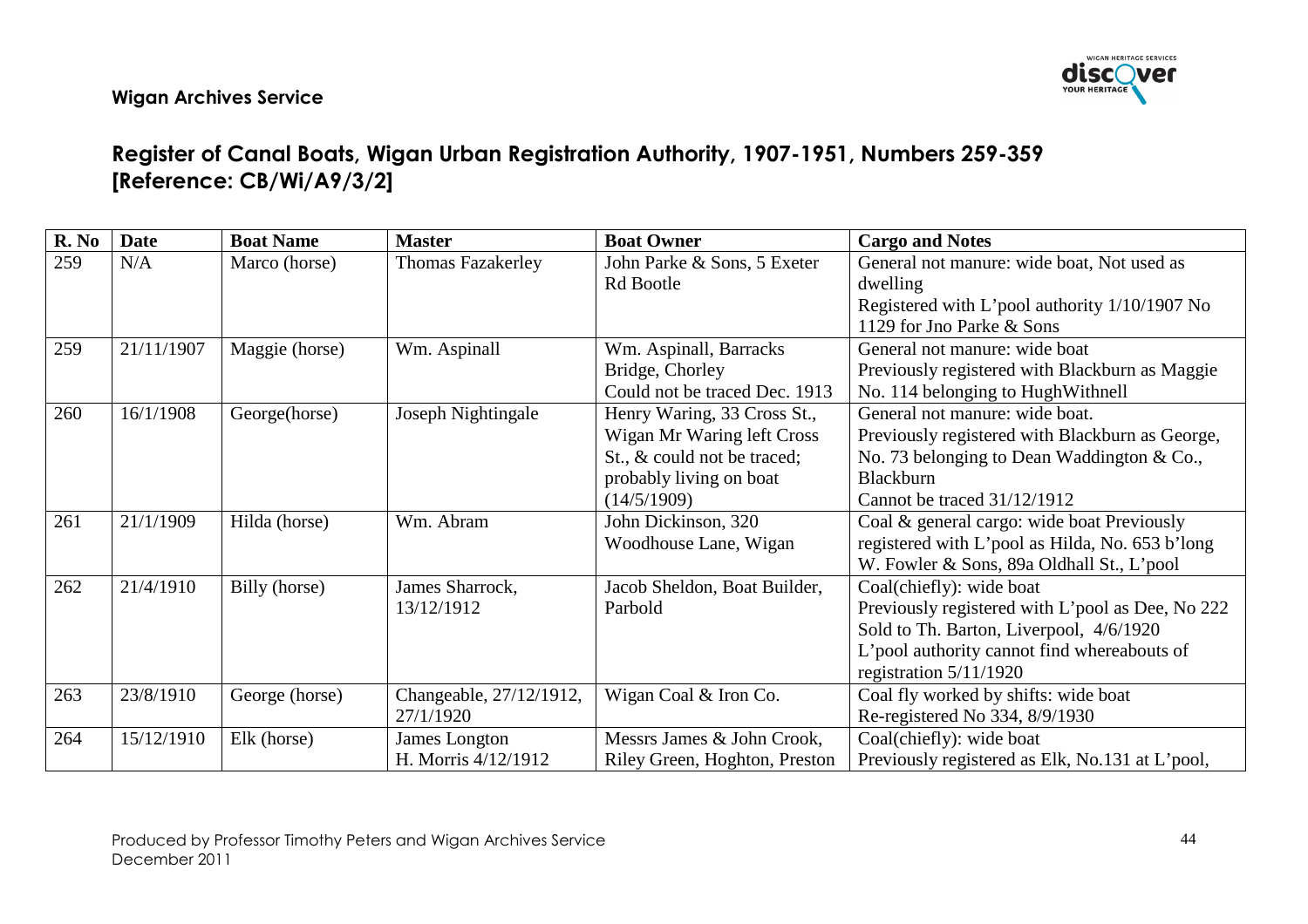

|     |            |                      |                         |                              | owned by the Leeds & Liverpool Canal Co.          |
|-----|------------|----------------------|-------------------------|------------------------------|---------------------------------------------------|
|     |            |                      |                         |                              | Broken up by J & J Crook, 14/1/1920               |
| 265 | 15/12/1910 | Cactus (horse)       | <b>John Sharrack</b>    | Messrs J & J Crook, Riley    | Coal (chiefly): wide boat                         |
|     |            |                      | J. Longton, 4/12/1912   | Green, Hoghton, Preston      | Previously registered at L'pool as Cactus, No.    |
|     |            |                      |                         |                              | 760. Owned by Leeds & L'pool Canal Co.            |
|     |            |                      |                         |                              | Broken up by J. & J. Crook 14/1/1920              |
| 266 | 19/1/1911  | Cricket (steam)      | <b>Robert Walkinson</b> | John Sutton, Guild House,    | Stone, coal & slack: wide boat.                   |
|     |            |                      |                         | Tarleton, Preston            | In use 3/12/1912                                  |
|     |            |                      |                         |                              | Sold to Freckleton Mill Carrying Co. Reported     |
|     |            |                      |                         |                              | still on canal, 14/1/1920. Broken up 8/1/1930     |
| 267 | 19/1/1911  | Welcome (horse or    | James Latham            | 1. John Sutton, Guild House, | Stone, coal, slack: wide boat                     |
|     |            | tug)                 |                         | Tarleton, Preston            | Previously registered at Leeds as Francis         |
|     |            |                      |                         | 2. Smith, stone & Knight of  | belonging to Rbt. Foster, Shipley, Yorks.         |
|     |            |                      |                         | Manchester                   | Re-registered with Manchester authority           |
|     |            |                      |                         |                              | 25/12/1918. Certificate destroyed 28/11/19198     |
| 268 | 19/11911   | Olive (horse or tug) | John Sutton Jnr.        | John Sutton, Guild House,    | Stone, coal & slack: wide boat                    |
|     |            |                      |                         | Tarleton, Preston            | Previously registered as Olive, No. 181 at L'pool |
|     |            |                      |                         |                              | belonging to Leeds & Liverpool Canal Co.          |
|     |            |                      |                         |                              | Broken up 14/1/1920 by J. Sutton                  |
| 269 | 19/1/1911  | Trader (steam)       | Robert Iddon            | John Sutton, Guild House     | Stone, coal & slack: wide boat                    |
|     |            |                      |                         | Tarleton                     | Previously registered by Board of Trade for the   |
|     |            |                      |                         |                              | sea at Goole, Hull. Sold to North Wales 14/1/1920 |
| 270 | 16/2/1911  | Pluto (horse)        | Uncertain, changeable   | Wigan Coal & Iron Co.        | Chiefly coal: wide new boat                       |
|     |            |                      | 27/12/1912, 27/1/1920   |                              | Re-registered No 336 8/9/1930                     |
| 271 | 16/3/1911  | James (horse)        | Richard Green,          | Wiggins, Teape & Co. Ltd,    | Chiefly slack: wide new boat                      |
|     |            |                      | 3/12/1912, 14/1/1920    | Withnell Fold Paper Mills,   | Cancelled 1929. Re-registered No. 319             |
|     |            |                      |                         | Chorley                      |                                                   |
| 272 | 18/5/1911  | Margaret (horse)     | Ralph Stopforth,        | 1. Peter Todd & Co, Victoria | Coal: wide new boat                               |
|     |            |                      | 2/12/1912               | Mills, Wheelton, Chorley     | In use $8/1/1931$                                 |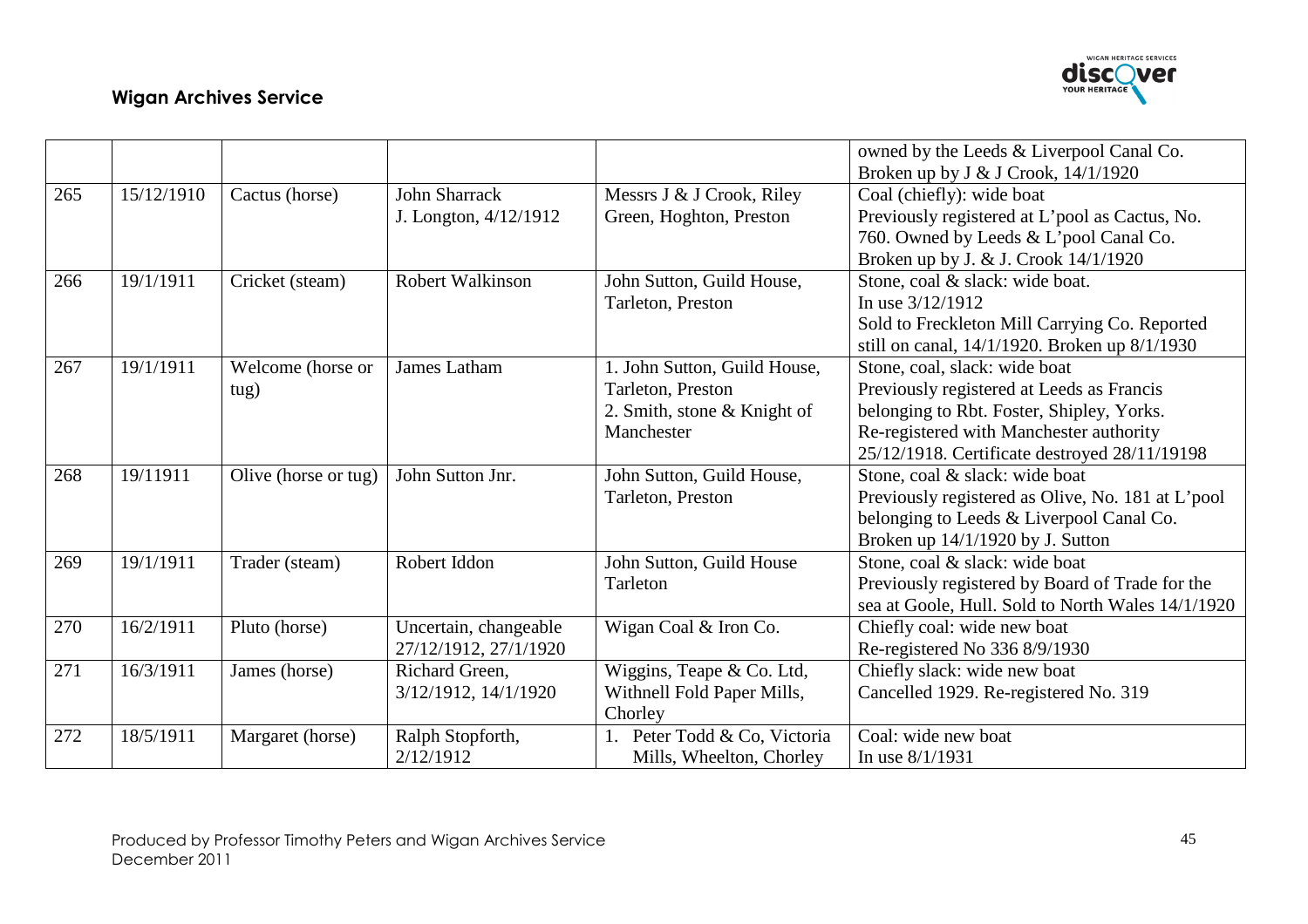

|     |            |                                  | Chas Layton $14/1/1920$                              | 2. Dean Waddington & Co.,<br>Blackburn, 13/6/1935                                              | Broken up 31/1/1939                                                                                                                                                                                                                                           |
|-----|------------|----------------------------------|------------------------------------------------------|------------------------------------------------------------------------------------------------|---------------------------------------------------------------------------------------------------------------------------------------------------------------------------------------------------------------------------------------------------------------|
| 273 | 19/7/1911  | Ada (by tug)                     | Uncertain, changeable<br>27/12/1912, 27/6/1920       | Wigan Coal & Iron Co.                                                                          | Chiefly coal: wide new boat<br>Re-registered No. 333, 8/9/1930                                                                                                                                                                                                |
| 274 | 19/7/1911  | Maggie (horse)                   | E. Williams                                          | Wm. Nalton & Sons,<br>Blackburn<br>2. J & J Crook, Hoghton,<br>Preston                         | Coal & slack: wide boat<br>Previously belonged to J & J Crook , of Blackburn<br>and registered in the same name. Request by J& J<br>Crook to change name 24/1/1914<br>Broken up 14/1/1920 by J& J Crook                                                       |
| 275 | 19/10/1911 | Blanche (by tug)                 | Uncertain, changeable<br>27/12/1912, 27/6/1920       | Wigan Coal & Iron Co.                                                                          | Chiefly coal: wide new boat<br>Re-registered as No 332 8/9/1930                                                                                                                                                                                               |
| 276 | 21/12/1911 | Mabel (horse)                    | <b>James Boardman</b><br>Jas Boardenan<br>13/12/1912 | Jacob Sheldon, Parbold<br>Dean Waddington,<br>2.<br>Blackburn 14/11920                         | Coal (chiefly): wide boat<br>Previously Zebra (244) registered at L'pool No<br>780 belonging to Leeds & L'pool Canal Co.<br>Dean Waddington; boat out of service broken up<br>at Crooks yard some years ago $(27/10/1920)$                                    |
| 277 | 21/12/1911 | Mary Jane of<br>Addington(horse) | Thomas. Davies,<br>Adlington                         | James & John Miller Crook,<br>Hoghton, Preston & Thomas<br>Davies, 3 Harrison St.<br>Adlington | General: wide boat<br>Previously Mary Jane, No. 383 registered at<br>L'pool belonging to James Crank, Spencers<br>Bridge, Newburgh.<br>Broken up 14/1/1920                                                                                                    |
| 278 | 21/12/1911 | Robert (horse)                   | John Duckworth                                       | Ann Duckworth, Bog Bank,<br>Houses, Gregson's Bridge,<br>Burscough                             | General & manure: wide boat<br>Previously Edith, No. 235 belonging to Elizabeth<br>Jones, Top Lock, Aspull registered this Authority<br>Sold to Mr. Frank Jones<br>Registered at L'pool Evelyn No 1251 belonging to<br>J. Sharrock & Sons, Melling, 25/5/1914 |
| 279 | 18/1/1912  | Arthur (horse)                   | <b>Thomas Drinkwater</b><br>J. Crank 4/12/1912       | Jams & John Miller Crook,<br>Riley Green, Hoghton, Preston                                     | Coal chiefly: wide boat<br>Previously No 3 belonging to Rushton Colliery                                                                                                                                                                                      |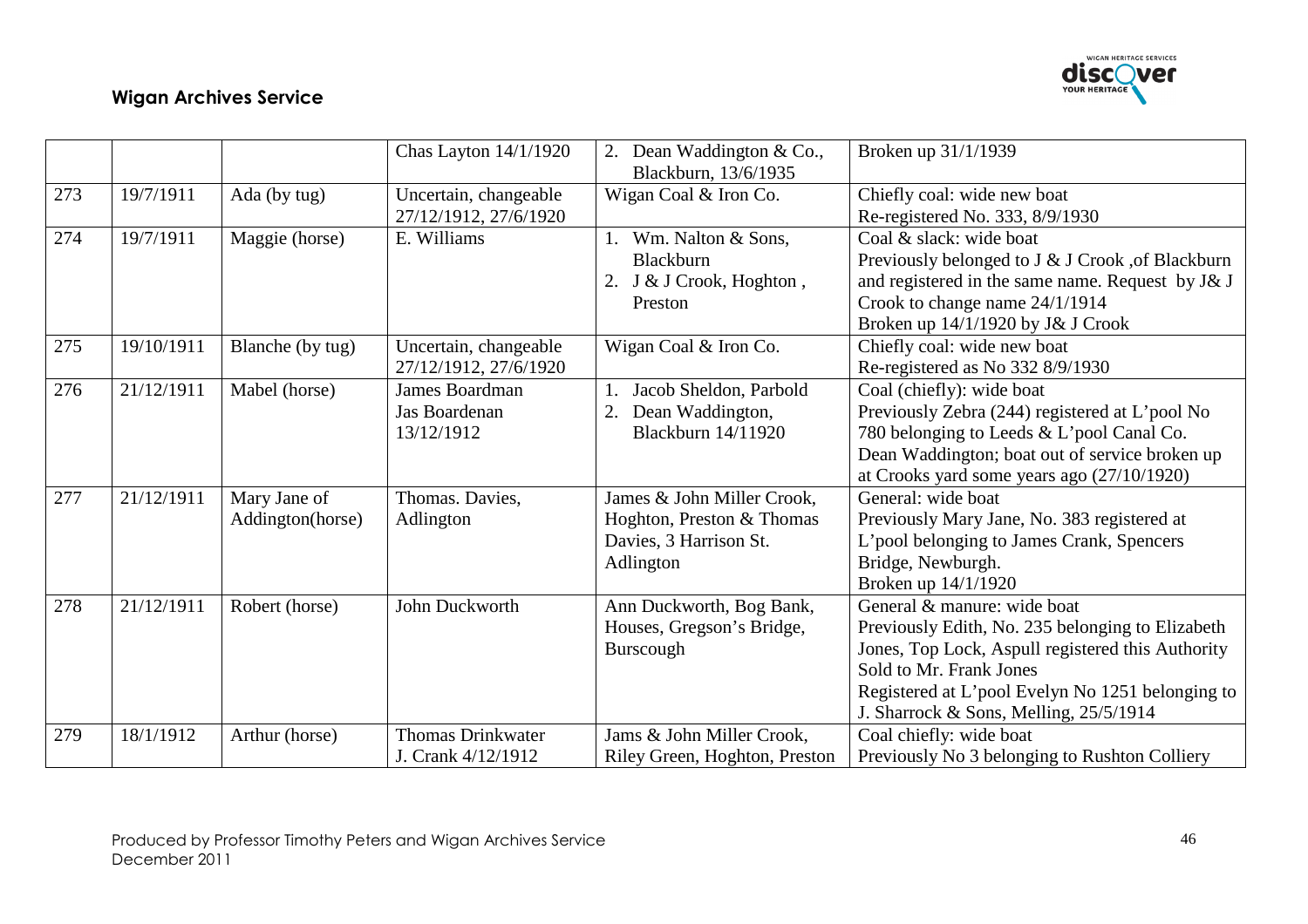

|     |            |                 |                          |                                | Co. Not used as a dwelling                      |
|-----|------------|-----------------|--------------------------|--------------------------------|-------------------------------------------------|
|     |            |                 |                          |                                | Broken up by J & J Crook, 14/1/1920             |
| 280 | 18/1/1912  | "No 43" (steam) | James Gore, 13/12/1912   | Messrs Leeds & Liverpool       | Coal chiefly: wide boat, steamer                |
|     |            |                 |                          | Canal Co, Pall Mall, L'pool    | Broken up 27/1/1920                             |
| 281 | 21/3/1912  | Orion (horse)   | E. Williams, 4/12/1912   | James & John Miller Crook,     | Coal: wide boat                                 |
|     |            |                 |                          | Riley Green, Hoghton, Preston  | Sold to Dean Waddington & Co, Blackburn now     |
|     |            |                 |                          |                                | called John. Not registered at Wigan 14/8/1920  |
| 282 | 21/3/1912  | Miller (horse)  | Robt. gill, 5/12/1912,   | Hugh & Richard Ainscough,      | Flour: wide boat                                |
|     |            |                 | 16/1/1920                | Corn Millers, Burscough        | Still in use June 1935                          |
|     |            |                 | John Parr 9/8/26, 1/1931 |                                | Converted to Steam Fly Boat not used as a       |
|     |            |                 | Wm. Gregson 31/1/1939    |                                | dwelling, Nov 1946                              |
| 283 | 15/8/1912  | Catus (horse)   | Uncertain, changeable    | Wigan Coal & Iron Co.          | Flour, grain: wide new boat                     |
|     |            |                 | 27/12/1912               |                                | Broken up 27/1/1920                             |
| 284 | 21/11/1912 | Clara (horse)   | Changeable, 27/12/1912,  | Messrs Wigan Coal & Iron       | Coal: wide new boat                             |
|     |            |                 | 27/12/1920               | Co.                            | In use $8/1/1931$ , $14/6/1935$ .               |
|     |            |                 | Wm. Blundell 31/1/1939,  | The Wigan Coal<br>2.           | Broken up 4/3/1946                              |
|     |            |                 | 12/2/1941                | Corporation Ltd                |                                                 |
| 285 | 21/11/1912 | Pep (steam)     | Uncertain                | John Sutton, Tarleton, Preston | Coal chiefly: wide fly boat                     |
|     |            |                 |                          |                                | Previously registered with L'pool Authority,    |
|     |            |                 |                          |                                | owned by L & L Canal Co.                        |
|     |            |                 |                          |                                | Sold to Turners, Coal Merchants, Preston, name  |
|     |            |                 |                          |                                | changed to Astland $(21/10/1920)$               |
| 286 | 21/11/1912 | Bell (horse)    | Wm. Fazackerley          | John Sutton, Tarleton, Preston | Coal chiefly: wide boat                         |
|     |            |                 |                          |                                | Broken up by Jas. Mayor of Tarleton 14/1/1920   |
| 287 | 20/2/1913  | Walter (horse)  | Jas Turner, 14/1/1920    | E. Marks & Co, Bank            | Coal, slack &c: wide boat Cannot be traced      |
|     |            |                 | Thos. Turner Aug 1926    | Chambers, Blackburn            | 8/1/1931 Re-registered 22/4/1937, No. 354       |
| 288 | 20/2/1913  | Mary (horse)    | Henry Simon              | John Sutton, Tarleton          | Coal, slack &c: wide boat                       |
|     |            |                 |                          |                                | Previously registered at L'pool, No. 182, owned |
|     |            |                 |                          |                                | by Leeds & L'pool Canal Co                      |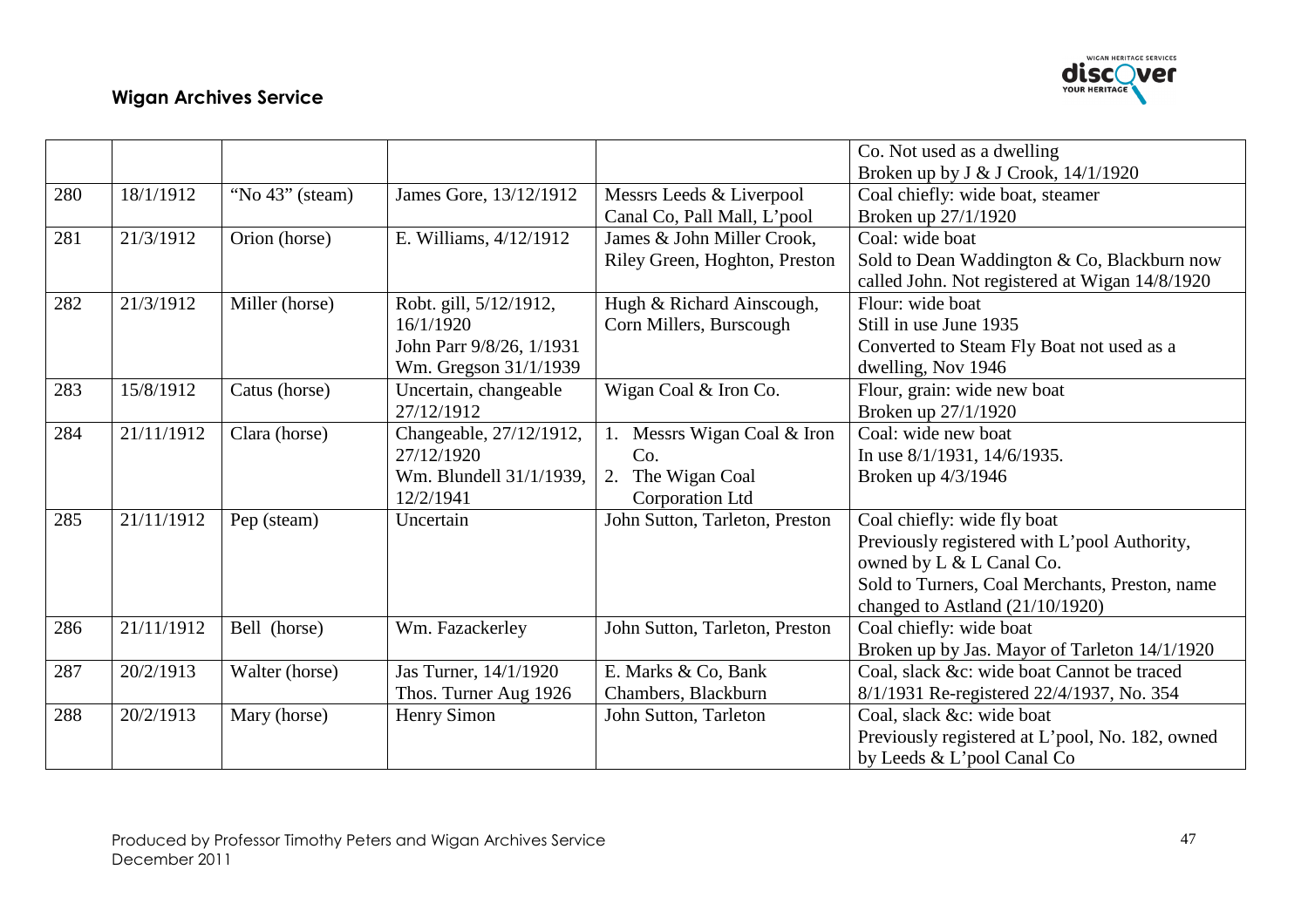

|     |            |                 |                            |                                | Sold to Lytham 14/1/1920 and broken up           |
|-----|------------|-----------------|----------------------------|--------------------------------|--------------------------------------------------|
| 289 | 19/11/1914 | England         | N/A                        | Messrs Wigan Coal & Iron Co.   | Narrow, tug boat:                                |
|     |            |                 | E. Rudd 27/1/1920          | Ltd.                           | Broken up 8/1/1931                               |
| 290 | 19/11/1914 | Ireland         | John Freeman               | Messrs Wigan Coal & Iron Co.   | Narrow tug boat:                                 |
|     |            |                 | Changeable 17/1/1920       | Ltd.                           | Broken up 8/1/1931                               |
| 291 | 19/11/1914 | Scotland        | Thomas Freeman,            | Messrs Wigan Coal & Iron Co.   | Narrow tug boat;                                 |
|     |            |                 | 27/1/1920                  | Ltd.                           | Broken up 8/1/1931                               |
| 292 | 19/8/1915  | Astland (steam) | <b>Robert Watknison</b>    | J. Sutton, Tarleton            | Stone & coal: wide boat                          |
|     |            |                 |                            | 2. W. & J. Turner, Coal        | Previously registered with L'pool Authority,     |
|     |            |                 |                            | Proprietors, 5 Fleet St.,      | owner Leeds & L'pool Canal Co                    |
|     |            |                 |                            | Preston                        | Purchased by W. & J. Turner and registered with  |
|     |            |                 |                            |                                | Preston Authorities & plying on Preston-Kendal   |
|     |            |                 |                            |                                | canal. Certificates destroyed 28/11/1916         |
| 293 | 8/6/1916   | Jean (horse)    | Peter Tyrer                | Brynn Colliery co. Brynn, ?    | Slack & coal: wide boat                          |
|     |            |                 | Thos Wills 14/1/1920       |                                | Previously registered as Marion No 253 with this |
|     |            |                 | Ernest Wadsworth, Porls    |                                | Authority, owned by J & W Jonileuson [?]         |
|     |            |                 | lock, Wigan 12/12/1924     |                                | Blackburn.                                       |
|     |            |                 | Charles Maily 7/8/1926,    |                                | Broken up 13/6/1935                              |
|     |            |                 | 8/1/1930                   |                                |                                                  |
| 294 | 11/7/1916  | Lily (horse)    | <b>Thomas Turner</b>       | 1. E. Marke & Co. Blackburn    | Coal & slack: wide new boat                      |
|     |            |                 | Harry Turner 14/1/1920     | 2. J. Jebson & Co., Bank Rd.,  | Purchased by J. & W. Wells and re-registered     |
|     |            |                 |                            | Feniscliffe, Blackburn         | under No. 328                                    |
| 295 | 14/9/1916  | John (horse)    | Wm. Wells, 26/1/1920,      | Messrs Thos & Wm. Wells,       | Coal: wide boat                                  |
|     |            |                 | Aug 1926                   | Canal Bank Farm. Haigh,        | Previously regist'd as Madge No.30 at Blackburn  |
|     |            |                 | T. Wells, 28/1/1931 in use | Wigan                          | Broken up 14/2/1948                              |
| 296 | 15/9/1921  | Elizabeth (?)   | James Spencer              | James Spencer, 61 Caroline St. | Coal & slack or grain: wide boat                 |
|     |            |                 | <b>Richard Jackson</b>     | Higher Ince; later Samuel      | Previously regis'd with L'pool Auth'y No. 1186,  |
|     |            |                 | 10/8/1926                  | Spencer                        | owned by Leeds & L'pool Canal Co, Boat 293.      |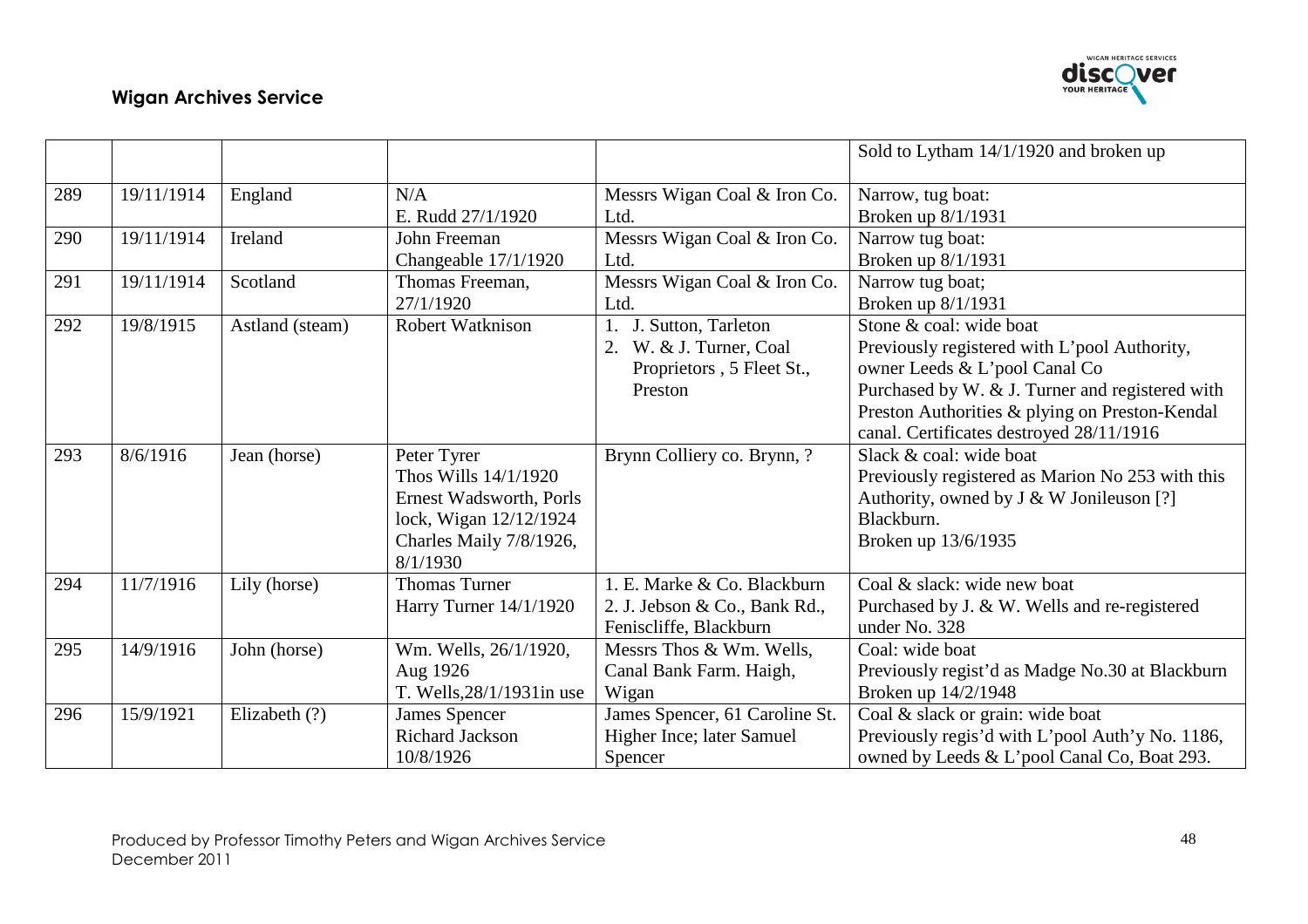

|     |            |                  |                         |                               | Sold to Dean Waddington & Co. Blackburn 2        |
|-----|------------|------------------|-------------------------|-------------------------------|--------------------------------------------------|
|     |            |                  |                         |                               | years ago $(8/1/1931)$                           |
| 297 | 15/9/1921  | Ann (horse)      | John Boardman           | John Howard, 2a Victoria St., | Coal, cotton or grain: wide boat                 |
|     |            |                  | Peter Gibbons Aug 1926  | <b>Burscough Bridge</b>       | Previously registered as Decima, No. 1066 with   |
|     |            |                  |                         | Not in use 8/1/1930           | L'pool Authority a owned by W. D. Schofield      |
| 298 | 15/12/1921 | Shamrock (horse) | Thos Bowen              | Thomas Bowen, Speakman's      | Coal & grain & also manure: wide boat            |
|     |            |                  |                         | Cottages. Appley Bridge       | Previously registered with L'pool Authority, No. |
|     |            |                  |                         |                               | 254 owned by Leeds & L'pool Canal Co.            |
|     |            |                  |                         |                               | Cancelled, Re-registered as 316.                 |
| 299 | 15/12/1921 | Welcome (horse)  | Percy Johnson           | 1. John Sutton, Harrison      | Slack, coal & grain: wide boat                   |
|     |            |                  |                         | House, Tarleton, Preston      | Previously registered with L'pool Authority, No. |
|     |            |                  |                         | 2. Sold to Messrs Williams,   | 246 owned by Leeds & L'pool Canal Co.            |
|     |            |                  |                         | Liverpool, 11/8/1926          | Re-registered 18/9/1924 (see No312)              |
| 300 | 12/12/1921 | Alice (horse)    | <b>Henry Dawson</b>     | John Sutton, Harrison House,  | Coal, grain & slack: wide boat                   |
|     |            |                  | Robt                    | Tarleton, Preston             | Previously registered with L'pool Authority, No. |
|     |            |                  | Parrkinson11/8/1926     |                               | 261 owned by Leeds & L'pool Canal Co. ltd.       |
|     |            |                  | Wm. Walmesley           |                               | Broken up 13/6/1935                              |
|     |            |                  | 8/1/1930                |                               |                                                  |
| 301 | 15/12/1921 | Jane (horse)     | <b>Richard Coulton</b>  | John Sutton, Harrison House,  | Coal, slack & grain: wide boat                   |
|     |            |                  | Nicholas Taylor         | Tarleton, Preston             | Previously registered with L'pool Authority No.  |
|     |            |                  | 11/8/1926               |                               | 260, owned by Leeds & L'pool Canal Co.           |
|     |            |                  | Wm. Sutton 8/1/1931     |                               | Broken up 13/6/1935                              |
| 302 | 15/12/1921 | Rambler (horse)  | Christopher Iddon       | John Sutton, Harrison House,  | Coal, slack & grain: wide boat                   |
|     |            |                  | Frank Rothwell11/8/1926 | Tarleton, Preston             | Previously registered with L'pool Authority No.  |
|     |            |                  | Jack Lund 8/1/1931      |                               | 285, owned by Leeds & L'pool Canal Co.           |
|     |            |                  |                         |                               | Broken up 13/6/1935                              |
| 303 | 15/12/1921 | Warrior (steam)  | Alfred Johnson          | John Sutton, Harrison House,  | Coal, slack & grain: wide boat                   |
|     |            |                  | , 8/1/1931              | Tarleton.                     | Previously reg'tered with L'pool Authority       |
|     |            |                  | 3/6/1935, 31/1/1939     | Sold to Leeds & L'pool Canal  | (Steamer No. 43) $\&$ owned by Leeds $\&$ L'pool |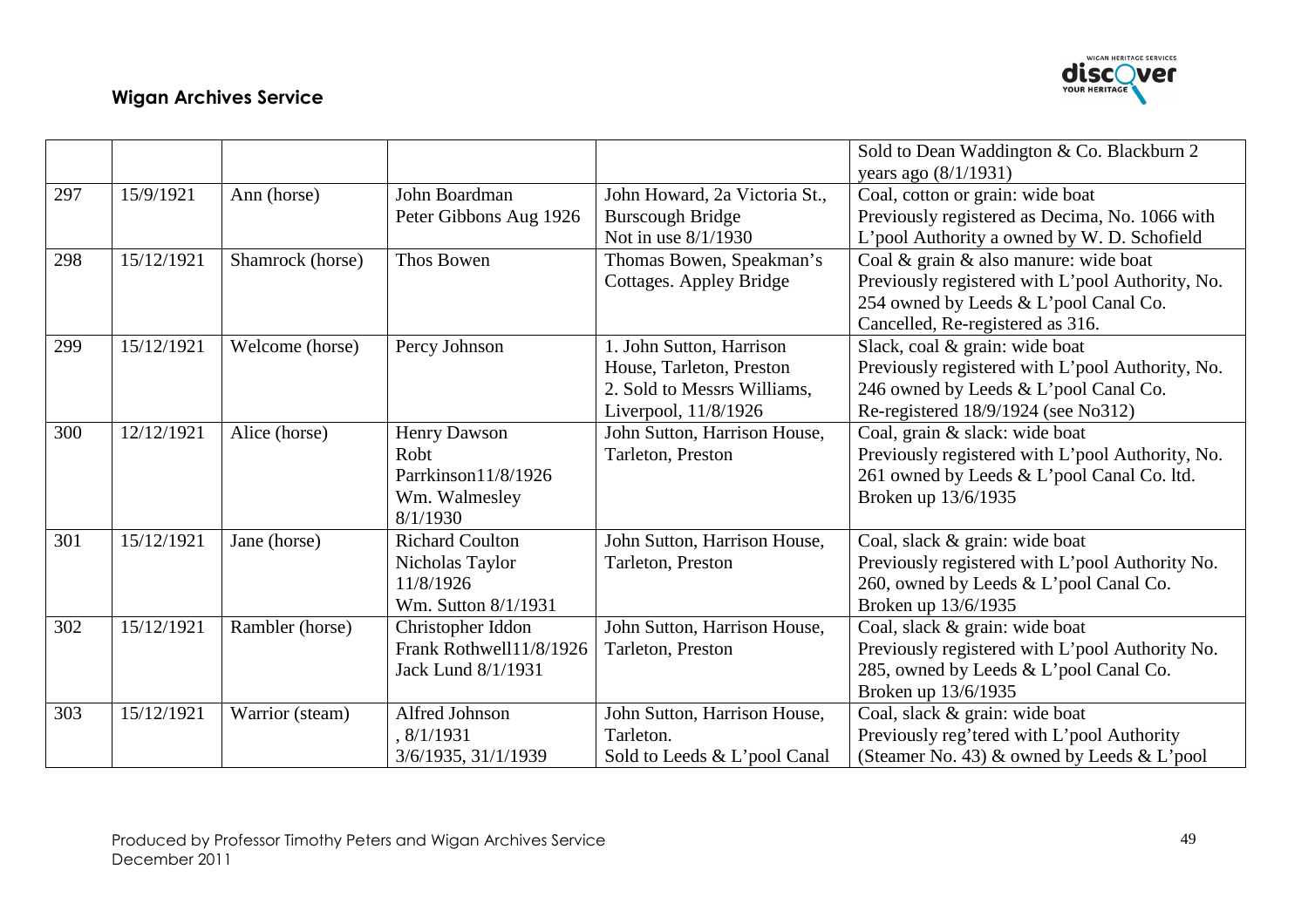

|     |            |                      | Not being used at present     | Co. Windsor, Buildings,       | Canal Co.                                       |
|-----|------------|----------------------|-------------------------------|-------------------------------|-------------------------------------------------|
|     |            |                      | 12/1/1941.                    | George St, L'pool 3, 4/3/1946 | Not being used as a dwelling 14/5/1952          |
| 304 | 20/4/1922  | Soudan (steamer)     | James Mailey, 8               | John Mailey, 150 Withington   | General cargo except manure: wide boat, fly     |
|     |            |                      | <b>Blackburn Brow, Botany</b> | Lane, Aspull                  | Done away with 10/8/1926                        |
|     |            |                      | Bay, Chorley                  |                               |                                                 |
| 305 | 20/4/1922  | Emma (by tug)        | James Mailey, 8               | John Mailey, 150 Withington   | General cargo(except manure): wide boat, fly    |
|     |            |                      | Blackburn Brow, botany        | Lane, Aspull                  | Sold to Mason Fletcher Burrows, Atherton.       |
|     |            |                      | Bay, Chorley                  |                               | 10/8/1926                                       |
| 306 | 14/12/1922 | Eliza (horse)        | W. Barrow                     | Richard Gove & Co.,           | Coal, slack &c.: wide boat Not for sleeping.    |
|     |            |                      |                               | Hawthorneden, Tarleton        | Previously boat no 249 belonging to R. Gove.    |
|     |            |                      |                               |                               | Sold to John Sutton, Tarleton 9/8/1926          |
| 307 | 18/1/1923  | ' $3/44$ ' (steamer) | R. Harrison                   | The Lancashire Canal          | Goods, grain &c: wide boat                      |
|     |            |                      | Capt. James Hilton            | Transport Co. Ltd., Eanam,    | Previously steamer No 44 belonging to the L & L |
|     |            |                      | 9/8/1926                      | Blackburn                     | Co. registered at L'pool                        |
|     |            |                      |                               |                               | Transferred to the Canal Transport Ltd. L'pool  |
|     |            |                      |                               |                               | and re-registered at L'pool 12/1/1931           |
| 308 | 17/7/1923  | Jane (motor)         | <b>Thomas Wells</b>           | G & H Wells, Bank Farm,       | Coal: wide new boat                             |
|     |            |                      | Capt R. Allerton              | Haigh, Wigan                  | Still in use 1/3/1941 & 4/3/1946                |
|     |            |                      | Still in use, 28/1/31         |                               | Sold, cannot be traced 14/5/1952                |
|     |            |                      | Capt. J. Gaskell 1/1939       |                               |                                                 |
| 309 | 17/7/1923  | John (horse)         | John Mailey                   | John Mailey, 150 Withington   | Cotton, coal & farm produce: wide boat          |
|     |            |                      |                               | Lane, Aspull                  | Broken up 8/1/1931                              |
| 310 | 16/8/1923  | Ralph (steam)        | John Wareing                  | John Wareing & Sons, 43       | Coal, slack & potatoes: wide boat               |
|     |            |                      |                               | Victoria St., Burscough       | After cabin: engine room.                       |
|     |            |                      |                               |                               | Sold to T. Wells six years ago 20/1/1931        |
|     |            |                      |                               |                               | Broken up 14/2/1940                             |
|     |            |                      |                               |                               |                                                 |
| 311 | 20/3/1924  | James (steam)        | Wm. Wells                     | Mssrs Thos & Wm. Wells,       | Coal & slack: wide boat                         |
|     |            |                      | T.H. Dewhurst, 31/11939       | Canal Bank Farm, Haigh        | After cabin: engine room                        |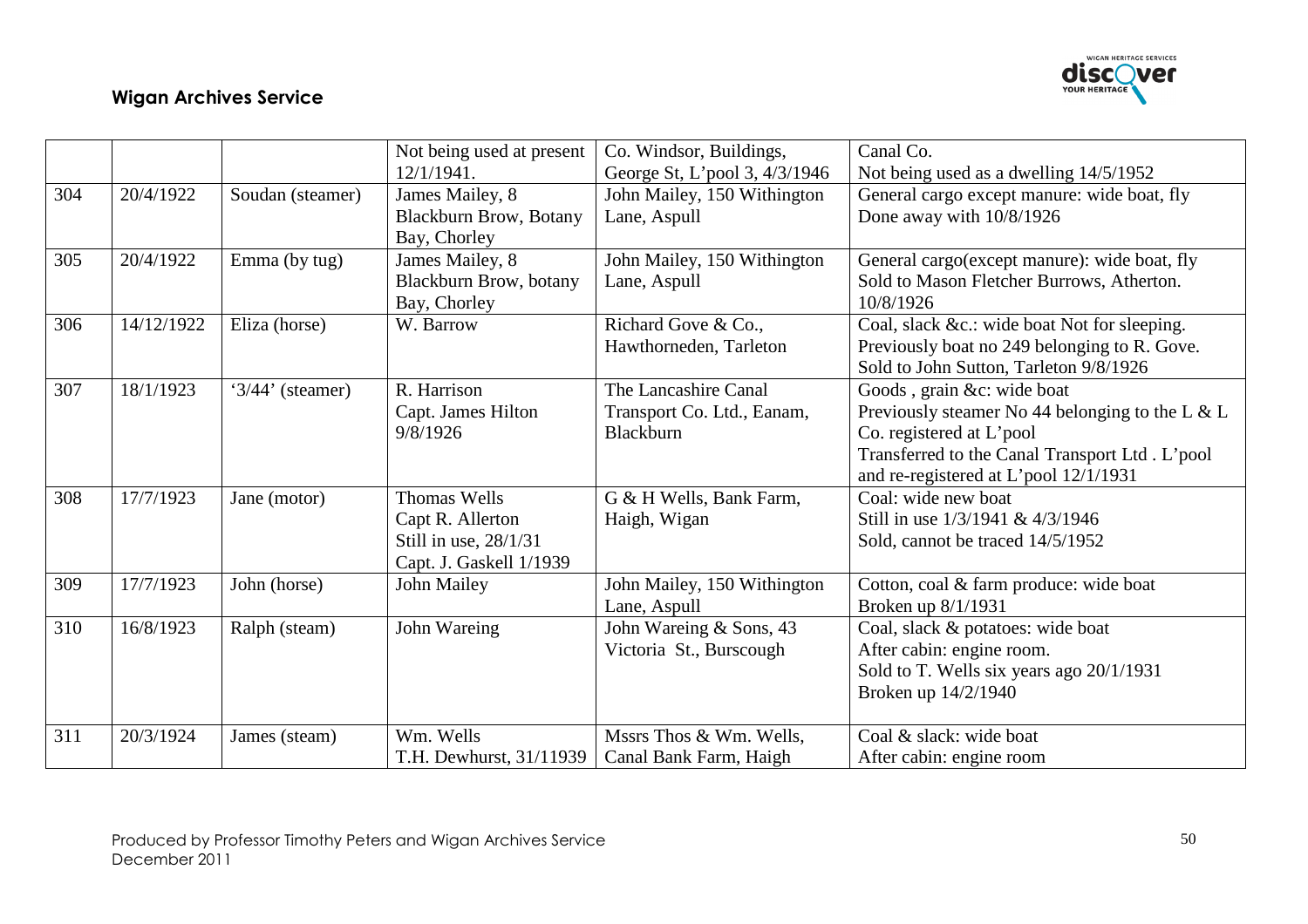

|     |            |                 |                           |                               | Still in use 1/3/1941, 4/3/1946. Broken up ?  |
|-----|------------|-----------------|---------------------------|-------------------------------|-----------------------------------------------|
| 312 | 18/9/1924  | Welcome         | Christopher Iddon         | Christopher Iddon, Plox Brow, | Coal, slack, &c: wide boat                    |
|     |            |                 | Still in use (same Capt.) | Tarleton, Preston: Meolsgate  | Broken up 6/2/1940                            |
|     |            |                 | 8/1/1931, 13/6/1935.      | Av., Tarleton (3/1/1934)      |                                               |
|     |            |                 | Capt. T.H. Dewhurst,      | Sold to Jas Mayor & Co,       |                                               |
|     |            |                 | 31/1/1939                 | Tarleton.                     |                                               |
| 313 | 16/12/1926 | Thomas (steam   | Thos. Wells               | Thos & Wm. Wells, Canal       | Coal: wide new boat                           |
|     |            | boat)           | <b>James Spencer</b>      | Bank Farm, Haigh              | After cabin; engine room                      |
|     |            |                 | 28/111931                 |                               | Broken up 14/5/1952                           |
|     |            |                 | Capt. J Spencer           |                               |                                               |
|     |            |                 | 31/1/1939                 |                               |                                               |
|     |            |                 | Still in use 28/1/1931,   |                               |                                               |
|     |            |                 | 1/3/1941, 4/3/1946        |                               |                                               |
| 314 | 16/12/1926 | Science(by tug) | John Wells                | Thos & Wm. Wells, Canal       | Coal: wide new boat                           |
|     |            |                 | J. Ruddick 28/1/1931      | Bank Farm, Haigh              | Fore cabin; store                             |
|     |            |                 | Capt. J. Abram 31/1939    |                               | Still in use 1/3/1941, 4/3/1946               |
|     |            |                 |                           |                               | Route: Wigan, Manchester & Blackburn          |
| 315 | 19/4/1928  | <b>James</b>    | <b>Richard Green</b>      | Wiggins Teape & Co. Ltd,      | Coal & slack: wide new boat                   |
|     |            |                 | Still in use 8/1/1931,    | Withnell Fold Paper Mill,     | Cabin not for living purposes                 |
|     |            |                 | 13/6/1935 (same Capt.)    | Chorley                       | Boat sold to Deon Waddington & Co. Ltd.,      |
|     |            |                 | Capt, Henry Blundell      |                               | Eanam, Blackburn. Re-registered at Blackburn  |
|     |            |                 | 31/11939                  |                               | Route: West Leigh & Plank Lane                |
| 316 | 21/6/1928  | Shamrock(horse) | Benjamin Foster           | Benjamin Foster, 22 W'dcock   | Grains, coal & manure: wide boat              |
|     |            |                 | Still in use $9/1/1930$   | Row, Crooke, Wigan            | Formerly registered as No 298                 |
|     |            |                 | (same Capt.)              | Sold to J. Bowen, Apply B'dge | Cannot be traced 1/7/1933                     |
|     |            |                 |                           | Sheldons, Parbold 31/1/1939   | Route: Manchester, Blackburn & L'pool         |
| 317 | 15/11/1928 | Edith (by tug)  | <b>Thomas Pemberton</b>   | J. Sutton & Sons, Ltd.,       | Ashes and slack: wide boat, fly.              |
|     |            |                 | Still in use $9/1/1930$   | Harrison House, Tarleton      | Fore cabin not fitted up. Broken up 13/1/1935 |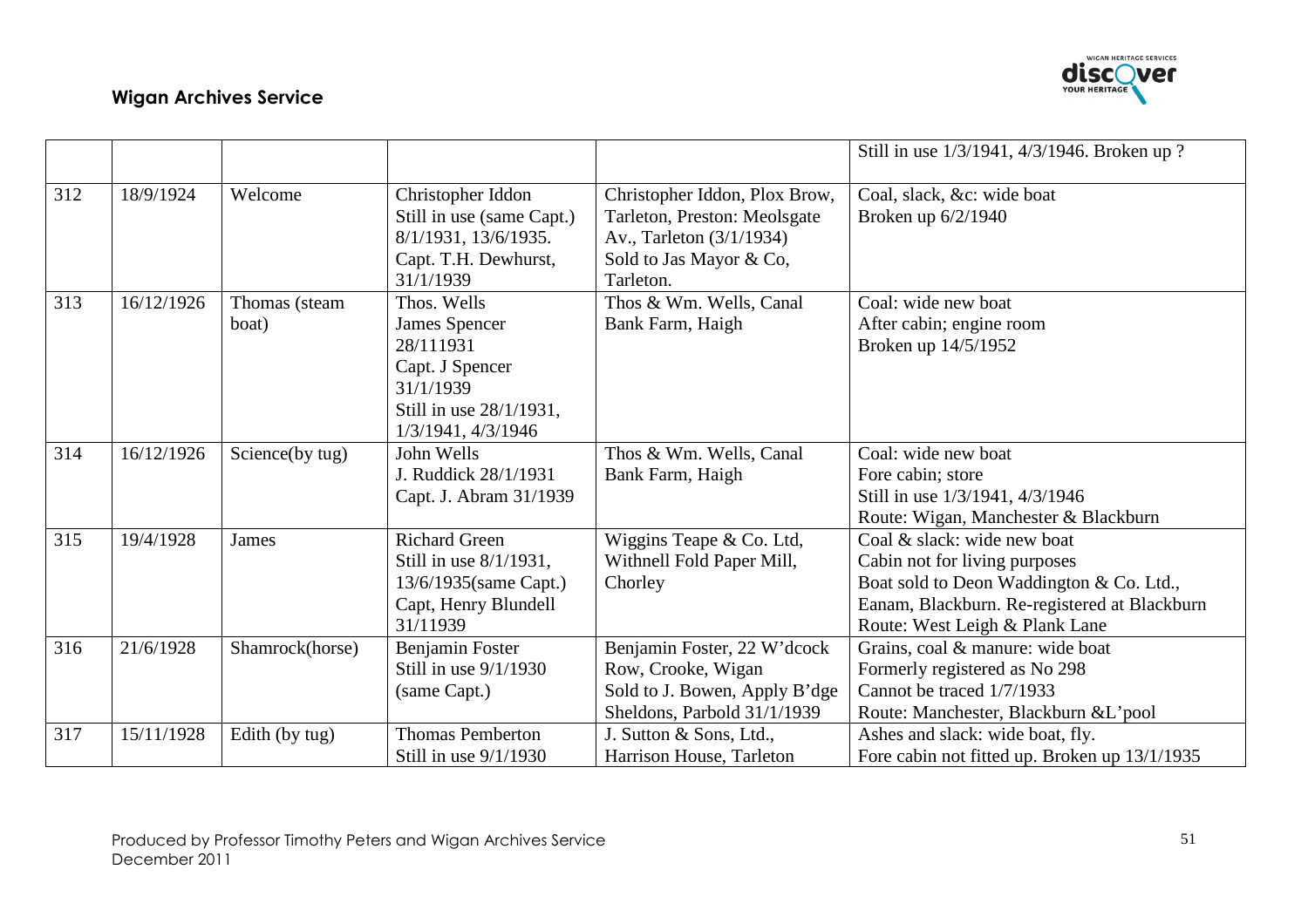

|              |                        |                                           |                                                                                                                                                                |                                                                                                                             | Route: Wigan & Tarleton                                                                                                                                                                 |
|--------------|------------------------|-------------------------------------------|----------------------------------------------------------------------------------------------------------------------------------------------------------------|-----------------------------------------------------------------------------------------------------------------------------|-----------------------------------------------------------------------------------------------------------------------------------------------------------------------------------------|
| 318          | 15/11/1928             | Pioneer (tug)                             | <b>Frank Rothwell</b><br>Still in use, now No 340<br>12/1/1931                                                                                                 | J. Sutton & Sons Ltd.,<br>Harrison House, Tarleton.<br>Sold to Dean Waddington $\&$<br>Co., Blackburn, Sept. 1930           | Ashes & slack: wide boat<br>Route: Wigan & Tarleton                                                                                                                                     |
| 319          | 16/51929               | James (horse)                             | John Pendergast                                                                                                                                                | J & J Crook, Riley Green,<br>Houghton, Preston<br>Sold to Henry Crossdale and<br>re-registered with Blackburn,<br>16/1/1931 | Coal: wide boat<br>Boat formerly belonged to Wiggins Teape & Co.<br>Ltd of Withnell Fold Paper Mills, Chorley and<br>registered with this authority (No271)<br>Route: Wigan & Blackburn |
| 320          | 15/5/1929              | Alexander (horse)                         | J. Wells<br>W. Robinson 22/1/1931<br>J. Baldwin 31/1/1939<br>In use $1/3/141$ , $4/3/46$ ,<br>19/8/57                                                          | T & W. Wells, 163 Wigan Rd.,<br>New Springs                                                                                 | Coal: wide boat<br>Not to be used as a dwelling<br>Route: L'pool, Wigan & Manchester                                                                                                    |
| 321          | 20/6/1929              | Prince of<br>Wales (horse &<br>steam tug) | J. Wells, 163A Wigan<br>Rd, New Springs, Wigan<br>Capt. J. Bridge 22/1/1931<br>Capt. H. Abram<br>31/1/1939<br>Still in use 1/3/1941,<br>$4/3/1946$ . Broken up | T & W Wells, 163A Wigan<br>Rd, New Springs, Wigan                                                                           | Coal: wide boat<br>Fore cabin not being used<br>Route: Wigan, Manchester & L'pool                                                                                                       |
| 322<br>(323) | 12/12/1929<br>No entry | Leeds (horse)                             | <b>Thomas Ruddick</b><br>J. Howard, 22/1/1931<br>J. Vench, 31/1/1939<br>Still in use 1/3/1941,<br>4/3/1946, 19/8/1957                                          | T & W. Wells, 163A Wigan<br>Rd, New Springs, Wigan                                                                          | Coal: wide boat<br>Fore cabin not used<br>Previously owned by Wigan Coal & Iron Co. Ltd<br>Route: Manchester, Wigan & L'pool.                                                           |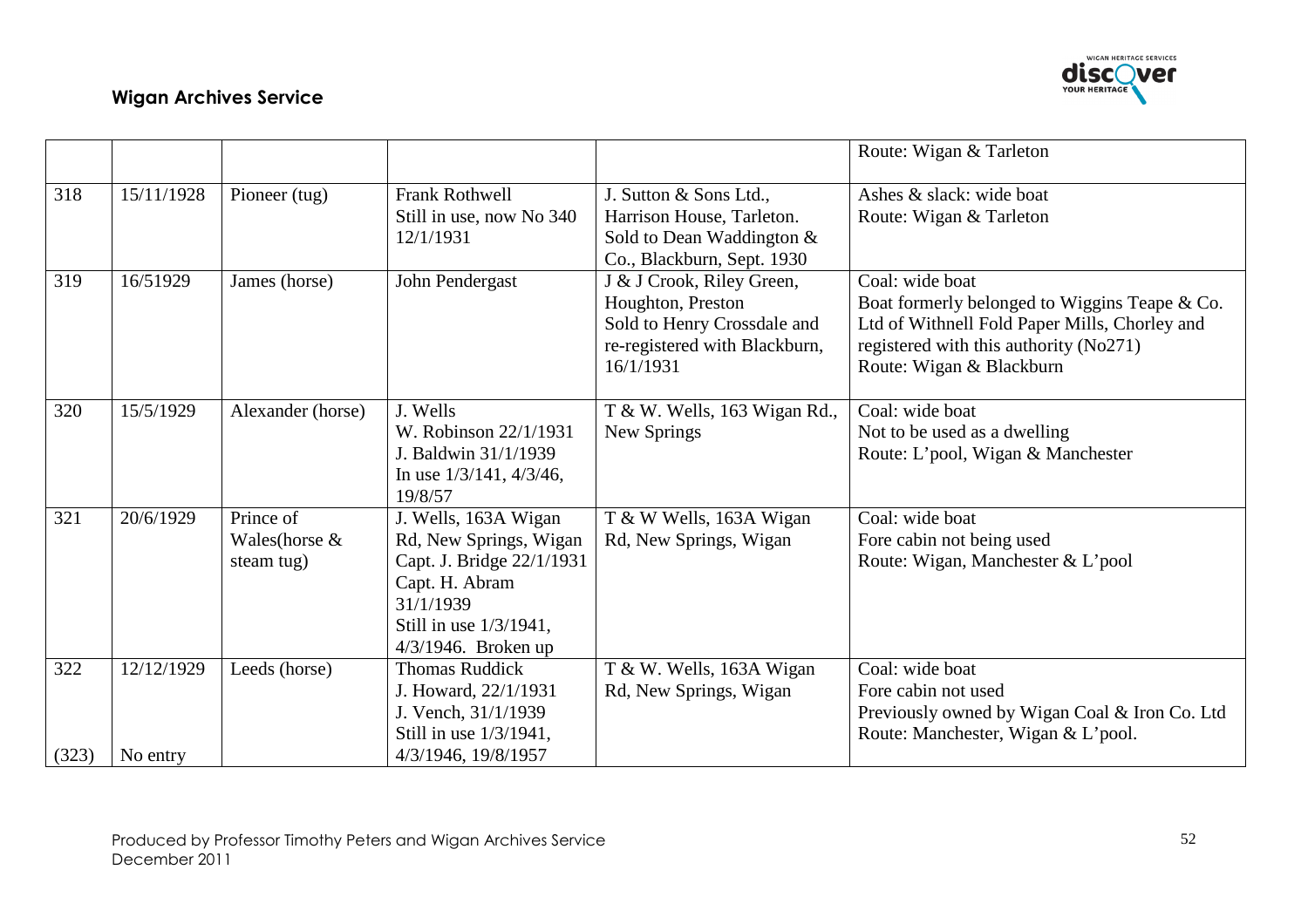

| 324   | 18/9/1930  | Helena(horse)      | <b>Thomas Wells</b>           | T & W. Wells, 163A Wigan       | Coal: wide boat                                |
|-------|------------|--------------------|-------------------------------|--------------------------------|------------------------------------------------|
|       |            |                    | W. Turner 31/1/1939           | Rd, New Springs, Wigan         | Fore cabin not in use                          |
|       |            |                    | Still in use 1/3/1941,        |                                | Previously owned by the Wigan Coal & Iron Co   |
|       |            |                    | 4/3/1946, 19/8/1957           |                                | Route: Wigan to Manchester                     |
| 325   | 21/11/1929 | Earl (horse)       | <b>Richard Jackson</b>        | T & W. Wells, 163A Wigan       | Coal: wide boat                                |
|       |            |                    | J. Cheetham 31/11939          | Rd, New Springs, Wigan         | Broken up                                      |
|       |            |                    | In use $27/2/41$ , $4/3/1946$ |                                | Route: L'pool, Wigan & Manchester              |
| 326   | 21/11/1929 | "14" (steamer)     | <b>Richard Ollerton</b>       | T & W. Wells, 163A Wigan       | Coal: wide boat                                |
|       |            |                    |                               | Rd, New Springs, Wigan         | Previously owned by the Wigan, Coal & Iron Co  |
|       |            |                    |                               |                                | Route: Manchester, Wigan & L'pool.             |
| 327   | 12/12/1929 | Albert (horse $\&$ | Harry Abraham                 | T & W. Wells, 163A Wigan       | Coal: wide boat                                |
|       |            | steam tug)         | H. Desley 31/1/1939           | Rd, New Springs, Wigan         | Previously owned by the Wigan Coal & Iron Co.  |
|       |            |                    | Still in use 27/2/1941,       |                                | Route Manchester, Wigan & L'pool               |
|       |            |                    | 4/3/1946, 19/8/1957           |                                |                                                |
| 328   | 20/2/1930  | Lily               | Wm. Turner                    | T & W. Wells, 163A Wigan       | Coal: wide boat                                |
|       |            |                    | J. Martland 31/1/1939         | Rd, New Springs, Wigan         | Previously owned by Messrs P. Jepson & Co.,    |
|       |            |                    |                               | Sold to J. Lever 22 St. Mary's | Feniscowles                                    |
|       |            |                    |                               | Gate, Manchester 27/2/1941     | Re-sold to the Brick, Gravel & Concrete Co,    |
|       |            |                    |                               |                                | Billsboro, Preston                             |
| (329) | No entry   |                    |                               |                                | Route: L'pool, Wigan, Manchester               |
| 330   | 18/9/1930  | Alma (horse)       | <b>Edward Fishwick</b>        | T & W. Wells, 163A Wigan       | Coal: wide boat                                |
|       |            |                    | H. Maitland 31/1/1939         | Rd, New Springs, Wigan         | Previously owned by the Wigan, Coal & Iron Co. |
|       |            |                    | Still in use 27/2/1941,       |                                | and registered at Leigh                        |
|       |            |                    | 4/3/946, 19/8/1957            |                                | Route: L'pool, Wigan & Manchester              |
| 331   | 18/9/1930  | Victory (horse)    | J. Webster                    | T & W. Wells, 163A Wigan       | Coal: wide boat; Broken up, 4/3/1946           |
|       |            |                    | J. Baxter 31/1/1939           | Rd, New Springs, Wigan         |                                                |
|       |            |                    | Still in use 27/2/1941,       |                                | Route: L'pool, Wigan & Manchester              |
|       |            |                    |                               |                                |                                                |
|       |            |                    |                               |                                |                                                |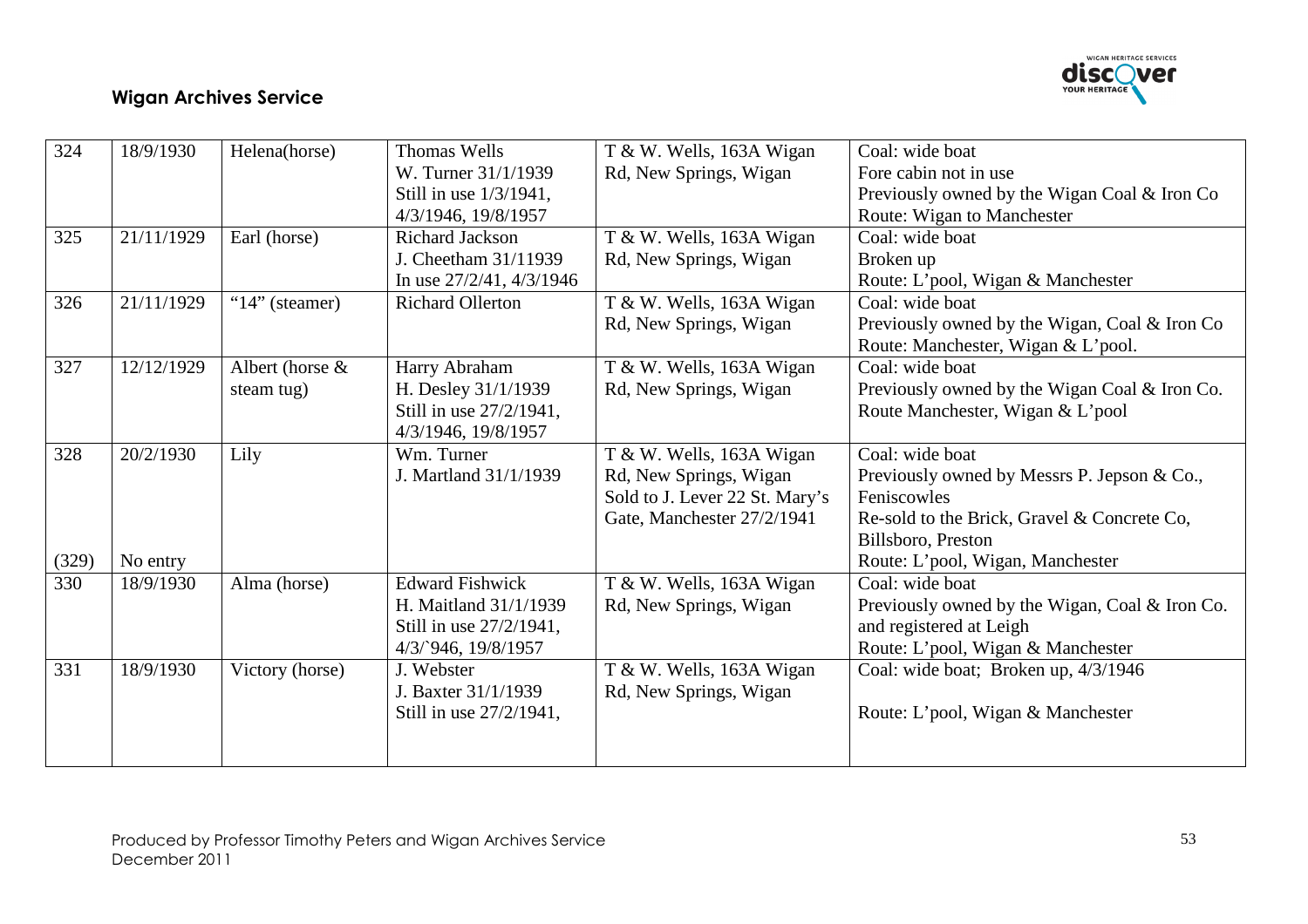

| 332 | 18/9/1930 | Blanche (horse) | Wm. Blundell            | Wigan Coal Corporation Ltd,. | Coal: wide boat                              |
|-----|-----------|-----------------|-------------------------|------------------------------|----------------------------------------------|
|     |           |                 | James Longton           | Kirkless, Wigan              | Previously owned by The Wigan Coal & Iron Co |
|     |           |                 | 31/1/1939               |                              | and registered at Wigan, No275               |
|     |           |                 | John Boardman,          |                              | Still in use 4/3/1946 Cannot trace 19/8/1957 |
|     |           |                 | 10/2/1941               |                              | Route; Wigan - Blackburn                     |
| 333 | 18/9/1930 | Ada (horse)     | R. Tootill, 14/6/1935   | Wigan Coal Corporation Ltd,. | Coal: wide boat                              |
|     |           |                 | <b>James Blundell</b>   | Kirkless, Wigan              | Previously owned by The Wigan Coal & Iron Co |
|     |           |                 | 31/1/1939, 10/2/1941    |                              | and registered at Wigan, No. 273             |
|     |           |                 | Broken up 4/3/1946      |                              | Route; Wigan - Blackburn                     |
| 334 | 18/9/1930 | George (horse)  | Wm. Deakin, 14/6/1935   | Wigan Coal Corporation Ltd,. | Coal: wide boat                              |
|     |           |                 | John Boardman           | Kirkless, Wigan              | Previously owned by The Wigan Coal & Iron Co |
|     |           |                 | 31/1/1939               |                              | and registered at Wigan, No. 263             |
|     |           |                 | Rt. Boardman 10/2/1941  |                              | Route; Wigan - Blackburn                     |
| 335 | 18/9/1930 | John (horse)    | J. Crank                | Wigan Coal Corporation Ltd,. | Coal: wide boat                              |
|     |           |                 |                         | Kirkless, Wigan              | Previously owned by The Wigan Coal & Iron Co |
|     |           |                 |                         | Route; Wigan - Blackburn     | and registered at Wigan, No. 207             |
| 336 | 18/9/1930 | Pluto (horse)   | W. Davies               | Wigan Coal Corporation Ltd,. | Coal: wide boat                              |
|     |           |                 | Richad Tootle 31/1/1939 | Kirkless, Wigan              | Previously owned by The Wigan Coal & Iron Co |
|     |           |                 | John Tickey 10/2/1941   |                              | and registered at Wigan, No. 270             |
|     |           |                 | Broken up 4/3/1946      |                              | Route; Wigan - Blackburn                     |
| 337 | 18/9/1930 | Tweed (horse)   | James Blundell,         | Wigan Coal Corporation Ltd,. | Coal: wide boat                              |
|     |           |                 | 14/6/1935               | Kirkless, Wigan              | Previously owned by The Wigan Coal & Iron Co |
|     |           |                 | Robt. Boardman          | Sold to Booth Barge Co.      | and registered at Wigan, No. 228             |
|     |           |                 | 31/1/1939               | 24/4/1946                    |                                              |
|     |           |                 | Wm. Mainley 10/2/1941   |                              | Route; Wigan - Blackburn                     |
| 338 | 18/9/1930 | Catus(horse)    | J. Longton, 14/6/1935   | Wigan Coal Corporation Ltd,. | Coal: wide boat.                             |
|     |           |                 | Finch H. Blundell,      | Kirkless, Wigan              | Previously owned by The Wigan Coal & Iron Co |
|     |           |                 | 31/1/1939, 10/2/1941,   | Sunk in Leigh basin          | and registered at Wigan, No. 283             |
|     |           |                 | Still in use $4/3/1946$ |                              | Route; Wigan - Blackburn                     |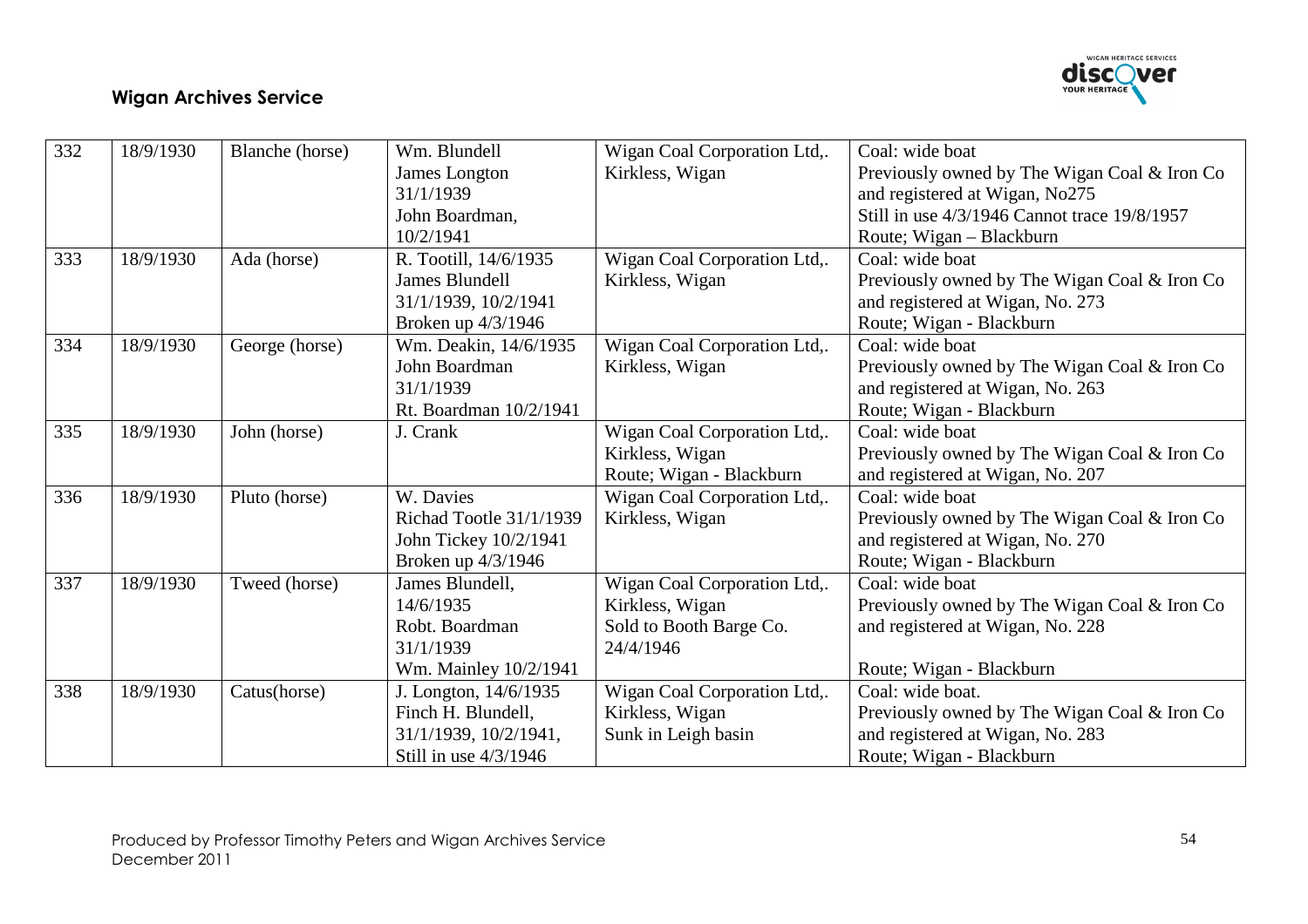

| 339 | 18/9/1930  | Lindsay (horse)   | Tho Freeman, 14/6/1935   | Wigan Coal Corporation Ltd,.  | Wide boat: coal Coal: wide boat.                  |
|-----|------------|-------------------|--------------------------|-------------------------------|---------------------------------------------------|
|     |            |                   | John Boardman Jnr.,      | Kirkless, Wigan               | Previously owned by The Wigan Coal & Iron Co      |
|     |            |                   | 31/1/1939                | Sold to Booth Barge Co. Ltd., | and registered at Wigan, No. 233                  |
|     |            |                   | Awaiting repairs 2/1941  | 1946                          | Route: Standish Lower ground to Gathurst          |
| 340 | 9/10/1930  | Pioneer(steamer)  | Henry Mawson, June       | Dean Waddington & Co. Ltd.,   | Coal: wide boat.                                  |
|     |            |                   | 1935                     | Eanam Wharf, Blackburn        | Previously belonged to Messrs Suttons of Tarleton |
|     |            |                   | Still in use 12/1/1931,  | Sold to T & W Wells           | and registered at Wigan. Previously registered as |
|     |            |                   | 27/2/1941, 4/3/1946      | Manchester 31/1/1931          | No 318. Route: Blackburn - Wigan                  |
| 341 | 15/101930  | Helen(steamer)    | Thomas Davies, June      | Dean Waddington & Co. Ltd.,   | Coal: wide new boat.                              |
|     |            |                   | 1935                     | Eanam Wharf, Blackburn        | Route: Blackburn to Wigan                         |
|     |            |                   | T W Davies, 7/2/1941,    |                               |                                                   |
|     |            |                   | 4/3/1946                 |                               |                                                   |
| 342 | 17/9/1931  | Harry (horse)     | <b>Harry Sutton</b>      | Messrs Sutton & Co., Harrison | Coal and ashes: wide boat.                        |
|     |            |                   | Francis Caddick, Bootle, | House, Tarleton, Preston      | <b>Route: Tarleton and Worsley</b>                |
|     |            |                   | 13/6/1935                | Sold to another company for   |                                                   |
|     |            |                   |                          | conveying refuse Not used for |                                                   |
|     |            |                   |                          | living purposes, 27/2/1940    |                                                   |
| 343 | 17/1//1932 | "310"             | Edward Williams          | Dean Waddington & Co. Ltd.,   | Coal: wide boat. Broken up                        |
|     |            |                   |                          | Eanam Wharf, Blackburn        | Route: Blackburn & Wigan                          |
| 344 | 17/11/1932 | George (horse)    | Rob. Derbyshire, Junr.   | Dean Waddington & Co. Ltd.,   | Coal: wide boat.                                  |
|     |            |                   | H. Turner 31/1/1939      | Eanam Wharf, Blackburn        | In use 4/3/1946, 19/8/1957                        |
|     |            |                   | TW Davies 7/2/1941(only  |                               | Route: Blackburn & Wigan                          |
|     |            |                   | occasional trips)        |                               |                                                   |
| 345 | 20/7/1933  | Alert (Oil engne) | Christopher Iddon,       | Christopher Iddon, Meolsgate  | General cargo                                     |
|     |            |                   | 13/6/1935, 31/1/1939,    | Avenue, Tarleton, Preston     | After cabin: engine room                          |
|     |            |                   | 12/2/1941                |                               | Previously owned by the Burnley Brick & Lime      |
|     |            |                   | Still in use $4/3/1946$  |                               | Co. "Alert", No 142 at Burnley                    |
|     |            |                   | Out of service 15/5/1952 |                               | Route: Leeds-Liverpool                            |
| 346 | 18/1/1934  | Puma(horse)       | French Blundell,         | John Cox, 124 Whelly          | Coal: wide boat                                   |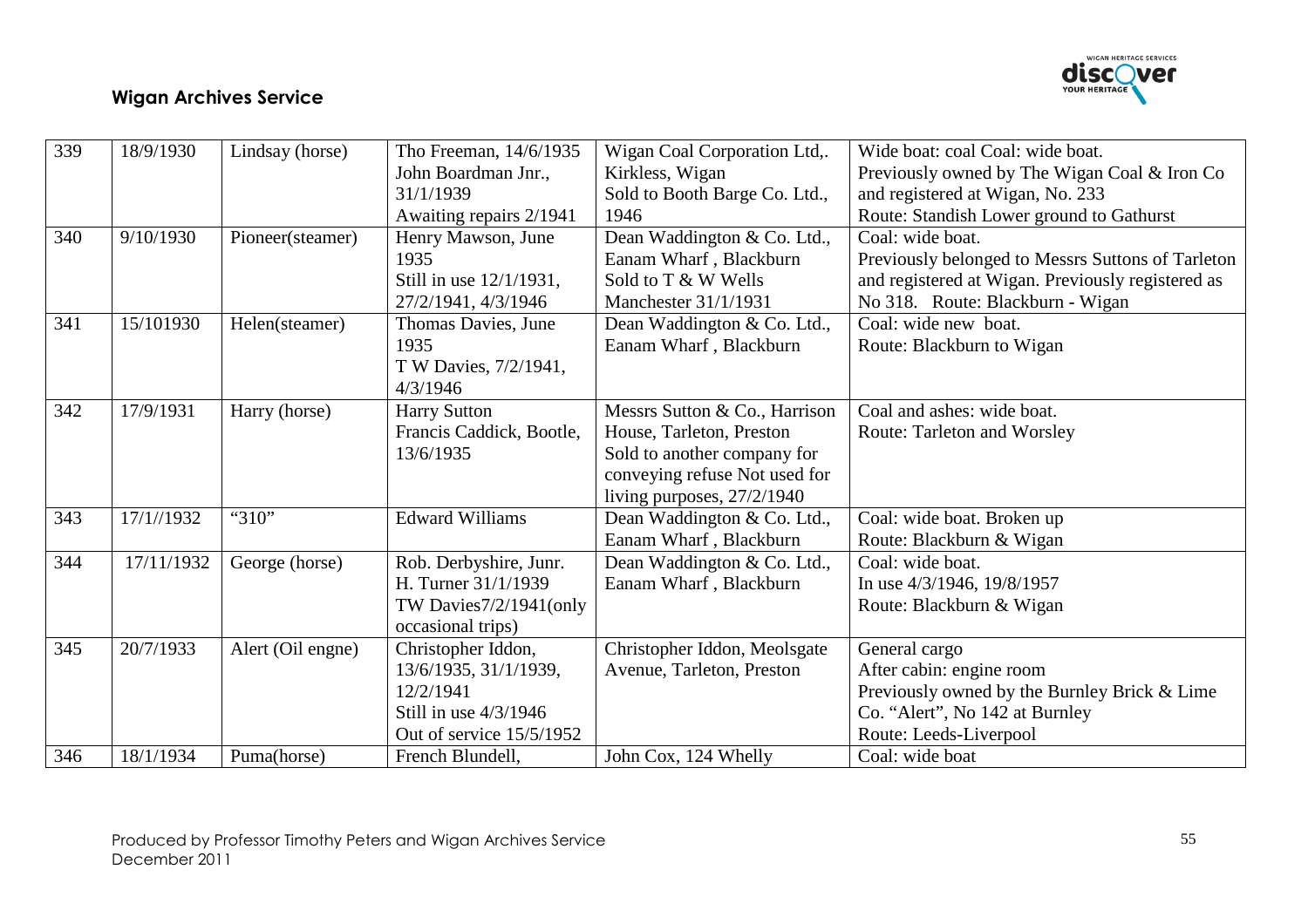

|     |            |               | 17/6/1935               |                                 | Re-registered No 355 2/12/1941                  |
|-----|------------|---------------|-------------------------|---------------------------------|-------------------------------------------------|
|     |            |               | John Sharrock 31/1/1939 |                                 | Broken up 4/3/1946                              |
|     |            |               | Not in use 27/2/1941    |                                 | Route: N/A                                      |
| 347 | 15/3/1935  | Annie (horse) | Henry Turner            | T & W Wells, Longford           | Coal: wide boat                                 |
|     |            |               | J. Talbot 31/1/1939     | Bridge, Stretford               | Not used as a dwelling 10/3/1941                |
|     |            |               |                         | Sold to J. Lever, 22 St. Mary's | Route: Wigan & Blackburn                        |
|     |            |               |                         | Gate, Manchester 27/2/1941      |                                                 |
|     |            |               |                         | Resold to The Brick, Gravel &   |                                                 |
|     |            |               |                         | Concrete Co Bellsburo, Preston  |                                                 |
| 348 | 19/4/1934  | Wolf (horse)  | Robt. Boardman,         | John Cox, 124 Whelly, Wigan     | Coal: wide boat.                                |
|     |            |               | 17/6/1935               |                                 | Cannot trace 19/8/1957                          |
|     |            |               | John W. Hickey          |                                 | Route: Blackburn, Manchester, Wigan             |
|     |            |               | 31/1/1939               |                                 |                                                 |
|     |            |               | R. Grimshaw 27/2/1941   |                                 |                                                 |
| 349 | 19/4/1934  | Robin (horse) | Henry Cheetham          | J. Sutton, Harrison House,      | N/A: wide boat                                  |
|     |            |               | Matt. Sutton 13/6/1935  | Tarleton, Preston               | Sold to L'pool corporation for carrying refuse, |
|     |            |               |                         | Sold to Francis Caddick,        | Not as a dwelling $26/2/1940$                   |
|     |            |               |                         | Bootle 31/1/1933                | Route: Leigh and Liverpool                      |
| 350 | 20/9/1934  | Fanny (?)     | H. Turner               | T & W Wells, Longford           | Coal: wide boat                                 |
|     |            |               | Monks 31/1/1939         | Bridge, Stretford               | Not used as a dwelling, $10/4/1941$             |
|     |            |               |                         | Sold to J. Lever, 22 St. Mary's | Route; Wigan & Blackburn                        |
|     |            |               |                         | Gate, Manchester 27/2/1941      |                                                 |
|     |            |               |                         | Resold to The Brick, Gravel &   |                                                 |
|     |            |               |                         | Concrete Co., Bellsburo.s       |                                                 |
| 351 | 13/12/1934 | Progress(?)   | Henry Lamb              | Thomas & W. Wells, 1 Milton     | Manure: N/A                                     |
|     |            |               | D. Baxter 31/1/1939     | St., Stretford                  | Route: Manchester -Burscough                    |
|     |            |               | Still in use 27/2/1941, | Broken up 14/5/1952             |                                                 |
|     |            |               | 4/3/1946                |                                 |                                                 |
| 352 | 17/1/1935  | Bob (horse)   | Richard Gibbons,        | Jacob Shelton, Boat builders,   | Coal: wide boat.                                |